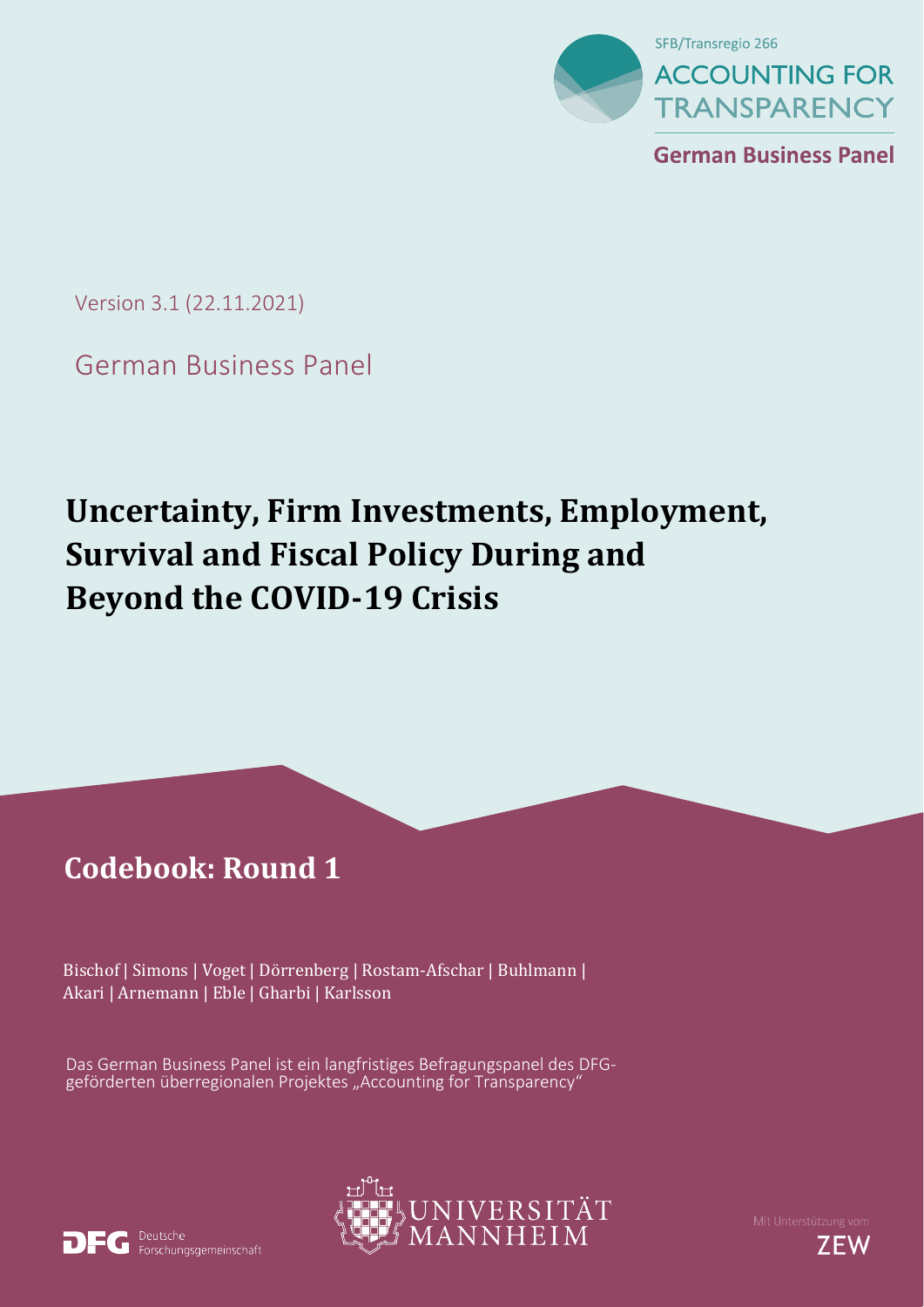## Overview & Example

#### Brief summary

The COVID-19 crisis is arguably one of the greatest concerns of firms in Germany in these days. Therefore, the German Business Panel developed a survey to ask a representative sample of firms in Germany about their perceived economic uncertainty, their investment and employment plans. We also asked about expectations about firm survival, take-up of government support, and managerial strategies to mitigate the impact of the COVID-19 crisis. The questionnaire was launched on the 6<sup>th</sup> July 2020 and closed on the 3rd October 2020.

#### **Structure**

The codebook mainly follows the order of questions in the survey. This is done to illustrate which questions were asked before or after the two different information treatments in the survey (See Section Experiment 1 and Experiment 2).

#### Variable names

Variable names are indicated in the top row of each question summary. In case the question hasmultiple items, the items are indicated by a number. Variable names are provided along with English labels.

#### Coding (incl. missing convention)

The coding of the variables indicates the variable range.

| -9999   | 'ropout       | -9998 | <b>r</b> efusal |
|---------|---------------|-------|-----------------|
| $-9997$ | : know<br>don | -9996 | does not apply  |

#### Variable type

Types of variables can be string or numeric.

#### Filtering

Filters and conditional redirects are provided. If questions are presented to all respondents, this is not explicitly stated.

#### Example

| Variable name                             | $c$ un $3$                                                                                        |
|-------------------------------------------|---------------------------------------------------------------------------------------------------|
| Original survey question                  | Erwarten Sie, dass es vor dem Ende der Krise<br>noch zu einer zweiten Welle an Infektionen kommt? |
| English translation of<br>survey question | Do you expect a second wave of infections before the end of the crisis?                           |
| Variable label                            | Expectation: second wave                                                                          |
| Variable type                             | numeric                                                                                           |
| Range                                     | [0,1]                                                                                             |
|                                           | $0 = No$                                                                                          |
|                                           | $1 = Yes$                                                                                         |
| Filter                                    | None                                                                                              |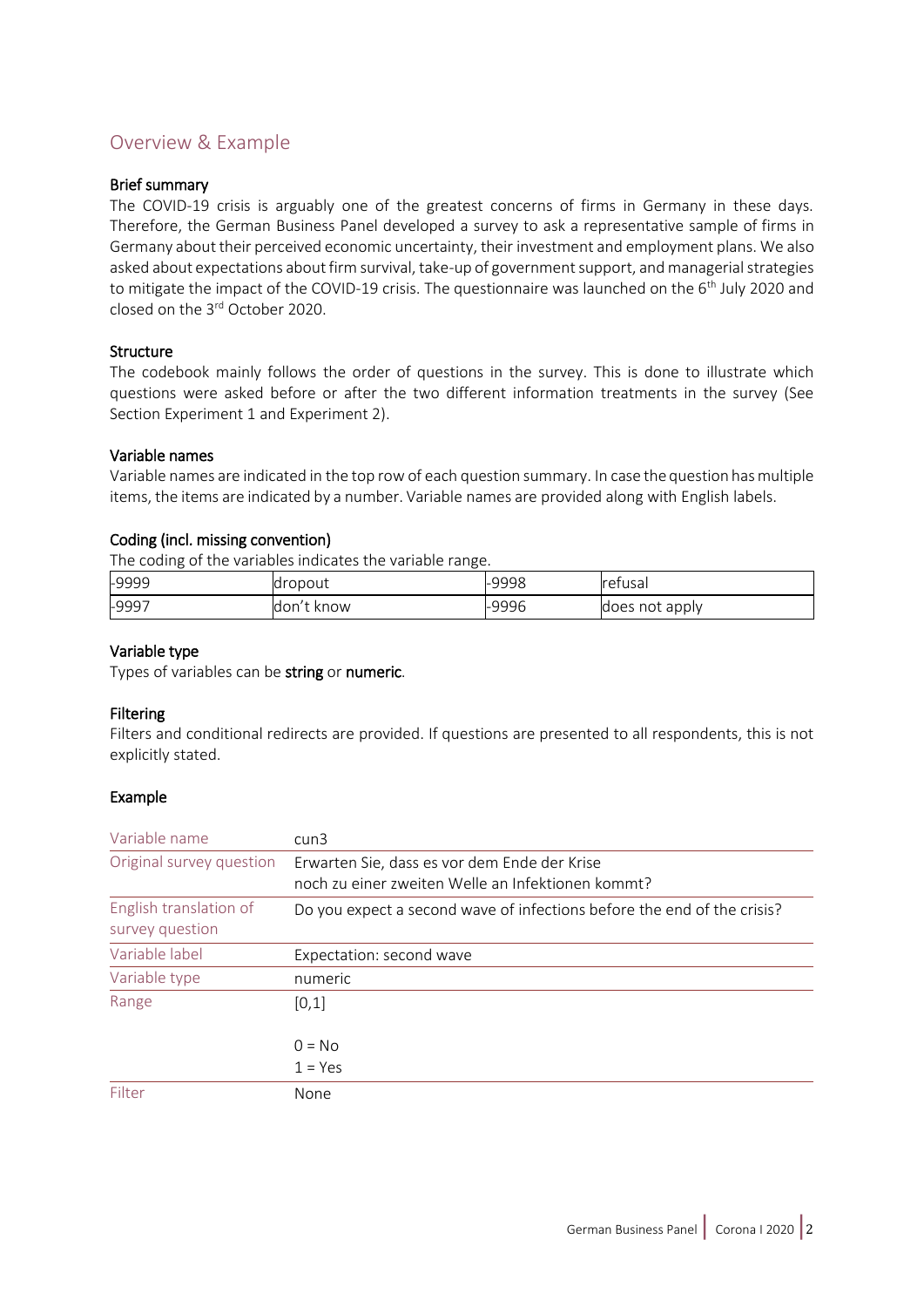## Contents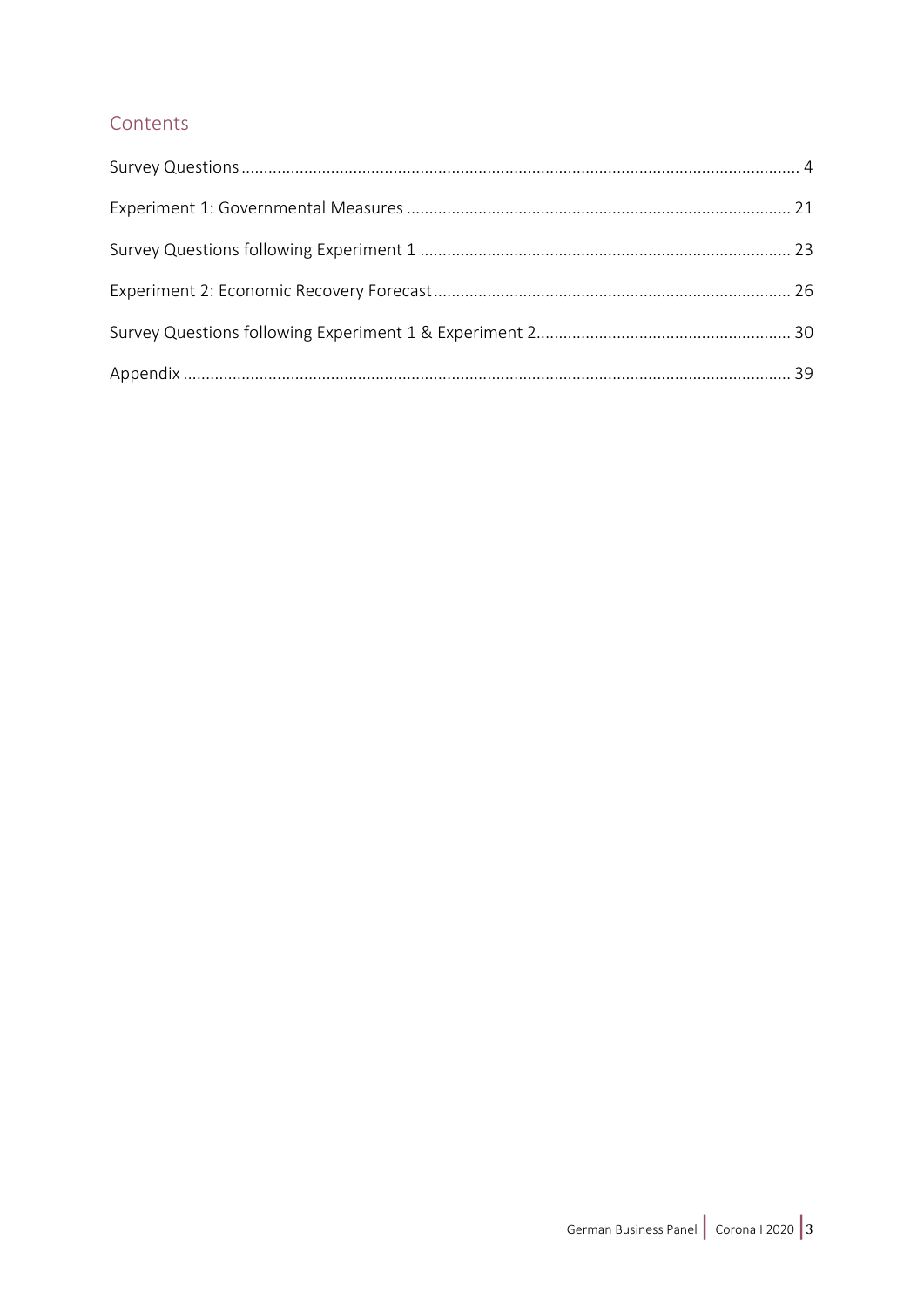## Survey Questions

| Opening | Vielen Dank, dass Sie sich bereiterklärt haben, an unserer Befragung                                                                                                                                                                 |
|---------|--------------------------------------------------------------------------------------------------------------------------------------------------------------------------------------------------------------------------------------|
|         | teilzunehmen                                                                                                                                                                                                                         |
|         |                                                                                                                                                                                                                                      |
|         | Ihre Mitarbeit an dieser Befragung ist für die Aussagekraft unserer Studie                                                                                                                                                           |
|         | ausgesprochen wichtig. Die Befragung kann jederzeit unterbrochen werden                                                                                                                                                              |
|         | und durch erneutes Klicken auf Ihren persönlichen Link an derselben Stelle<br>fortgesetzt werden. Bitte beantworten Sie die Fragen aus der Sicht Ihres                                                                               |
|         | Unternehmens.                                                                                                                                                                                                                        |
|         |                                                                                                                                                                                                                                      |
|         | Informationen zum Datenschutz                                                                                                                                                                                                        |
|         | Ihre Angaben werden selbstverständlich streng vertraulich nach EU-<br>Datenschutz-Grundverordnung (DSGVO) sowie den weiteren                                                                                                         |
|         | Datenschutzgesetzen behandelt. Die forschungsbezogenen Ergebnisse werden<br>ausschließlich in anonymisierter Form in Veröffentlichungen verwendet.                                                                                   |
|         | Insbesondere möchten wir auf die folgenden Punkte hinweisen:                                                                                                                                                                         |
|         | Alle Befragungsdaten werden ausschließlich zu Forschungszwecken<br>benutzt. Ihre Angaben werden selbstverständlich streng vertrauliche<br>behandelt.                                                                                 |
|         | Ihre Teilnahme an unserer Studie ist freiwillig. Mit Ihrer Teilnahme<br>$\bullet$<br>willigen Sie ein, dass Ihre Daten gespeichert, verarbeitet und<br>weitergegeben werden dürfen.                                                  |
|         | Sie können ihre Einwilligung jederzeit widerrufen. Durch den<br>٠<br>Widerruf wird die Rechtmäßigkeit der aufgrund der Einwilligung bis<br>zum Widerruf erfolgten Verarbeitung nicht berührt.                                        |
|         | Die forschungsbezogenen Ergebnisse werden ausschließlich in<br>$\bullet$<br>anonymisierte und aggregierter Form in Veröffentlichungen<br>verwendet, so dass keine Rückschlüsse auf Ihre Person sowie Ihr<br>Unternehmen möglich sind |
|         | Ausführliche Informationen erhalten Sie in unserer Erklärungzum<br>$\bullet$<br>Datenschutz                                                                                                                                          |
|         | Ja, ich habe die Datenschutzhinweise gelesen, verstanden, und willige in die<br>Teilnahme am Forschungsprojekt und die damit verbundene Datenverarbeitung ein.                                                                       |
|         |                                                                                                                                                                                                                                      |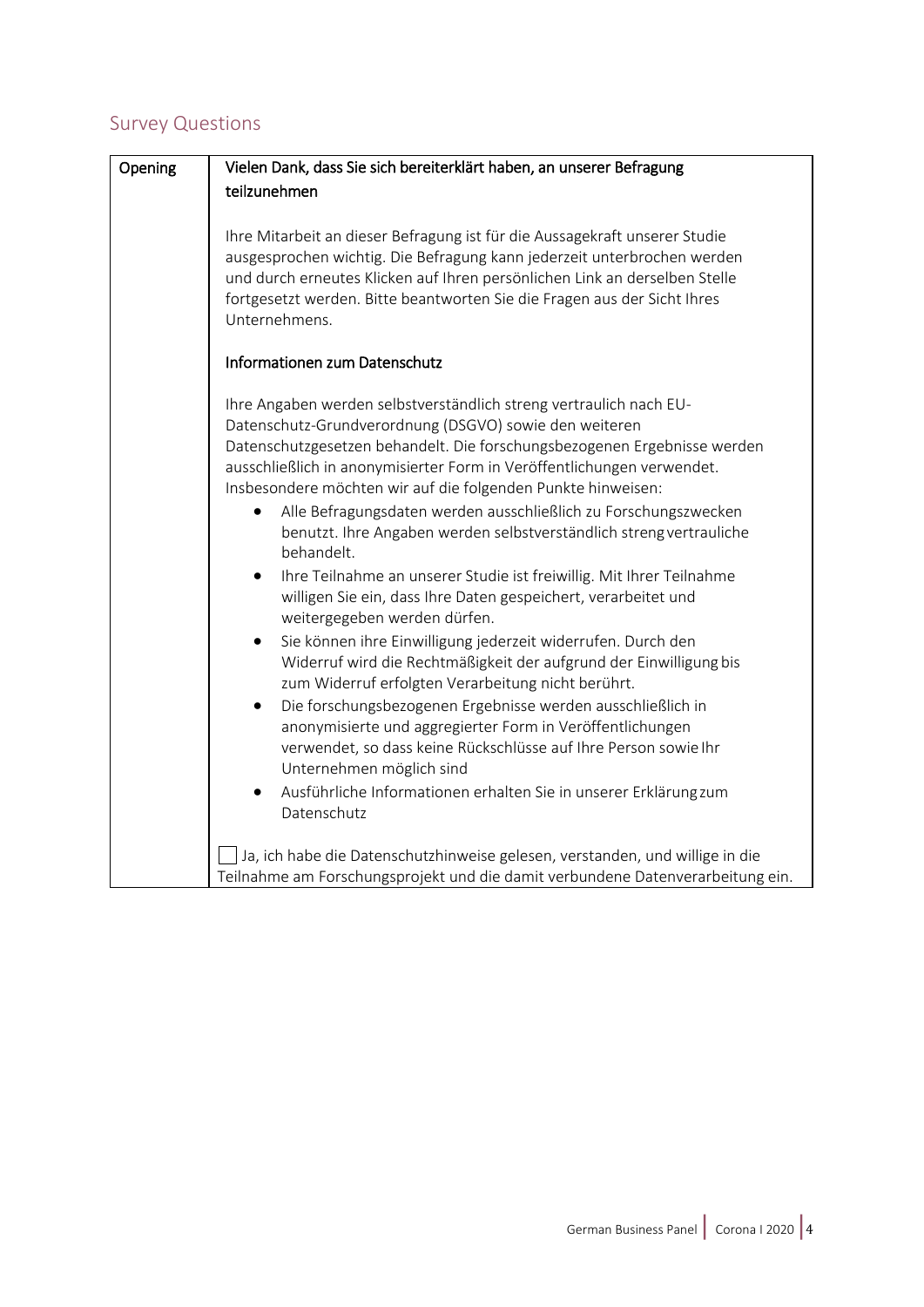| Variable name  | gbpid                                                                    |
|----------------|--------------------------------------------------------------------------|
| Comment        | Researchers may use gbpid as the unique identifier to construct a panel  |
|                | dataset.                                                                 |
| Variable Label | gbp identification number                                                |
| Variable type  | string                                                                   |
|                |                                                                          |
| Variable name  | <b>B</b> vDID                                                            |
| Comment        | Researchers may use BvDID for matching purposes.                         |
| Variable Label | bydid                                                                    |
| Variable type  | string                                                                   |
|                |                                                                          |
| Variable name  | startDate                                                                |
| Comment        | This variable indicates the time when the recipient starts the survey.   |
|                | Example: 24sep2021 11:46:11                                              |
| Variable label | survey start date                                                        |
| Variable type  | date in Stata %tc format                                                 |
|                |                                                                          |
| Variable name  | endDate                                                                  |
| Comment        | This variable indicates the time when the recipient finishes the survey. |
|                | Example: 24sep2021 11:46:11                                              |
| Variable label | survey end date                                                          |
| Variable type  | date in Stata %tc format                                                 |
|                |                                                                          |
| Variable name  | recordedDate                                                             |
| Comment        | This variable implies the time when the answers are uploaded to the      |
|                | server.                                                                  |
|                | Example: 24sep2021 11:46:11                                              |
| Variable label | recorded date                                                            |
| Variable type  | date in Stata %tc format                                                 |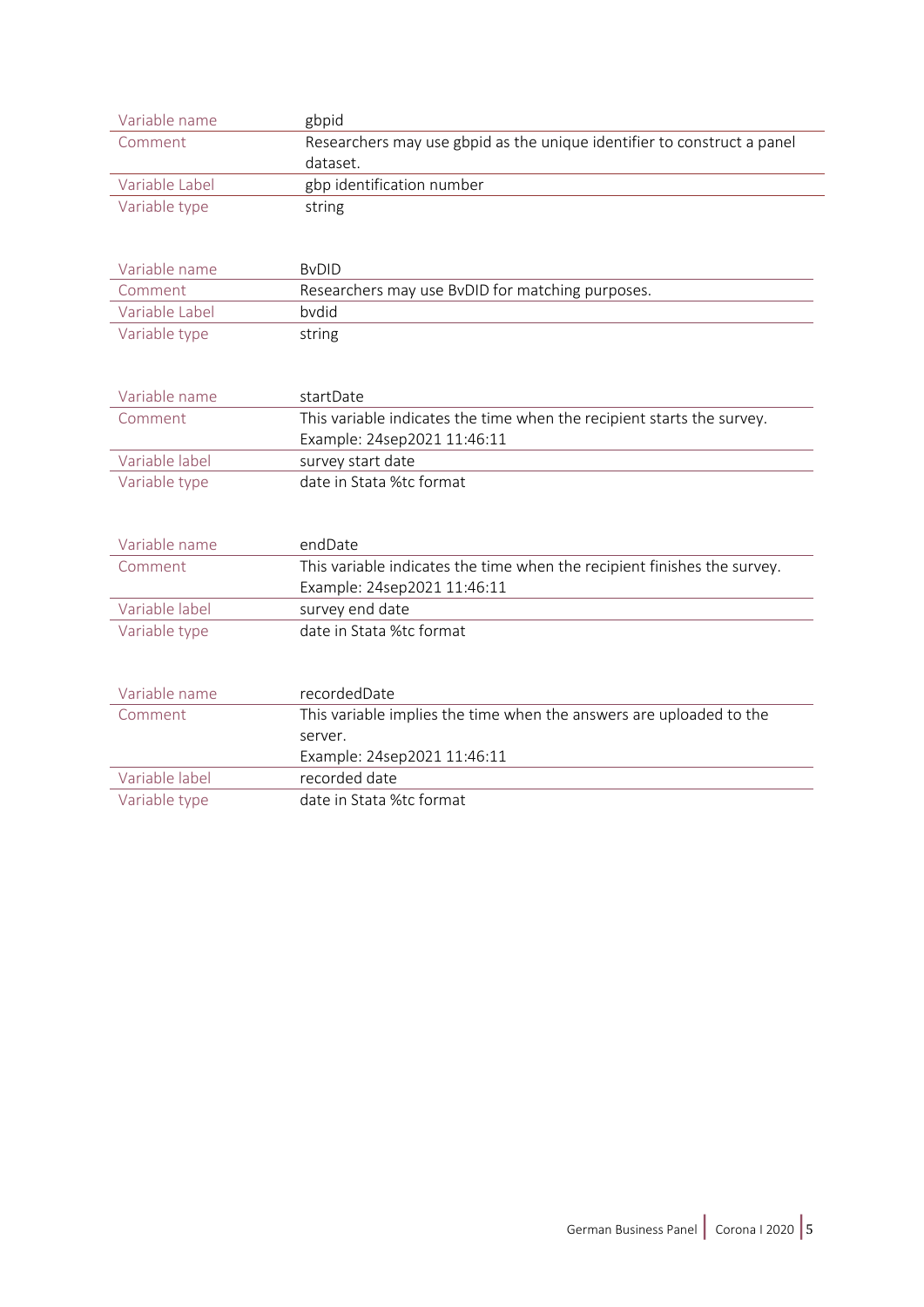| Variable name          | ccgic1                                                                     |
|------------------------|----------------------------------------------------------------------------|
|                        | Original survey question Welche Rechtsform hat ihr Unternehmen?            |
| English translation of | What is the legal form of your company?                                    |
| survey question        |                                                                            |
| Variable label         | legal form                                                                 |
| Variable type          | numeric                                                                    |
| Comment                | If "Other" is selected, the corresponding text entry is stored in variable |
|                        | ccgic1_text (accessible under restrictive conditions).                     |
| Range                  | [1, 18]                                                                    |
|                        |                                                                            |
|                        | $1 =$ Einzelunternehmen                                                    |
|                        | $2 = GmbH$                                                                 |
|                        | $3 =$ GmbH & Co. KG                                                        |
|                        | $4 = UG$                                                                   |
|                        | $5 = AG$                                                                   |
|                        | $6 = oHG$                                                                  |
|                        | $7 = GbR$                                                                  |
|                        | $8 = PartG$                                                                |
|                        | $9 = KG$                                                                   |
|                        | $10 = SE$                                                                  |
|                        | $11 =$ Verein                                                              |
|                        | $12 = KGaA$                                                                |
|                        | $13 = Genossenschaft$                                                      |
|                        | 14 = Öffentlich-rechtliches Unternehmen                                    |
|                        | 15 = Personengesellschaft                                                  |
|                        | $16$ = Limited                                                             |
|                        | $17 = Stiftung$                                                            |
|                        | $18 =$ Other                                                               |
| Filter                 | None                                                                       |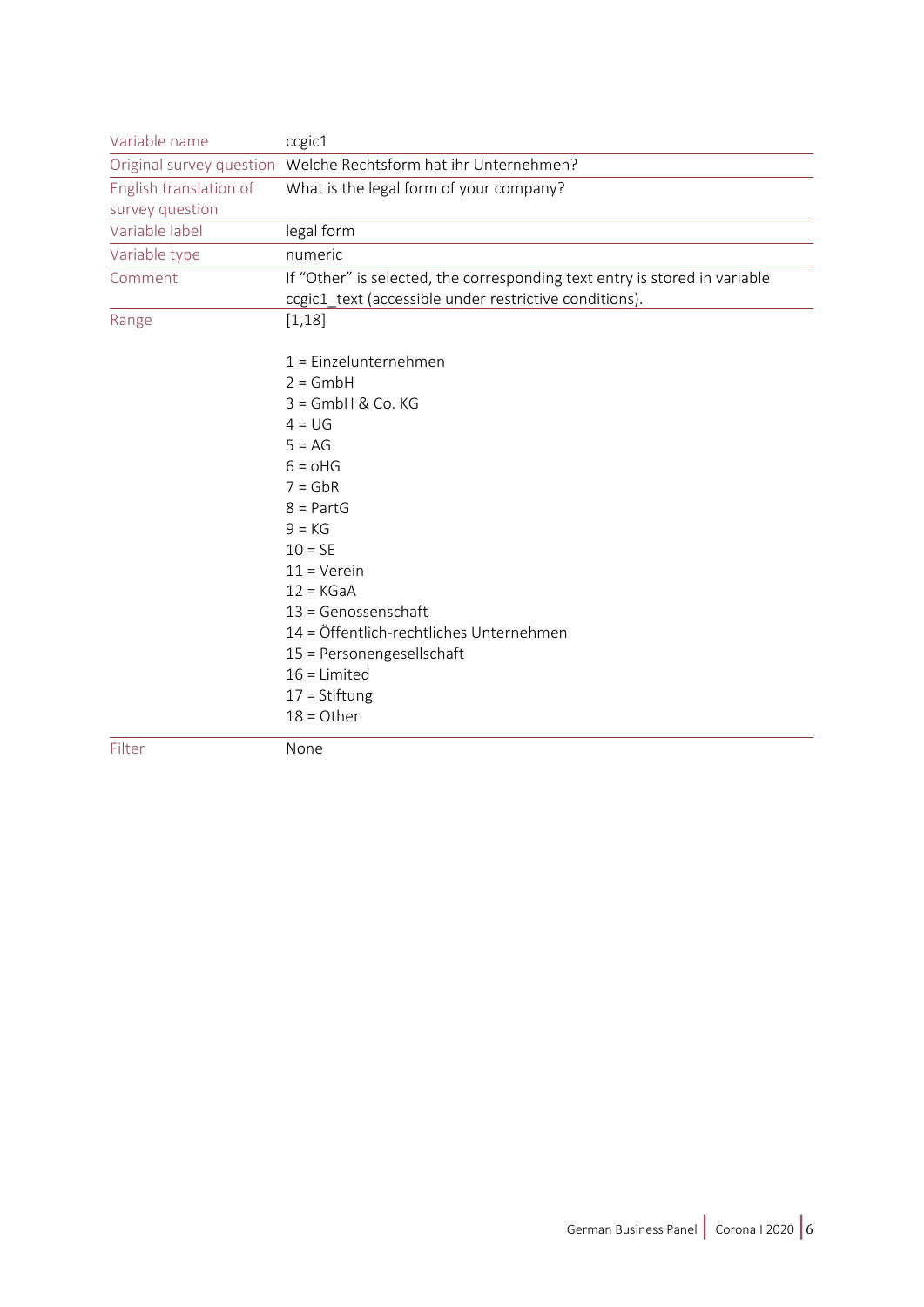| Variable name            | ccgic2                                                                  |
|--------------------------|-------------------------------------------------------------------------|
| Original survey question | Welches der folgenden Intervalle entspricht am ehesten dem Jahresumsatz |
|                          | Ihres Unternehmens im Jahr 2019?                                        |
| English translation of   | Which of the following intervals correspond most closely to the annual  |
| survey question          | revenue of your company in 2019?                                        |
| Variable label           | annual revenue                                                          |
| Variable type            | numeric                                                                 |
| Range                    | $[0, \infty)$                                                           |
| Filter                   | None                                                                    |

| Variable name            | ccgic3                                                               |
|--------------------------|----------------------------------------------------------------------|
| Original survey question | Bitte geben Sie den Jahresumsatz (in EUR) im Jahr 2019 Ihres         |
|                          | Unternehmens an.                                                     |
| English translation of   | Please indicate the annual revenue (in EUR) of your company in 2019. |
| survey question          |                                                                      |
| Variable label           | annual revenue categorical                                           |
| Variable type            | numeric                                                              |
| Comment                  | Revenues provided in ccgic2 will automatically be translated in the  |
|                          | respective category of ccgic3.                                       |
| Range                    | [1, 14]                                                              |
|                          | $1 =$ Less than 50.000 EUR                                           |
|                          | $2 = 50.000 - 100.000$ EUR                                           |
|                          | $3 = 100.001 - 350.000$ EUR                                          |
|                          | $4 = 350.001 - 700.000$ EUR                                          |
|                          | $5 = 700.001 - 2.000.000$ EUR                                        |
|                          | $6 = 2.000.001 - 6.000.000$ EUR                                      |
|                          | $7 = 6.000.001 - 8.000.000$ EUR                                      |
|                          | $8 = 8.000.001 - 10.000.000$ EUR                                     |
|                          | $9 = 10.000.001 - 12.000.000$ EUR                                    |
|                          | $10 = 12.000.001 - 20.000.000$ EUR                                   |
|                          | $11 = 20.000.001 - 40.000.000$ EUR                                   |
|                          | $12 = 40.000.001 - 50.000.000$ EUR                                   |
|                          | $13 = 50.000.001 - 60.000.000$ EUR                                   |
|                          | 14 = More than 60.000.000 EUR                                        |
| Filter                   | Conditional on ccgic2 being empty                                    |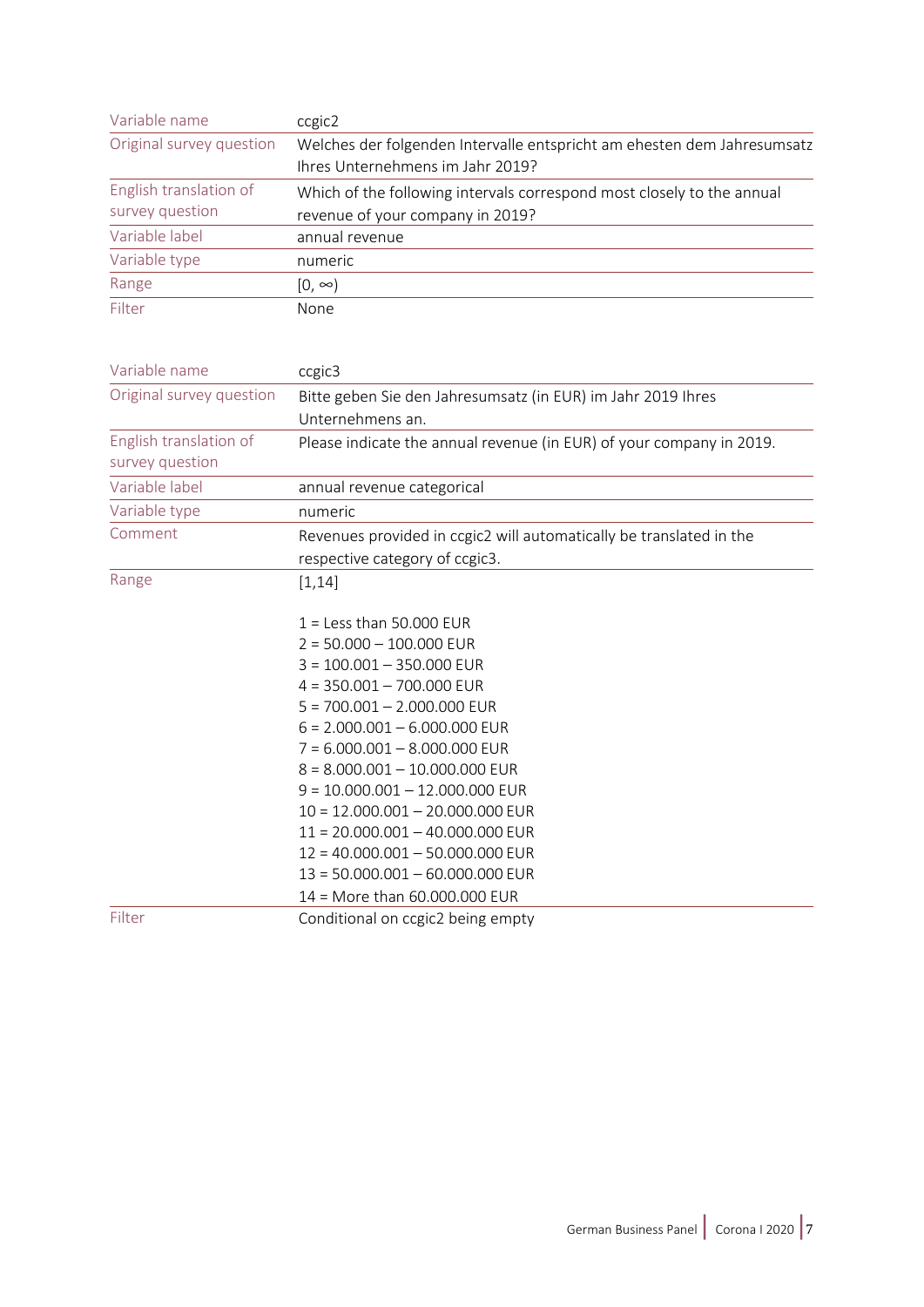| Variable name          | ccgic5                                                                                                                                                                                  |
|------------------------|-----------------------------------------------------------------------------------------------------------------------------------------------------------------------------------------|
|                        | Original survey question Wie viele sozialversicherungspflichtige Mitarbeiter (in<br>vollen Stellen) hat Ihr Unternehmen?                                                                |
| English translation of | How many employees (in full-time) in your firm are subject to social                                                                                                                    |
| Survey question        | security?                                                                                                                                                                               |
| Variable label         | number employees                                                                                                                                                                        |
| Variable type          | numeric                                                                                                                                                                                 |
| Range                  | $[0, \infty]$                                                                                                                                                                           |
| Filter                 | None                                                                                                                                                                                    |
| Variable name          | ccgic <sub>6</sub>                                                                                                                                                                      |
|                        | Original survey question Welches der folgenden Intervalle entspricht am ehesten der Zahl der<br>sozialversicherungspflichtigen Mitarbeiter<br>(in vollen Stellen) in Ihrem Unternehmen? |
|                        | English translation of the Which of the following intervals corresponds most closely to the number                                                                                      |
| survey question        | of full-time employees, subject to social security, in your firm?                                                                                                                       |
| Variable label         | number employees categorical                                                                                                                                                            |
| Variable type          | numeric                                                                                                                                                                                 |
| Comment                | Number of employees provided in ccgic5 will automatically be translated in<br>the respective category of ccgic6.                                                                        |
| Range                  | [1, 9]                                                                                                                                                                                  |
|                        | $1 = No$ employees                                                                                                                                                                      |
|                        | $2 = 1-5$                                                                                                                                                                               |
|                        | $3 = 6-9$                                                                                                                                                                               |
|                        | $4 = 10 - 19$                                                                                                                                                                           |
|                        | $5 = 20-49$                                                                                                                                                                             |
|                        | $6 = 50 - 249$                                                                                                                                                                          |
|                        | 7 = 250-499                                                                                                                                                                             |
|                        | $8 = 500 - 999$                                                                                                                                                                         |
|                        | $9 =$ More than 1000                                                                                                                                                                    |
| Filter                 | Conditional on ccgic5 being empty                                                                                                                                                       |
| Variable name          | ccgic11                                                                                                                                                                                 |
| <i>Mariable</i> Jahol  | $\sim$                                                                                                                                                                                  |

| Variable label | salutation |
|----------------|------------|
| Variable type  | string     |
| Filter         | None       |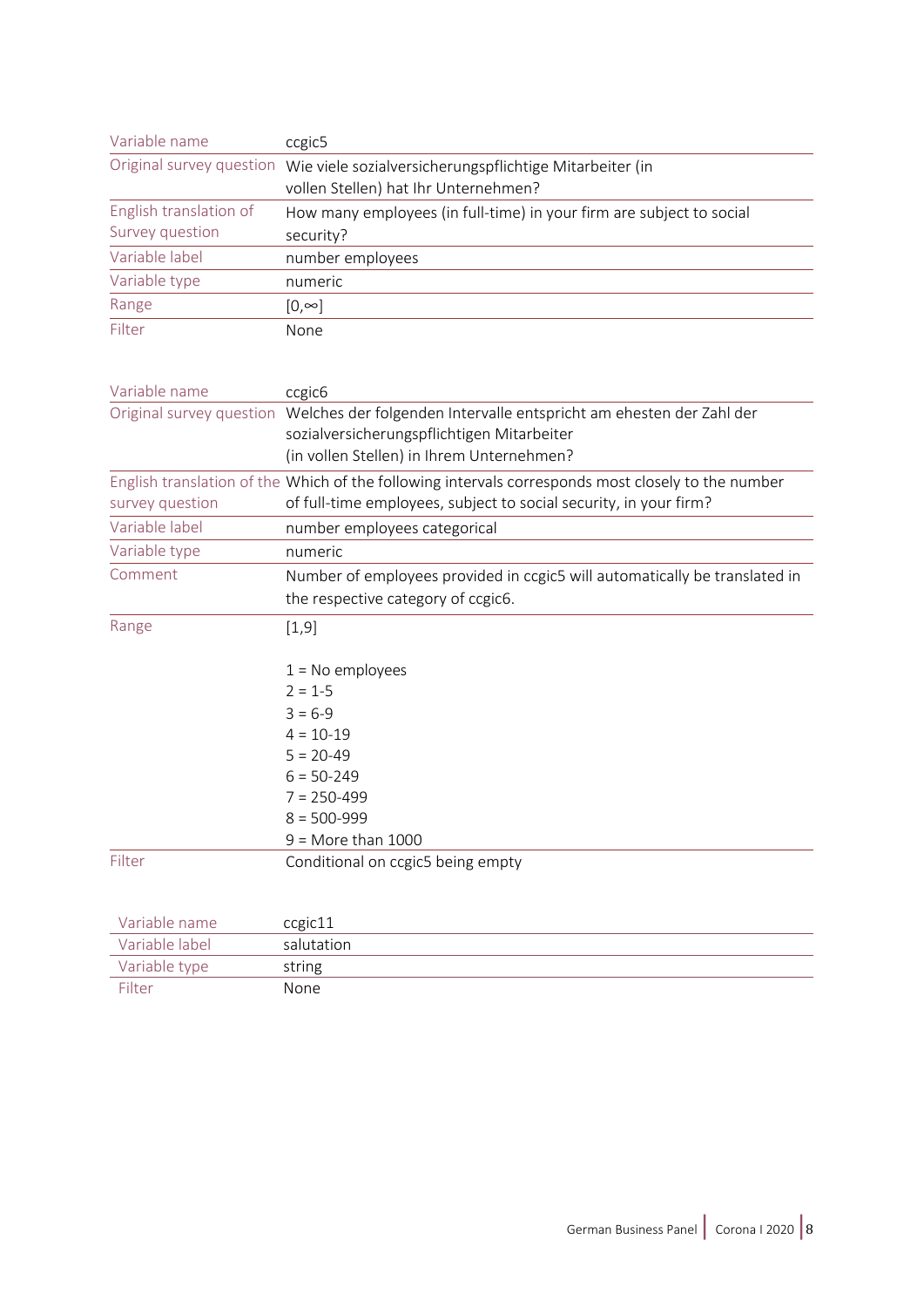| Variable name  | ccgic12 |
|----------------|---------|
| Variable label | title   |
| Variable type  | string  |
| Filter         | None    |

| Variable name  | ccgic13                    |
|----------------|----------------------------|
| Variable label | highest level of education |
| Variable type  | string                     |
| Filter         | None                       |

| Variable name  | ccgic14                 |
|----------------|-------------------------|
| Variable label | position in the company |
| Variable type  | string                  |
| Filter         | None                    |

| Variable name  | ccgic15                 |
|----------------|-------------------------|
| Variable label | division in the company |
| Variable type  | string                  |
| Filter         | None                    |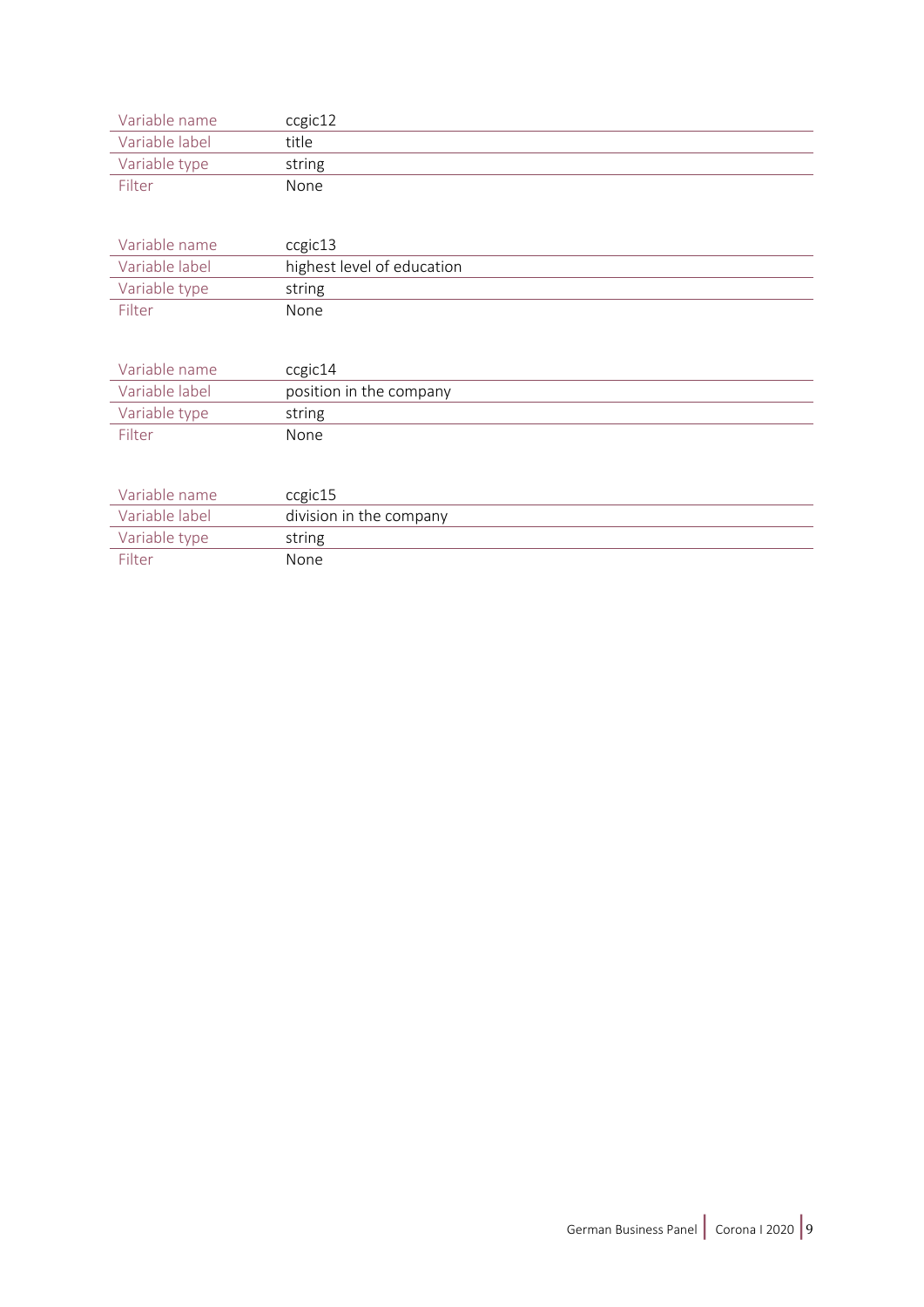| Variable name            | industry_WZ08                                                                                                                                                                                                                                                                                                                                                                                                                                     |  |
|--------------------------|---------------------------------------------------------------------------------------------------------------------------------------------------------------------------------------------------------------------------------------------------------------------------------------------------------------------------------------------------------------------------------------------------------------------------------------------------|--|
| Original survey question | Bitte wählen sie den für Ihr Unternehmen bedeutendsten                                                                                                                                                                                                                                                                                                                                                                                            |  |
|                          | Wirtschaftszweig, in dem Sie aktiv sind, durch die Wahl der zutreffenden                                                                                                                                                                                                                                                                                                                                                                          |  |
|                          | Kategorien.                                                                                                                                                                                                                                                                                                                                                                                                                                       |  |
| English translation of   | Please select the most important industry sector, in which your company                                                                                                                                                                                                                                                                                                                                                                           |  |
| survey question          | is active, by selecting the corresponding category.                                                                                                                                                                                                                                                                                                                                                                                               |  |
| Variable label           | industry classification                                                                                                                                                                                                                                                                                                                                                                                                                           |  |
| Variable type            | numeric                                                                                                                                                                                                                                                                                                                                                                                                                                           |  |
| Comment                  | The variable indicates the most important industry in which the firm is<br>active according to the classification scheme by the German Statistical<br>Office. The level of detail stored corresponds to the specification by the<br>respondents.                                                                                                                                                                                                  |  |
| Filter                   | None                                                                                                                                                                                                                                                                                                                                                                                                                                              |  |
| Variable name            | cdat2                                                                                                                                                                                                                                                                                                                                                                                                                                             |  |
| Original survey question | Unterstützen Sie uns in zukünftigen Befragungen, um die langfristige<br>wirtschaftliche Entwicklung besser verstehen zu können und damit die<br>Rahmenbedingungen für die deutsche Wirtschaft zu verbessern!                                                                                                                                                                                                                                      |  |
|                          | Um zu erfahren, wie staatliche Regulierung auf Unternehmen wirkt<br>(gerade aktuell in der Corona-Krise) und wie sie verbessert werden kann,<br>würden wir Sie gerne zu weiteren Befragungen einladen. Dafür<br>benötigen wir für die weitere Verarbeitung Ihrer Kontaktdaten eine<br>Einwilligung.                                                                                                                                               |  |
|                          | Ihre Kontaktdaten werden getrennt vom Fragebogen ausschließlich für<br>den Zweck weiterer Befragungen aufgehoben. Sie werden niemals mit<br>den von Ihnen angegebenen Antworten in Verbindung gebracht. Ihre<br>Kontaktdaten werden niemals an Dritte weitergegeben. Nach Abschluss<br>der letzten Befragung werden Ihre Kontaktdaten gelöscht. Ausführliche<br>Informationen erhalten Sie in unseren Datenschutzhinweisen nach Art.<br>13 DSGVO. |  |
|                          | Wir wären sehr dankbar, wenn wir Sie für das weitere Mitwirken an<br>unserem Forschungsprojekt gewinnen könnten. Selbstverständlich ist<br>dies freiwillig und Sie können die Einwilligung jederzeit widerrufen.<br>Durch den Widerruf wird die Rechtmäßigkeit der aufgrund der<br>Einwilligung bis zum Widerruf erfolgten Verarbeitung nicht berührt.                                                                                            |  |
| Variable label           | contact agreement                                                                                                                                                                                                                                                                                                                                                                                                                                 |  |
| Variable type            | numeric                                                                                                                                                                                                                                                                                                                                                                                                                                           |  |
| Range                    | [0,1]                                                                                                                                                                                                                                                                                                                                                                                                                                             |  |
|                          |                                                                                                                                                                                                                                                                                                                                                                                                                                                   |  |
|                          | $0 = No$                                                                                                                                                                                                                                                                                                                                                                                                                                          |  |
|                          | $1 = Yes$                                                                                                                                                                                                                                                                                                                                                                                                                                         |  |
| Filter                   | None                                                                                                                                                                                                                                                                                                                                                                                                                                              |  |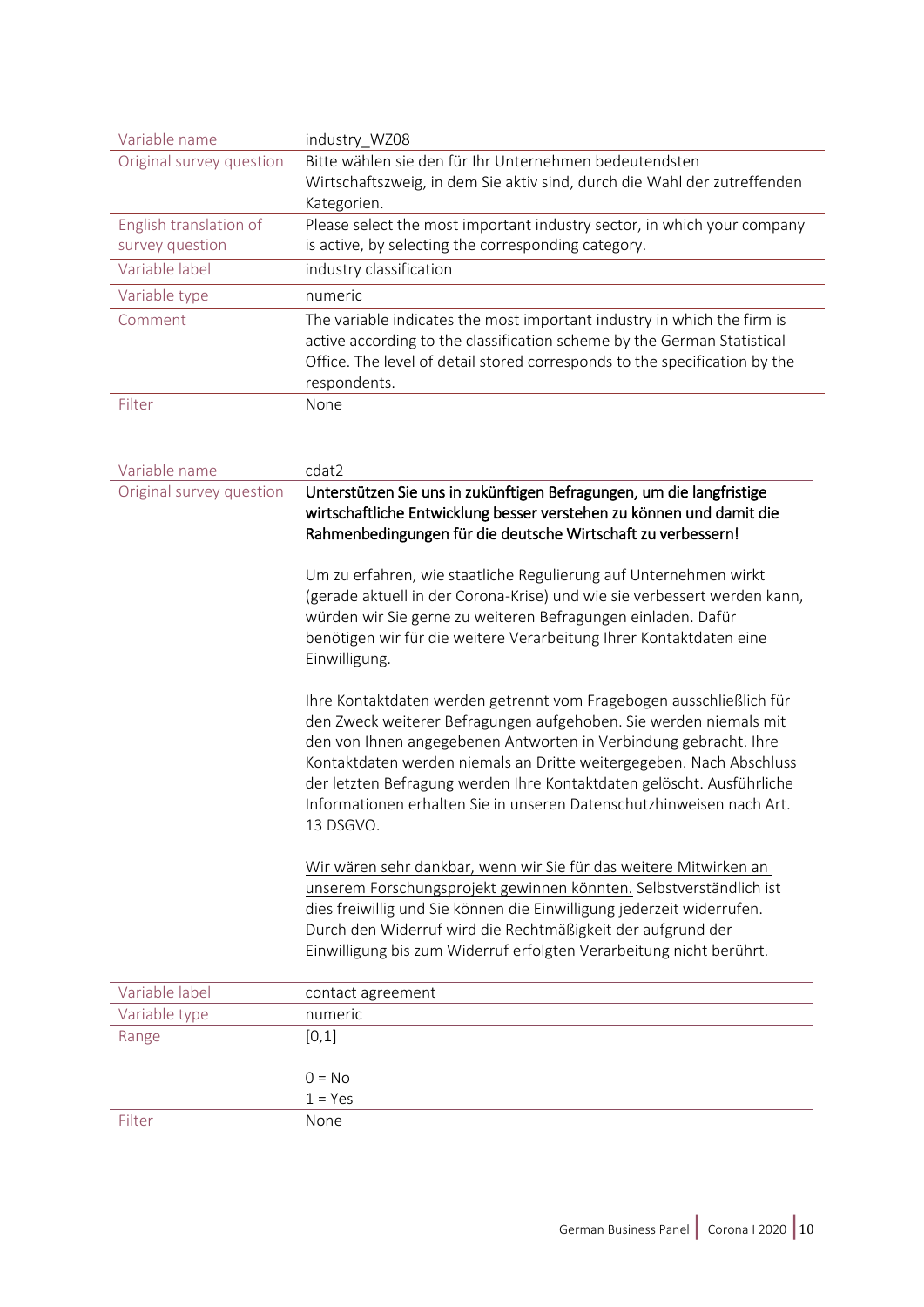| Variable name            | cdat3                                                                                                                                                                                                                                                                                                                                                                                        |  |
|--------------------------|----------------------------------------------------------------------------------------------------------------------------------------------------------------------------------------------------------------------------------------------------------------------------------------------------------------------------------------------------------------------------------------------|--|
| Original survey question | Leisten Sie einen Beitrag, um Klarheit über die Situation und Struktur von                                                                                                                                                                                                                                                                                                                   |  |
|                          | Unternehmen in Deutschland zu schaffen! Damit kann die Wissenschaft                                                                                                                                                                                                                                                                                                                          |  |
|                          | einen Beitrag leisten, die Rahmenbedingungen für die deutsche                                                                                                                                                                                                                                                                                                                                |  |
|                          | Wirtschaft zu verbessern.                                                                                                                                                                                                                                                                                                                                                                    |  |
|                          | Um ein vollständiges Bild der Unternehmenslandschaft in Deutschland<br>zu etablieren, möchten wir die erhobenen Umfragedaten mit Daten aus<br>getrennt vorliegenden Unternehmensdatenbanken oder mit auf<br>Webseiten frei zugänglichen Daten verknüpfen. Dies können<br>beispielsweise Informationen zum Wirtschaftszweig und zu weiteren<br>Strukturinformationen Ihres Unternehmens sein. |  |
|                          | Für die Verknüpfung dieser Daten mit den Befragungsdaten benötigen<br>wir Ihre Einwilligung. Die datenschutzrechtlichen Hinweise finden Sie in<br>unserer Erklärung zum Datenschutz. Veröffentlichungen der<br>anonymisierten Ergebnisse von Analysen der verknüpften Daten<br>erlauben keine Rückschlüsse auf Ihre Person oder Ihr Unternehmen.                                             |  |
|                          | Wir freuen uns sehr, wenn Sie uns dabei unterstützen, die Erwartungen<br>und Einschätzungen der Unternehmen in Deutschland besser zu<br>verstehen. Ihre Einwilligung ist natürlich freiwillig. Sie können sie<br>jederzeit widerrufen. Durch den Widerruf wird die Rechtmäßigkeit der                                                                                                        |  |
|                          | aufgrund der Einwilligung bis zum Widerruf erfolgten Verarbeitung nicht<br>berührt.                                                                                                                                                                                                                                                                                                          |  |
| Variable label           | data linking agreement                                                                                                                                                                                                                                                                                                                                                                       |  |
| Variable type            | numeric                                                                                                                                                                                                                                                                                                                                                                                      |  |
| Range                    | [0,1]<br>$0 = No$                                                                                                                                                                                                                                                                                                                                                                            |  |
|                          | $1 = Yes$                                                                                                                                                                                                                                                                                                                                                                                    |  |
| Filter                   | None                                                                                                                                                                                                                                                                                                                                                                                         |  |
| Variable name            | AGS                                                                                                                                                                                                                                                                                                                                                                                          |  |
| Comment                  | The AGS (amtlicher Gemeindeschlüssel), issued by the German Statistical                                                                                                                                                                                                                                                                                                                      |  |
|                          | Office identifies the municipality of the company (accessible under                                                                                                                                                                                                                                                                                                                          |  |
|                          | restrictive conditions).                                                                                                                                                                                                                                                                                                                                                                     |  |
| Variable label           | official municipality code                                                                                                                                                                                                                                                                                                                                                                   |  |
| Variable type            | string                                                                                                                                                                                                                                                                                                                                                                                       |  |
| Filter                   | None                                                                                                                                                                                                                                                                                                                                                                                         |  |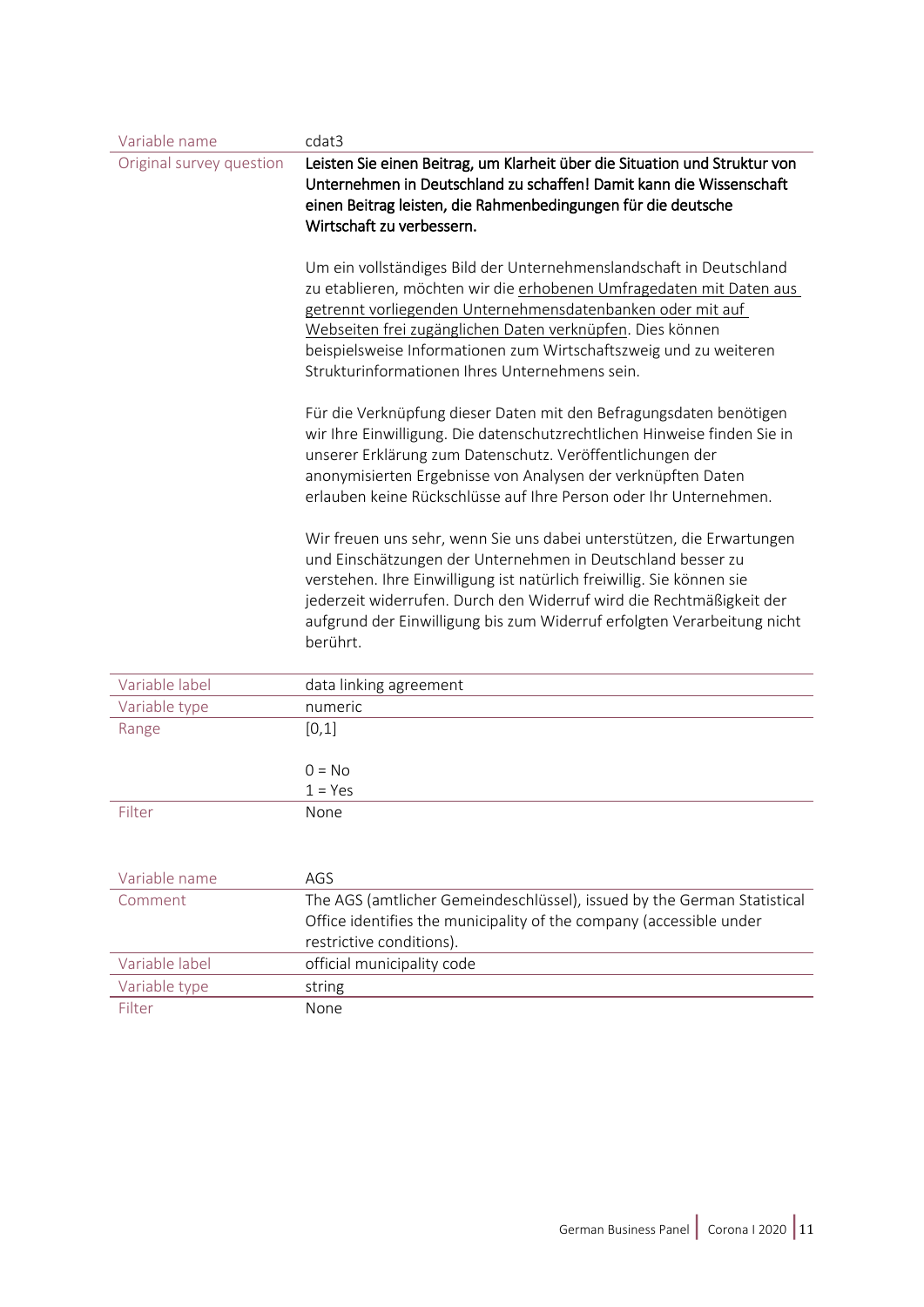| Variable name  | weight                                                                     |
|----------------|----------------------------------------------------------------------------|
| Comment        | This variable indicates the sampling weights with regard to each           |
|                | observation. The sampling weights are calculated by raking algorithms. For |
|                | further information please consult the relevant documentation on the       |
|                | GBP website.                                                               |
| Variable label | sampling weight                                                            |
| Variable type  | numeric                                                                    |
| Filter         | None                                                                       |

| Variable name  | wave                                     |
|----------------|------------------------------------------|
| Comment        | This variable indicates the survey wave. |
| Variable label | survey wave                              |
| Variable type  | string                                   |
| Filter         | None                                     |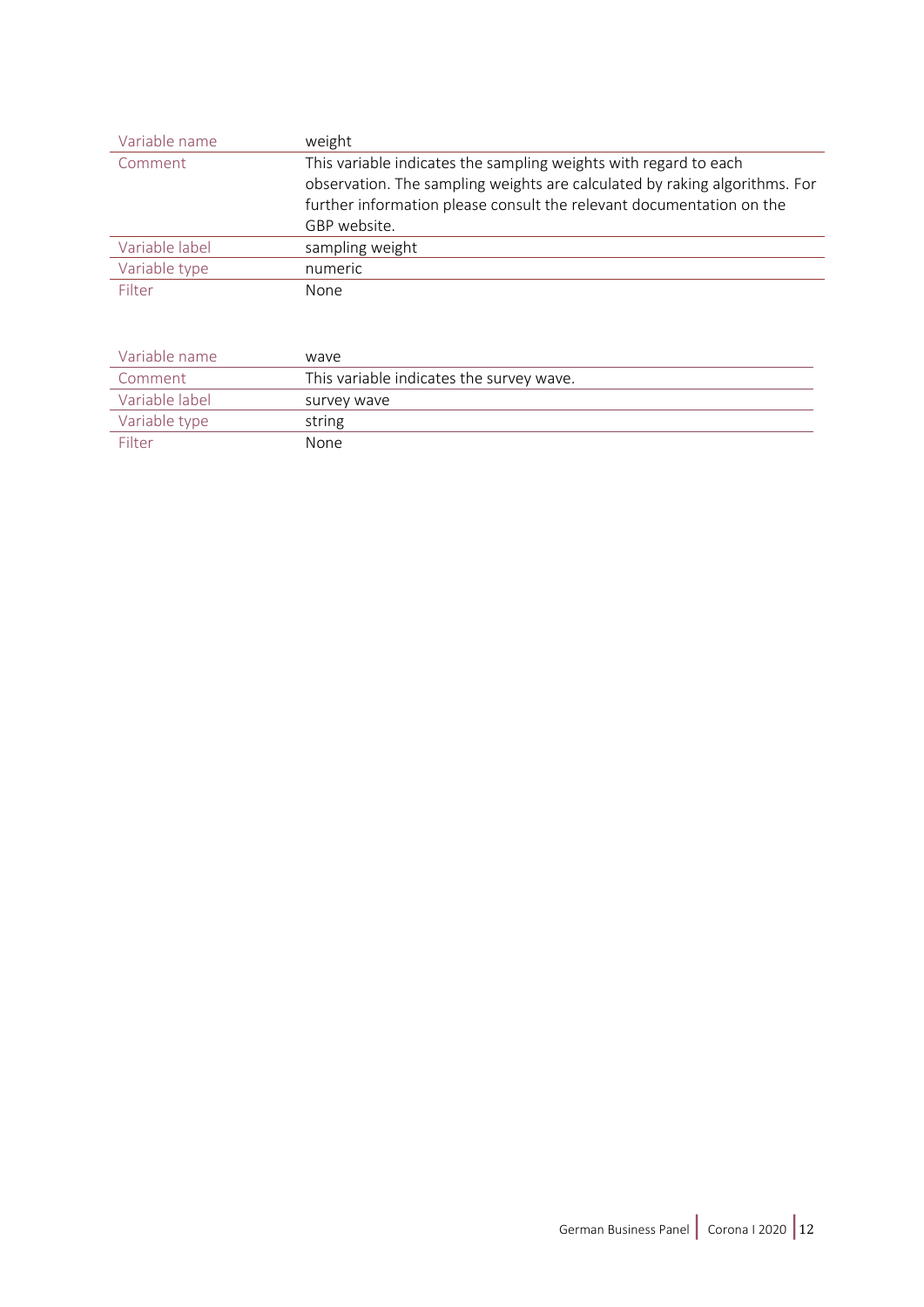| Variable name                             | ccd1-ccd8          |                                                                                                                     |
|-------------------------------------------|--------------------|---------------------------------------------------------------------------------------------------------------------|
|                                           |                    | Original survey question In welchem Ausmaß wurden die folgenden Kennzahlen durch die Corona-                        |
|                                           | Krise beeinflusst? |                                                                                                                     |
|                                           |                    | Bitte geben Sie an, um wie viel Prozent sich die Kennzahlen aktuell im<br>Vergleich zum 31.01.2020 verändert haben. |
| English translation of<br>survey question | crisis?            | To what extent were the following key figures impacted by the Corona                                                |
|                                           |                    | Please indicate by what percentage the following key figures have changed<br>compared to 31.01.2020.                |
| Variable label                            | ccd1               | revenue impact                                                                                                      |
|                                           | ccd2               | no. of employees impact                                                                                             |
|                                           | ccd3               | liquidity impact                                                                                                    |
|                                           | ccd4               | liabilities impact                                                                                                  |
|                                           | ccd5               | accounts receivable impact                                                                                          |
|                                           | ccd6               | net income impact                                                                                                   |
|                                           | ccd7               | accruals impact                                                                                                     |
|                                           | ccd8               | access to production inputs impact                                                                                  |
| Variable type                             | numeric            |                                                                                                                     |
| Range                                     | $[-100, 100]$      |                                                                                                                     |
| Filter                                    | None               |                                                                                                                     |

| Variable name          | $c$ un $1$                                                                                                                                                        |  |
|------------------------|-------------------------------------------------------------------------------------------------------------------------------------------------------------------|--|
|                        | Original survey question Was schätzen Sie: An welchem Datum wird das öffentliche Leben in<br>Deutschland aufgrund der Corona-Krise nicht mehr eingeschränkt sein? |  |
|                        |                                                                                                                                                                   |  |
| English translation of | Please give an estimate: On which date will public life in                                                                                                        |  |
| survey question        | Germany no longer be restricted due to the Corona crisis?                                                                                                         |  |
| Variable label         | Expectation: date end of restrictions                                                                                                                             |  |
| Variable type          | string ("yyyy-mm-dd")                                                                                                                                             |  |
| Comment                | The earliest possible date entry equals the start date of                                                                                                         |  |
|                        | the survey.                                                                                                                                                       |  |
| Range                  | $\geq$ 2020-07-06                                                                                                                                                 |  |
| Filter                 | None                                                                                                                                                              |  |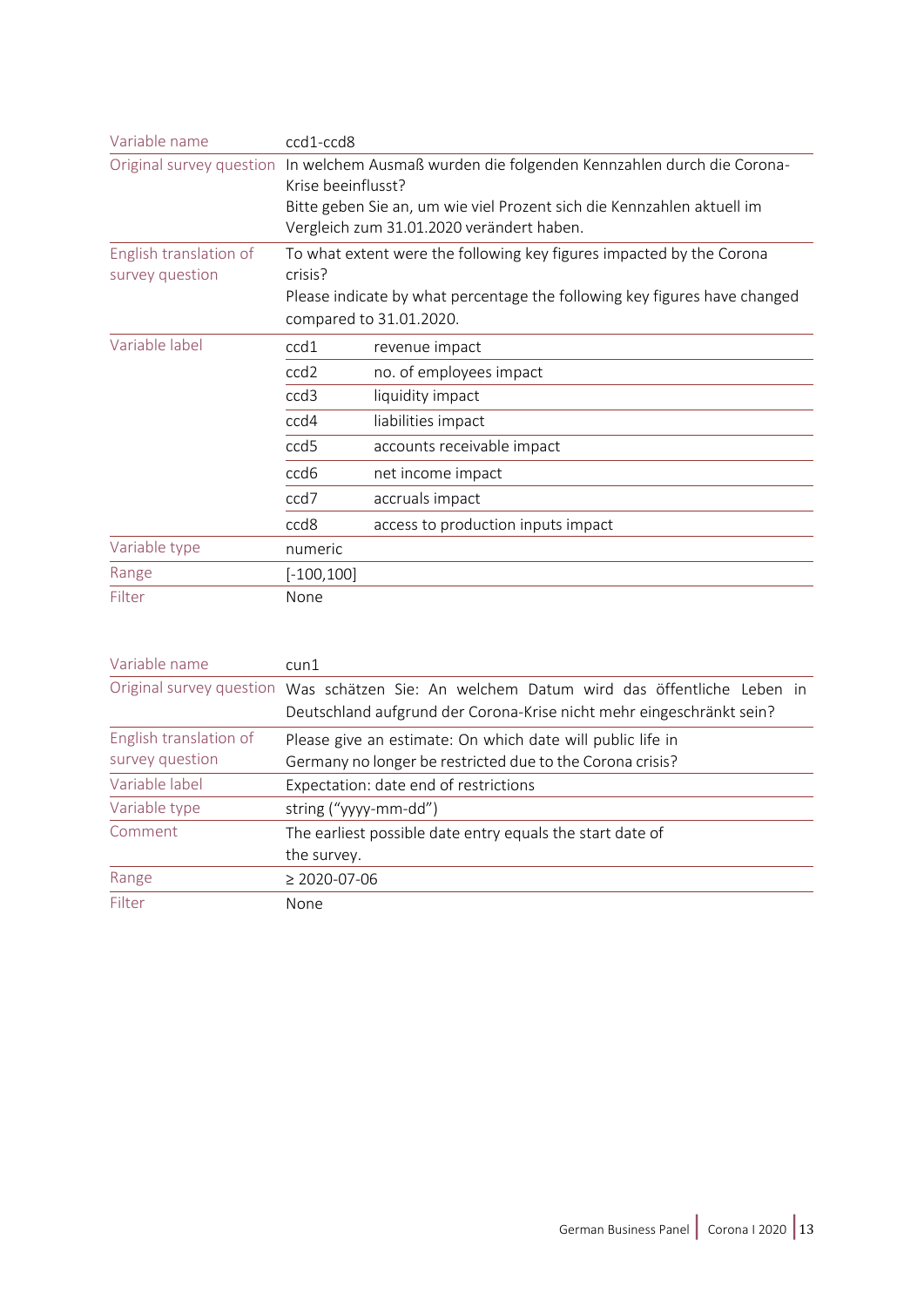| Variable name                             | $c$ un $2$                                                           |
|-------------------------------------------|----------------------------------------------------------------------|
| Original survey question                  | Wie sicher sind Sie sich bezüglich des von Ihnen angegebenen Datums? |
| English translation of<br>survey question | How certain are you with respect to the date you provided?           |
| Variable label                            | Certainty: end of restrictions                                       |
| Variable type                             | numeric                                                              |
| Range                                     | 11 Point Likert Scale [0,10]                                         |
|                                           | $0 = \text{very}$ unsecure                                           |
|                                           | $10 =$ very secure                                                   |
| Filter                                    | Conditional on valid entry for cun1                                  |

| Variable name                             | cun3                                                                                              |
|-------------------------------------------|---------------------------------------------------------------------------------------------------|
| Original survey question                  | Erwarten Sie, dass es vor dem Ende der Krise<br>noch zu einer zweiten Welle an Infektionen kommt? |
| English translation of<br>survey question | Do you expect a second wave of infections before the end of the crisis?                           |
| Variable label                            | Expectation: second wave                                                                          |
| Variable type                             | numeric                                                                                           |
| Range                                     | [0,1]                                                                                             |
|                                           | $0 = No$                                                                                          |
|                                           | $1 = Yes$                                                                                         |
| Filter                                    | None                                                                                              |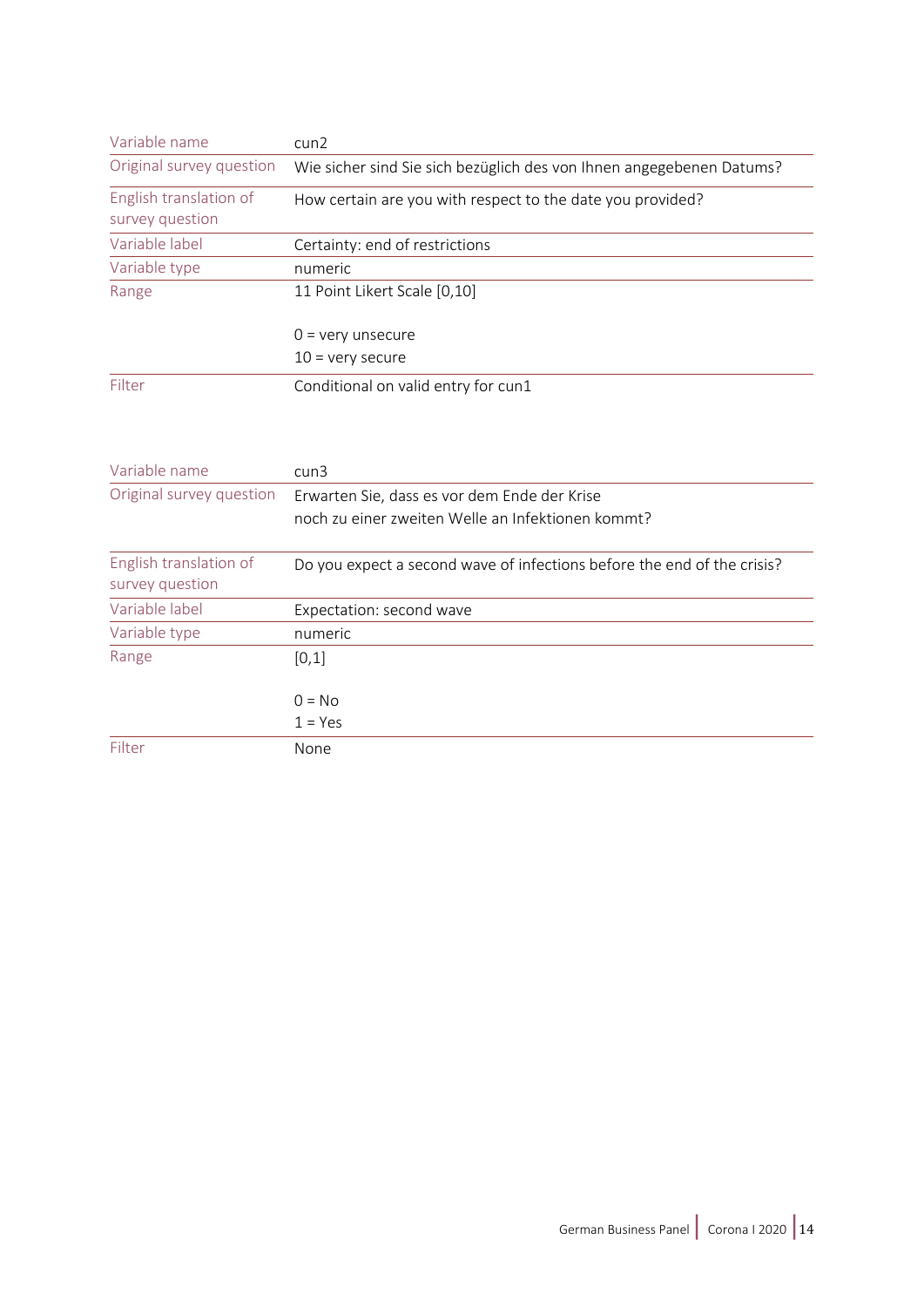| Variable name                             | $c$ un $4$                                                            |
|-------------------------------------------|-----------------------------------------------------------------------|
| Original survey question                  | Was schätzen Sie: An welchem Datum wird die<br>zweite Welle beginnen? |
| English translation of<br>survey question | Please give an estimate: On which date will the<br>second wave begin? |
| Variable label                            | Expectation: start of second wave                                     |
| Variable type                             | string ("yyyy-mm-dd")                                                 |
| Comment                                   | The earliest possible date entry equals the start date of the survey. |
| Range                                     | $\geq$ 2020-07-06                                                     |
| Filter                                    | Conditional on cun3=1                                                 |

| Variable name                             | cun5                                                                                                                                                                 |
|-------------------------------------------|----------------------------------------------------------------------------------------------------------------------------------------------------------------------|
|                                           | Original survey question Was schätzen Sie: Wann werden die monatlichen Umsätze Ihres<br>Unternehmens wieder so hoch sein wie zum Zeitpunkt vor der Corona-<br>Krise? |
| English translation of<br>survey question | Please give an estimate: when will the monthly revenue of your company<br>reach its pre-corona crisis levels?                                                        |
| Variable label                            | Expectation: revenue recovery                                                                                                                                        |
| Variable type                             | numeric                                                                                                                                                              |
| Comment                                   | If 1 is selected, the date entry is stored in the<br>variable cun5 date.                                                                                             |
| Range                                     | $[1,3]$                                                                                                                                                              |
|                                           | $1 =$ on (see var cun5 date)<br>$2 =$ already recovered<br>$3$ = never                                                                                               |
| Filter                                    | Conditional on ccd1<0                                                                                                                                                |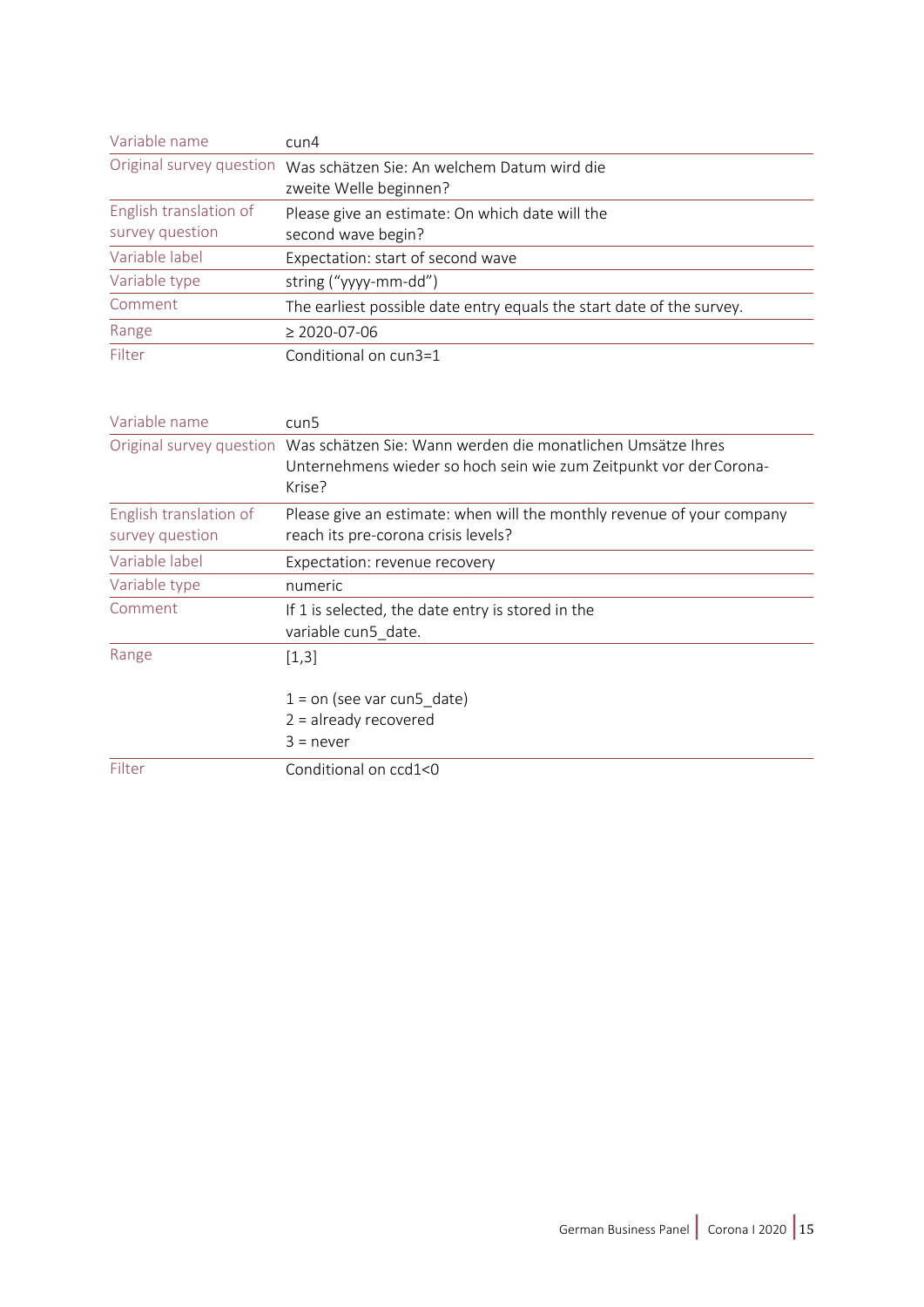| Variable name                             | cun5 date                                                                                                                                                        |  |
|-------------------------------------------|------------------------------------------------------------------------------------------------------------------------------------------------------------------|--|
|                                           | Original survey question Was schätzen Sie: Wann werden die monatlichen Umsätze Ihres<br>Unternehmens wieder so hoch sein wie zum Zeitpunkt vor der Corona-Krise? |  |
| English translation of<br>survey question | Please give an estimate: when will the monthly revenue of your company<br>reach its pre-corona crisis levels?                                                    |  |

| Variable label | Expectation: date of revenue recovery                                 |
|----------------|-----------------------------------------------------------------------|
| Variable type  | string ("yyyy-mm-dd")                                                 |
| Comment        | The earliest possible date entry equals the start date of the survey. |
| Range          | $\geq$ 2020-07-06                                                     |
| Filter         | Conditional on cun5=1                                                 |

| Variable name          | cun <sub>6</sub>                                                                                                                                                               |
|------------------------|--------------------------------------------------------------------------------------------------------------------------------------------------------------------------------|
|                        | Original survey question Wie sicher sind Sie sich, dass die Umsätze Ihres Unternehmens an dem von<br>Ihnen angegebenen Datum so hoch sein werden wie vor der Corona-<br>Krise? |
| English translation of | How certain are you that monthly revenues will reach pre-corona crisis                                                                                                         |
| survey question        | levels at the date you indicated?                                                                                                                                              |
| Variable label         | Certainty: revenue recovery                                                                                                                                                    |
| Variable type          | numeric                                                                                                                                                                        |
| Range                  | 11 Point Likert Scale [0,10]                                                                                                                                                   |
|                        | $0 = \text{very insecure}$                                                                                                                                                     |
|                        | $10 =$ very secure                                                                                                                                                             |
| Filter                 | Conditional on cun5=1                                                                                                                                                          |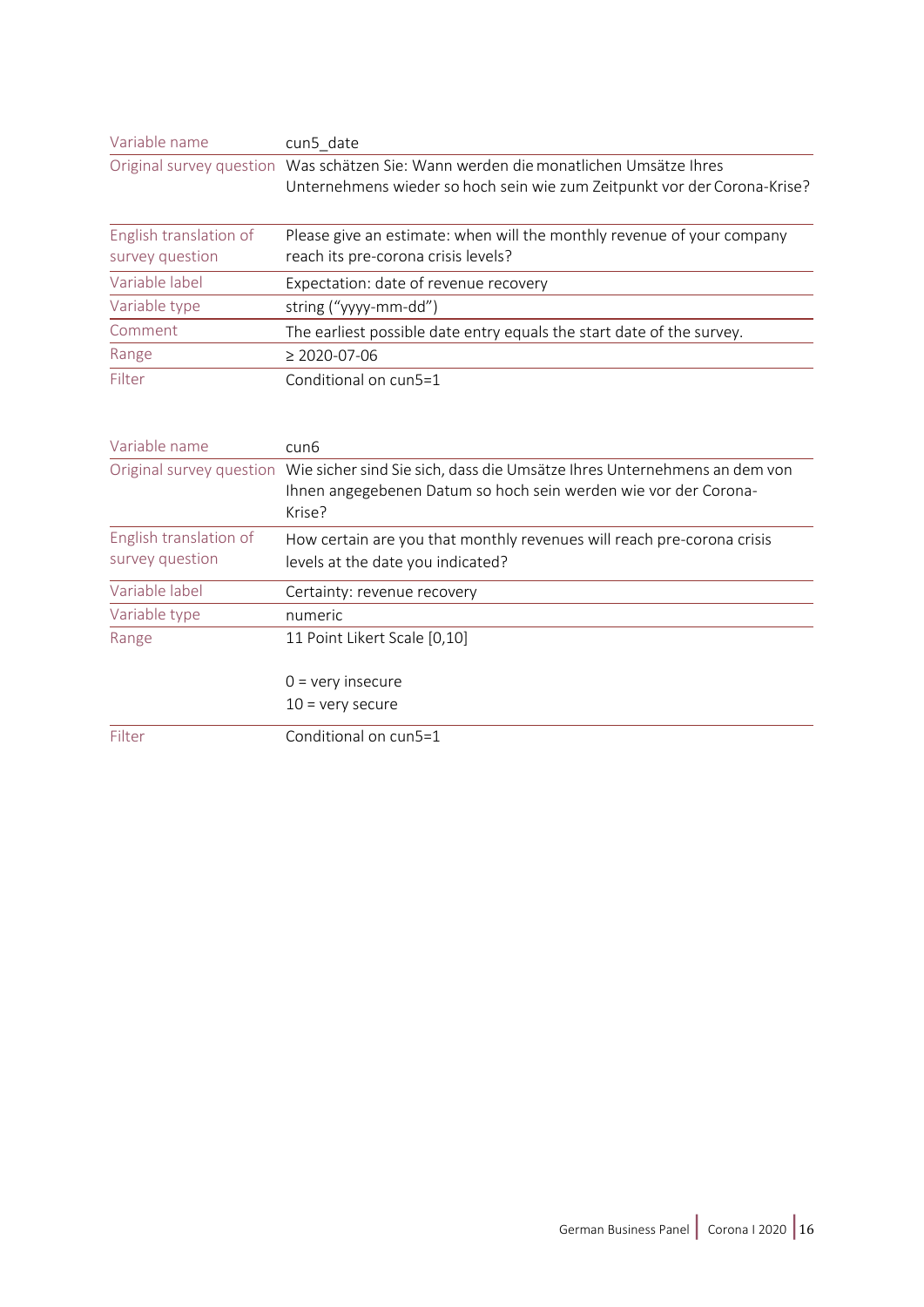| Original survey question Wie sicher sind Sie sich, dass die Umsätze Ihres Unternehmens nie wieder |
|---------------------------------------------------------------------------------------------------|
| so hoch sein werden wie vor der                                                                   |
|                                                                                                   |
| How confident are you that your revenues will never reach their pre-corona                        |
|                                                                                                   |
| Certainty: revenue deterioration                                                                  |
|                                                                                                   |
|                                                                                                   |
|                                                                                                   |
|                                                                                                   |
|                                                                                                   |
|                                                                                                   |
|                                                                                                   |
|                                                                                                   |
|                                                                                                   |

| Variable name                             | cgm1-cgm10                                                                                                                            |                                                               |  |
|-------------------------------------------|---------------------------------------------------------------------------------------------------------------------------------------|---------------------------------------------------------------|--|
| Original survey question                  | Welche nicht-steuerlichen staatlichen Mittel/Maßnahmen beanspruchen<br>Sie aufgrund der Corona-Krise? Mehrfachnennungen sind möglich. |                                                               |  |
| English translation<br>of survey question | Which non-tax related government measures have you claimed due to the<br>corona crisis? Multiple answers are possible.                |                                                               |  |
| Variable label                            | cgm1                                                                                                                                  | Corona emergency relief                                       |  |
|                                           | cgm2                                                                                                                                  | interim aid                                                   |  |
|                                           | cgm3                                                                                                                                  | short-term work/allowance                                     |  |
|                                           | cgm4                                                                                                                                  | guarantees/sureties                                           |  |
|                                           | cgm5                                                                                                                                  | credit authorization                                          |  |
|                                           | cgm <sub>6</sub>                                                                                                                      | refinancing of existing KfW credits                           |  |
|                                           | cgm7                                                                                                                                  | KfW special program                                           |  |
|                                           | cgm8                                                                                                                                  | simplified access security benefits                           |  |
|                                           | cgm9                                                                                                                                  | others                                                        |  |
|                                           | cgm10                                                                                                                                 | no measures requested/received                                |  |
| Variable type                             | numeric                                                                                                                               |                                                               |  |
| Comment                                   |                                                                                                                                       | If cgm9 is selected, the text entry is stored in the variable |  |
|                                           |                                                                                                                                       | cgm9_text (accessible under restrictive conditions).          |  |
| Range                                     | [0,1]                                                                                                                                 |                                                               |  |
|                                           | $0 = No$                                                                                                                              |                                                               |  |
|                                           | $1 = Yes$                                                                                                                             |                                                               |  |
| Filter                                    | None                                                                                                                                  |                                                               |  |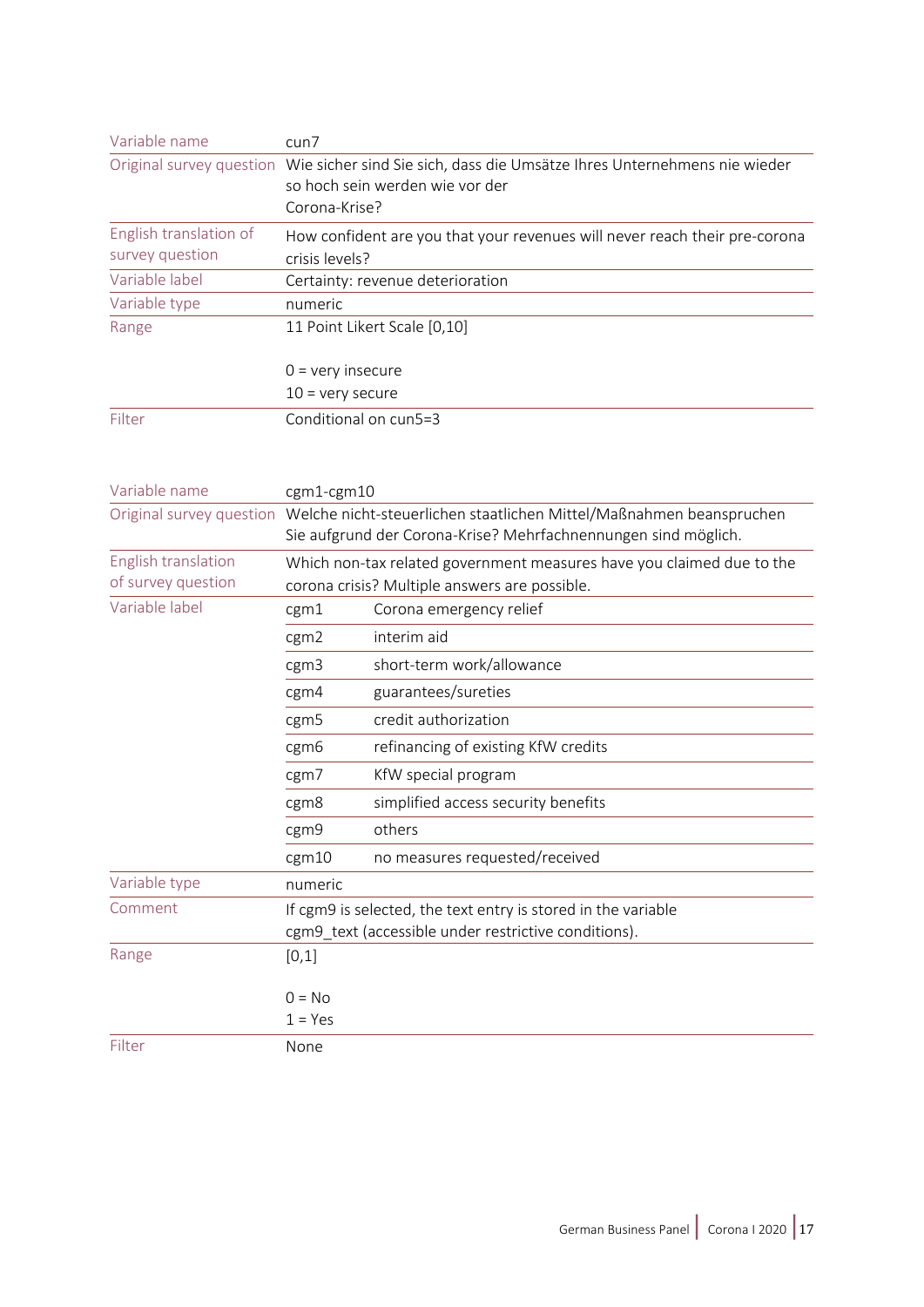| Variable name            | cgm11-cgm19                                                   |                                                                      |  |
|--------------------------|---------------------------------------------------------------|----------------------------------------------------------------------|--|
| Original survey question |                                                               | Welche der folgenden steuerlichen Maßnahmen beansprucht Ihr          |  |
|                          |                                                               | Unternehmen im Rahmen der Corona-Krise? Mehrfachnennungen            |  |
|                          | sind möglich.                                                 |                                                                      |  |
| English translation of   | Which tax related measures have you claimed due to the corona |                                                                      |  |
| survey question          |                                                               | crisis? Multiple answers are possible.                               |  |
| Variable label           | cgm11                                                         | refund tax prepayment for 2020                                       |  |
|                          | cgm12                                                         | immediate loss carryback                                             |  |
|                          | cgm13                                                         | deferral tax payments                                                |  |
|                          | cgm14                                                         | suspension enforcement measures                                      |  |
|                          | cgm15                                                         | taxation corporate tax                                               |  |
|                          | cgm16                                                         | deferral of import turnover tax                                      |  |
|                          | cgm17                                                         | reintroduction degressive depreciation                               |  |
|                          | cgm18                                                         | others                                                               |  |
|                          | cgm19                                                         | no measures requested/received                                       |  |
| Variable type            | numeric                                                       |                                                                      |  |
| Comment                  |                                                               | If cgm18 is selected, the text entry is stored in the variable       |  |
|                          |                                                               | cgm18_text (accessible under restrictive conditions).                |  |
| Range                    | [0,1]                                                         |                                                                      |  |
|                          |                                                               |                                                                      |  |
|                          | $0 = No$                                                      |                                                                      |  |
|                          | $1 = Yes$                                                     |                                                                      |  |
| Filter                   |                                                               | cgm15 conditional on ccgic1=1 or ccgic1=3 or ccgic1=6 or ccgic1=7 or |  |
|                          |                                                               | ccgic1=9 or ccgic1=18                                                |  |
|                          |                                                               |                                                                      |  |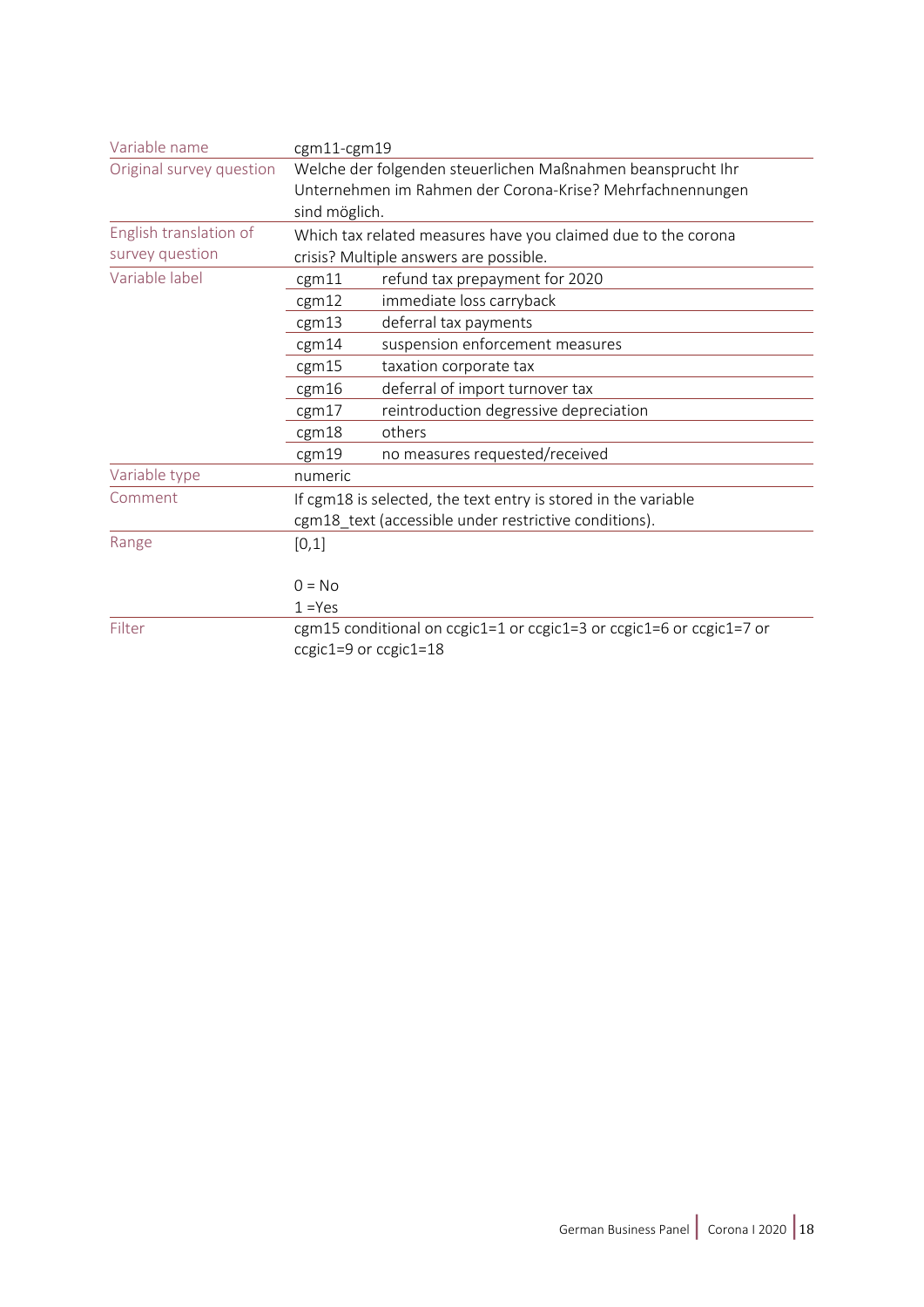| Variable name            | cgm20                                                                                                                                    |
|--------------------------|------------------------------------------------------------------------------------------------------------------------------------------|
| Original survey question | Hätte Ihr Unternehmen die Corona-Krise auch überstanden, ohne                                                                            |
|                          | staatliche Mittel oder Maßnahmen                                                                                                         |
|                          | zu beanspruchen?                                                                                                                         |
| English translation of   | Would your company have survived the corona crisis without taking up any                                                                 |
| survey Question          | governmental measures?                                                                                                                   |
| Variable label           | Expectation: survival without governmental measures                                                                                      |
| Variable type            | numeric                                                                                                                                  |
| Range                    | [0,1]                                                                                                                                    |
|                          | $0 = No$                                                                                                                                 |
|                          | $1 = Yes$                                                                                                                                |
| Filter                   | Conditional on cgm10=0 or cgm19=0                                                                                                        |
|                          |                                                                                                                                          |
| Variable name            | cps1                                                                                                                                     |
| Original survey question | Haben Sie bereits seit dem 01. Juli Preise geändert oder planen Sie, Preise<br>für Ihre Endprodukte vor dem 31. Dezember 2020 zu ändern? |
| English translation of   | Have you already changed prices since July 1st or do you plan to change                                                                  |
| survey question          | prices for your end products before December 31st, 2020?                                                                                 |
| Variable label           | tax-related price changes                                                                                                                |
| Variable type            | numeric                                                                                                                                  |
| Comment                  | This variable aims to capture firm reactions to the temporary Value Added                                                                |
|                          | Tax (VAT) reduction in Germany from July 1st to December 31st, 2020.                                                                     |
| Range                    | [0,1]                                                                                                                                    |
|                          | $0 = No$                                                                                                                                 |
|                          | $1 = Yes$                                                                                                                                |
| Filter                   | None                                                                                                                                     |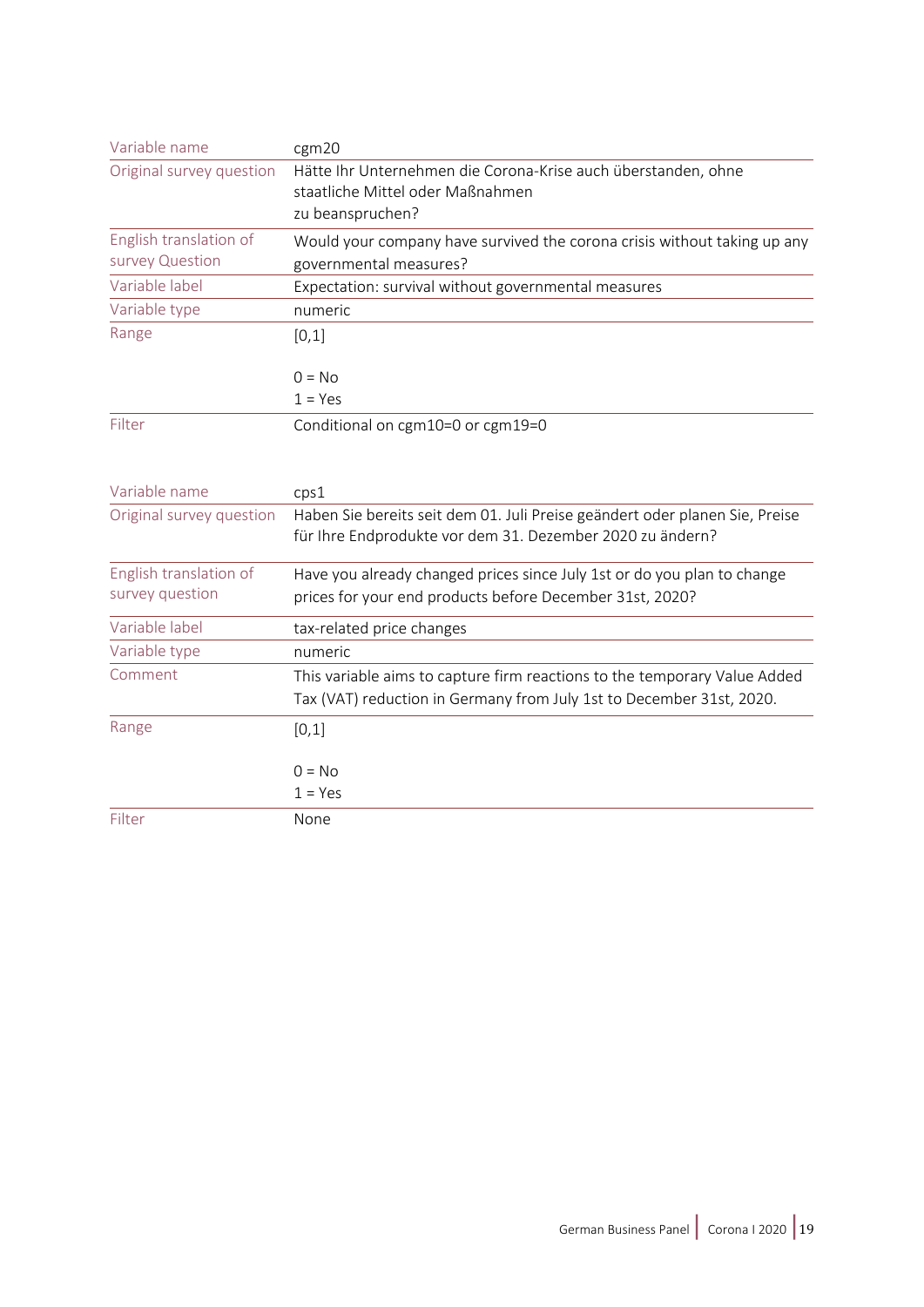| Variable name                             | cps2                                                                                                                                               |
|-------------------------------------------|----------------------------------------------------------------------------------------------------------------------------------------------------|
| Original survey question                  | Um wie viel Prozent haben Sie bereits bzw. wollen Sie die Preise für Ihre<br>Endprodukte zwischen dem 01. Juli und<br>31. Dezember 2020 ändern?    |
|                                           |                                                                                                                                                    |
| English translation of<br>survey question | By how much have you changed or are you planning to change the prices<br>of your products between July 1st and December 31st, 2020?                |
| Variable label                            | tax-related percentage price change                                                                                                                |
| Variable type                             | numeric                                                                                                                                            |
| Comment                                   | This variable indicates by how much firms plan to increase their prices with<br>respect to the VAT increase. Variable cps2 is set to 0, if cps1=0. |
| Range                                     | $[-50, 100]$                                                                                                                                       |
| Filter                                    | Conditional on cps1=1                                                                                                                              |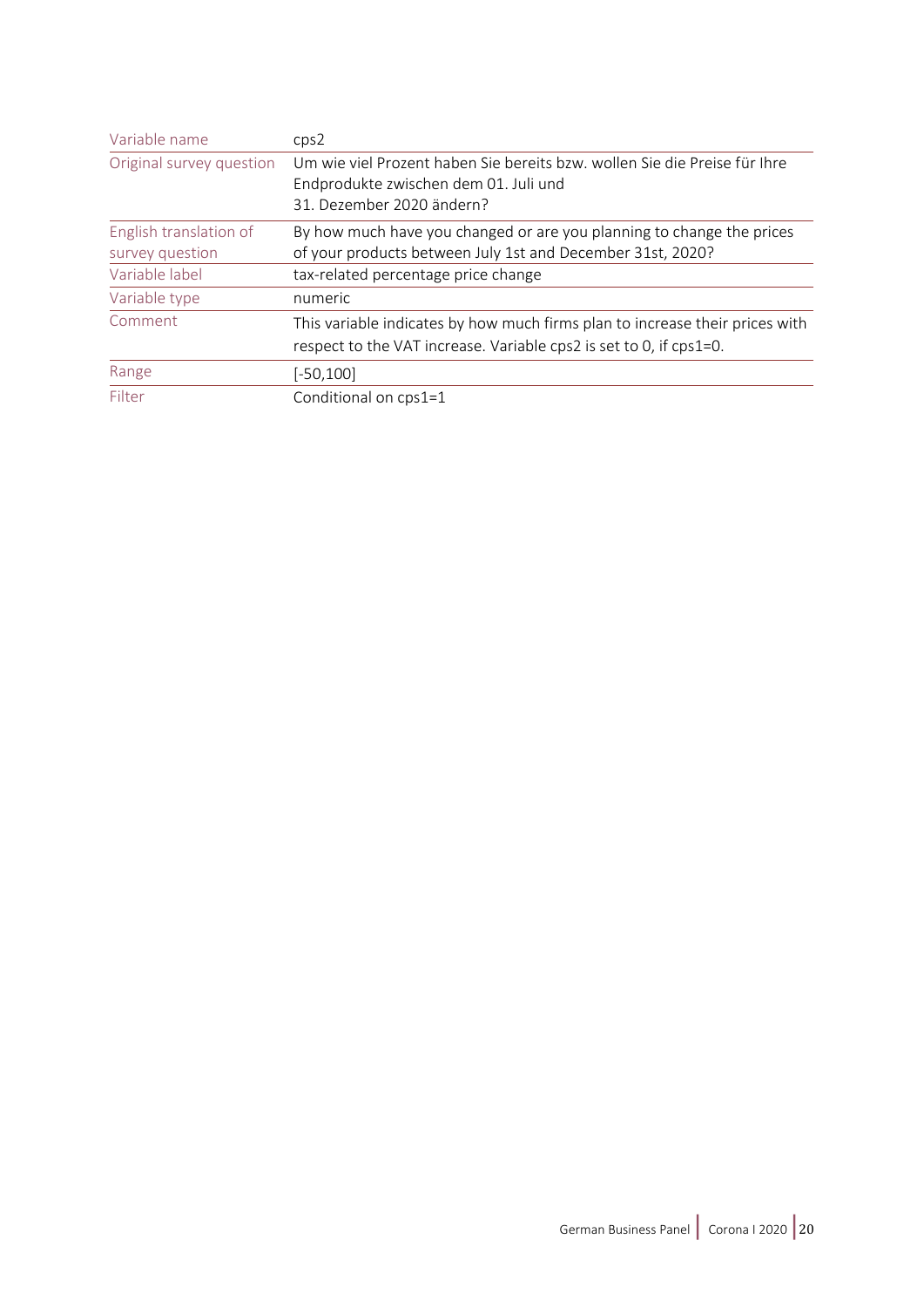## Experiment 1: Governmental Measures

The survey participants randomly receive either one of the information treatments described in this section or no additional information (Control Group). After the information treatment, all survey participants receive the same survey questions.

Note: The codebook follows the order of questions in the survey. Consequently, all variables prior to this section (Section 3) in the codebook have been asked before recipients received any information treatment. Answers to questions in the following section may be influenced by the different information treatments explained in this section.

| Variable name  | exp1                                                                                                                                                                          |
|----------------|-------------------------------------------------------------------------------------------------------------------------------------------------------------------------------|
| Variable label | experiment 1                                                                                                                                                                  |
| Variable type  | numeric                                                                                                                                                                       |
| Comment        | exp1 indicates which information treatment the survey<br>participant received.<br>exp1 also includes information on whether the question concerning cte24<br>was seen or not. |
| Range          | [1,3]<br>$1 =$ Control<br>$2 =$ Information Treatment 1<br>3 = Information Treatment 2                                                                                        |

Experiment 1: Control Group

No additional information was displayed to the survey participants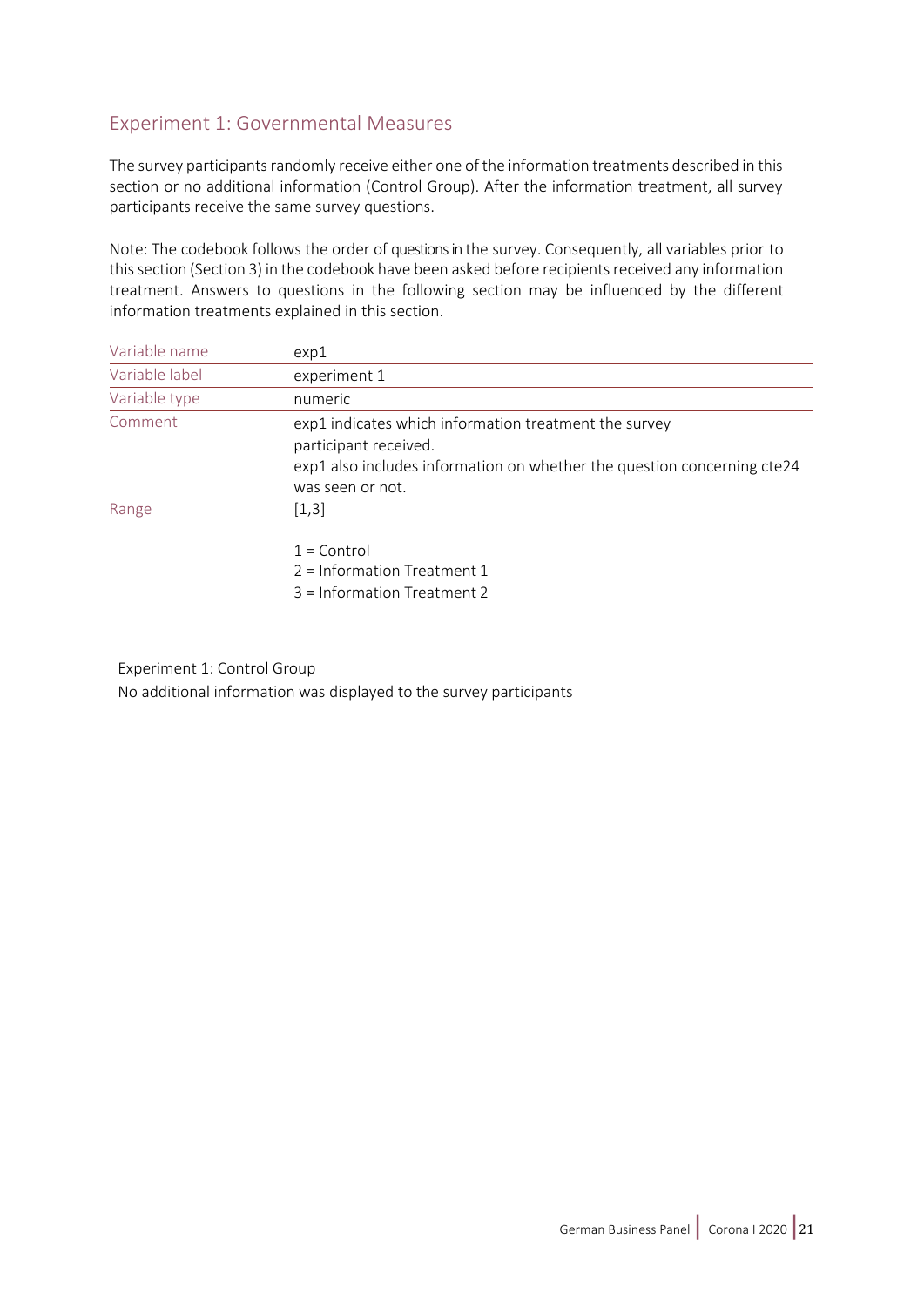| Experiment 1: Information Treatment 1 |                                                                                                                                                                                                                                                        |  |
|---------------------------------------|--------------------------------------------------------------------------------------------------------------------------------------------------------------------------------------------------------------------------------------------------------|--|
| <b>Original Text</b>                  | Hintergrundinformation:                                                                                                                                                                                                                                |  |
|                                       | Der Bund hat im Rahmen des im Juni beschlossenen                                                                                                                                                                                                       |  |
|                                       | Konjunkturprogramms Unterstützung in Höhe von 130 Milliarden                                                                                                                                                                                           |  |
|                                       | Euro zugesagt.                                                                                                                                                                                                                                         |  |
|                                       | Die erhöhten Staatsausgaben und zusätzlichen Schulden, die im Zuge der                                                                                                                                                                                 |  |
|                                       | Corona-Krise entstanden, könnten künftig höhere Staatseinnahmen oder                                                                                                                                                                                   |  |
|                                       | Ausgabenkürzungen notwendig machen.                                                                                                                                                                                                                    |  |
|                                       | Nach der Finanzkrise 2008/2009 wurden beispielsweise in vielen                                                                                                                                                                                         |  |
|                                       | europäischen Ländern die Steuersätze angehoben. Vertreter der CDU                                                                                                                                                                                      |  |
|                                       | haben bereits angekündigt, dass die Schulden, die durch die Corona-Krise                                                                                                                                                                               |  |
|                                       | angefallen sind, bis 2030 wieder abgebaut werden sollen.                                                                                                                                                                                               |  |
| English translation                   | <b>Background information:</b>                                                                                                                                                                                                                         |  |
|                                       | The federal government has pledged support of $£130$ billion                                                                                                                                                                                           |  |
|                                       | as part of the economic stimulus package adopted in June.                                                                                                                                                                                              |  |
|                                       | The increased government spending and additional debt incurred in the<br>wake of the Corona crisis could necessitate higher government<br>revenues or spending cuts in the future.                                                                     |  |
|                                       | After the 2008/2009 financial crisis, for example, tax rates were raised in<br>many European countries. Representatives of the CDU have already<br>announced that the debt incurred as a result of the Corona crisis will be<br>reduced again by 2030. |  |

| <b>Original Text</b> | Hintergrundinformation:<br>Viele Unternehmen sind durch die Corona-Krise unverschuldet in Not<br>geraten, so ist zum Beispiel im Gastgewerbe der Umsatz im Vergleich zum<br>Vorjahresmonat um 75,8 Prozent eingebrochen. Der Bund hat im Rahmen<br>des im Juni beschlossenen Konjunkturprogramms Unterstützung in Höhe<br>von 130 Milliarden Euro zugesagt.                                                                                                       |
|----------------------|-------------------------------------------------------------------------------------------------------------------------------------------------------------------------------------------------------------------------------------------------------------------------------------------------------------------------------------------------------------------------------------------------------------------------------------------------------------------|
| English translation  | <b>Background Information:</b><br>Many companies have experienced hardship through no fault of their<br>own as a result of the Corona crisis, with sales in the hospitality industry,<br>for example, plummeting 75.8 percent compared to the same month<br>last year. The federal government has pledged support of 130 billion<br>euros as part of the economic stimulus package adopted in June.<br>result of the Corona crisis will be reduced again by 2030. |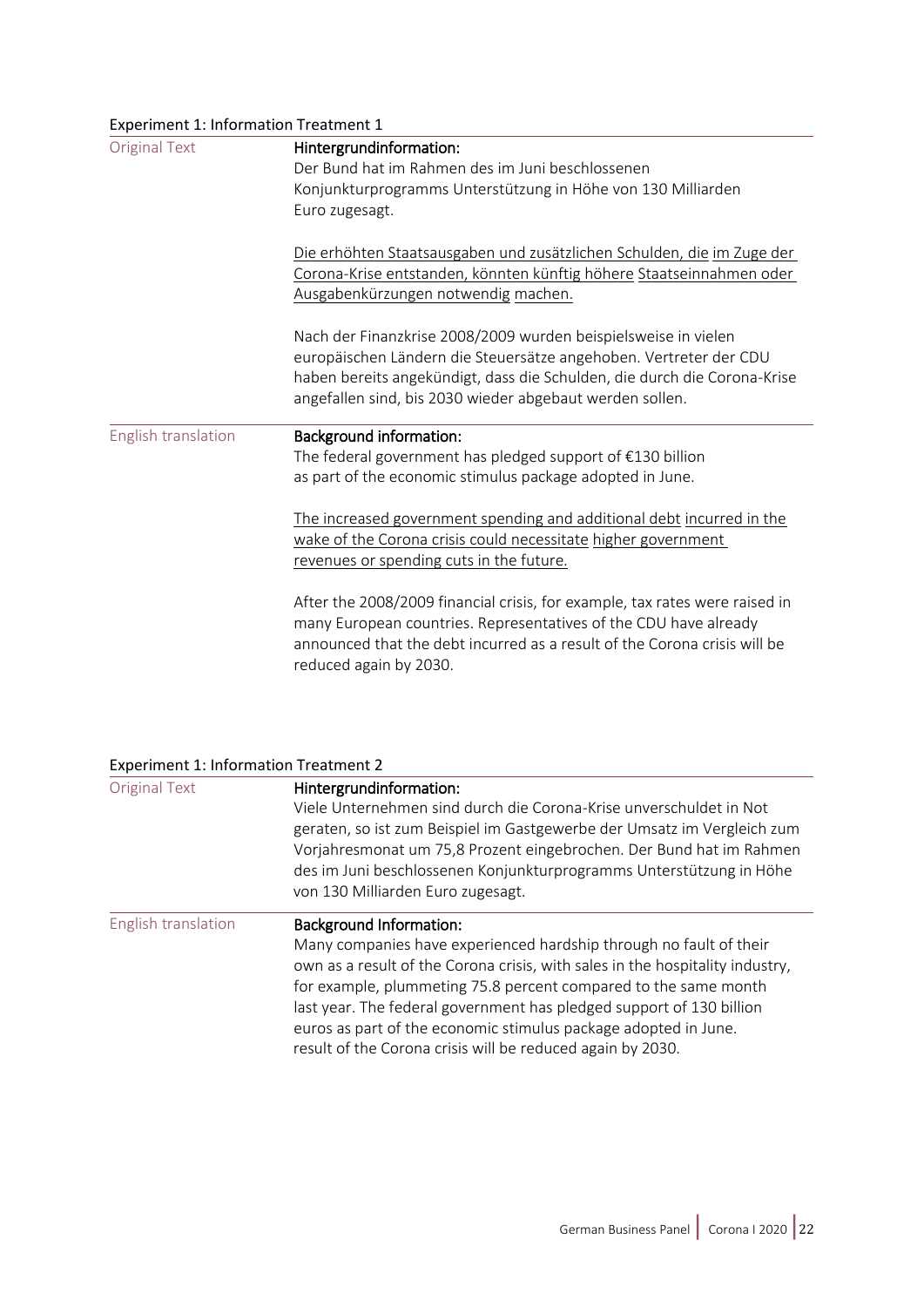## Survey Questions following Experiment 1

Note: Answers to questions in this section of the codebook may be influenced by the information treatment received in Experiment 1.

| Variable name                             | cte24                                                                                                                                                                                                                                          |  |  |  |
|-------------------------------------------|------------------------------------------------------------------------------------------------------------------------------------------------------------------------------------------------------------------------------------------------|--|--|--|
| Original survey question                  | Halten Sie es für gerechtfertigt, dass die Regierung mit diesem<br>Konjunkturpaket auf Kosten der Steuerzahler<br>eingreift?                                                                                                                   |  |  |  |
| English translation of<br>survey question | Do you think it is justified for the government to intervene with this<br>stimulus package at the taxpayer's expense?                                                                                                                          |  |  |  |
| Variable label                            | opinion stimulus package                                                                                                                                                                                                                       |  |  |  |
| Variable type                             | numeric                                                                                                                                                                                                                                        |  |  |  |
| Comment                                   | Experiment 1: Information Treatment 1<br>This question was only displayed to 50% of respondents in the Experiment<br>1: Information Treatment 1 group. The other 50% are coded as -9996<br>(does not apply).                                   |  |  |  |
|                                           | Experiment 1: Control Group<br>This question was only implemented for the control group starting from<br>$29th$ July. Responses from participants in the Experiment 1: Control<br>Group prior to this date is coded as -9996 (does not apply). |  |  |  |
| Range                                     | [1, 5]<br>$1 = not justified at all$<br>$2 = not justified$<br>$3$ = not justified nor unjustified $4$ = justified<br>$5 =$ totally justified                                                                                                  |  |  |  |
| Filter                                    | None                                                                                                                                                                                                                                           |  |  |  |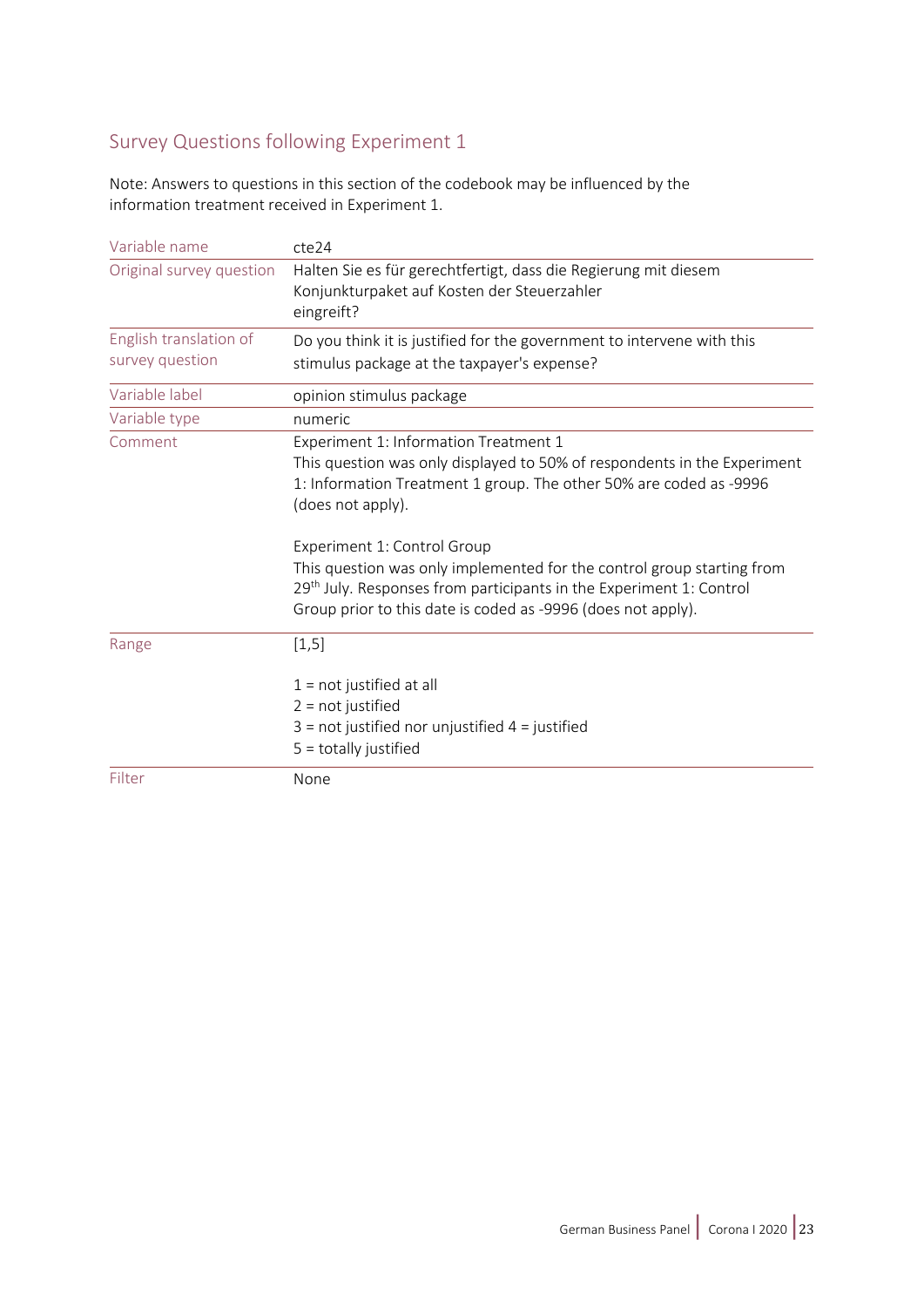| Welche Veränderungen in den folgenden Steuersätzen erwarten Sie                                                                                                                                                                                                                                                                                                                                                                               |  |  |
|-----------------------------------------------------------------------------------------------------------------------------------------------------------------------------------------------------------------------------------------------------------------------------------------------------------------------------------------------------------------------------------------------------------------------------------------------|--|--|
|                                                                                                                                                                                                                                                                                                                                                                                                                                               |  |  |
|                                                                                                                                                                                                                                                                                                                                                                                                                                               |  |  |
|                                                                                                                                                                                                                                                                                                                                                                                                                                               |  |  |
| What changes in the following tax rates do you expect in the short term                                                                                                                                                                                                                                                                                                                                                                       |  |  |
| (0-12 months) based on your current tax rate?                                                                                                                                                                                                                                                                                                                                                                                                 |  |  |
|                                                                                                                                                                                                                                                                                                                                                                                                                                               |  |  |
|                                                                                                                                                                                                                                                                                                                                                                                                                                               |  |  |
|                                                                                                                                                                                                                                                                                                                                                                                                                                               |  |  |
|                                                                                                                                                                                                                                                                                                                                                                                                                                               |  |  |
|                                                                                                                                                                                                                                                                                                                                                                                                                                               |  |  |
|                                                                                                                                                                                                                                                                                                                                                                                                                                               |  |  |
|                                                                                                                                                                                                                                                                                                                                                                                                                                               |  |  |
|                                                                                                                                                                                                                                                                                                                                                                                                                                               |  |  |
|                                                                                                                                                                                                                                                                                                                                                                                                                                               |  |  |
|                                                                                                                                                                                                                                                                                                                                                                                                                                               |  |  |
|                                                                                                                                                                                                                                                                                                                                                                                                                                               |  |  |
|                                                                                                                                                                                                                                                                                                                                                                                                                                               |  |  |
|                                                                                                                                                                                                                                                                                                                                                                                                                                               |  |  |
| Welche Veränderungen in den folgenden Steuersätzen erwarten Sie                                                                                                                                                                                                                                                                                                                                                                               |  |  |
|                                                                                                                                                                                                                                                                                                                                                                                                                                               |  |  |
|                                                                                                                                                                                                                                                                                                                                                                                                                                               |  |  |
| What changes in the following tax rates do you expect in the medium                                                                                                                                                                                                                                                                                                                                                                           |  |  |
| term (12-24 months) based on your current tax rate? Please state your                                                                                                                                                                                                                                                                                                                                                                         |  |  |
|                                                                                                                                                                                                                                                                                                                                                                                                                                               |  |  |
|                                                                                                                                                                                                                                                                                                                                                                                                                                               |  |  |
|                                                                                                                                                                                                                                                                                                                                                                                                                                               |  |  |
| Expectation: social security contribution medium-term                                                                                                                                                                                                                                                                                                                                                                                         |  |  |
|                                                                                                                                                                                                                                                                                                                                                                                                                                               |  |  |
|                                                                                                                                                                                                                                                                                                                                                                                                                                               |  |  |
|                                                                                                                                                                                                                                                                                                                                                                                                                                               |  |  |
|                                                                                                                                                                                                                                                                                                                                                                                                                                               |  |  |
| Bitte geben Sie Ihre Erwartung in Prozentpunkten an.<br>Please state your expectation in percentage points.<br>cta1<br>Expectation: corporate tax short-term<br>Expectation: local business tax short-term<br>cta2<br>Expectation: income tax short-term<br>cta3<br>Expectation: social security contribution short-term<br>cta4<br>Expectation: solidarity surcharge short-term<br>cta5<br>Expectation: capital gains tax short-term<br>cta6 |  |  |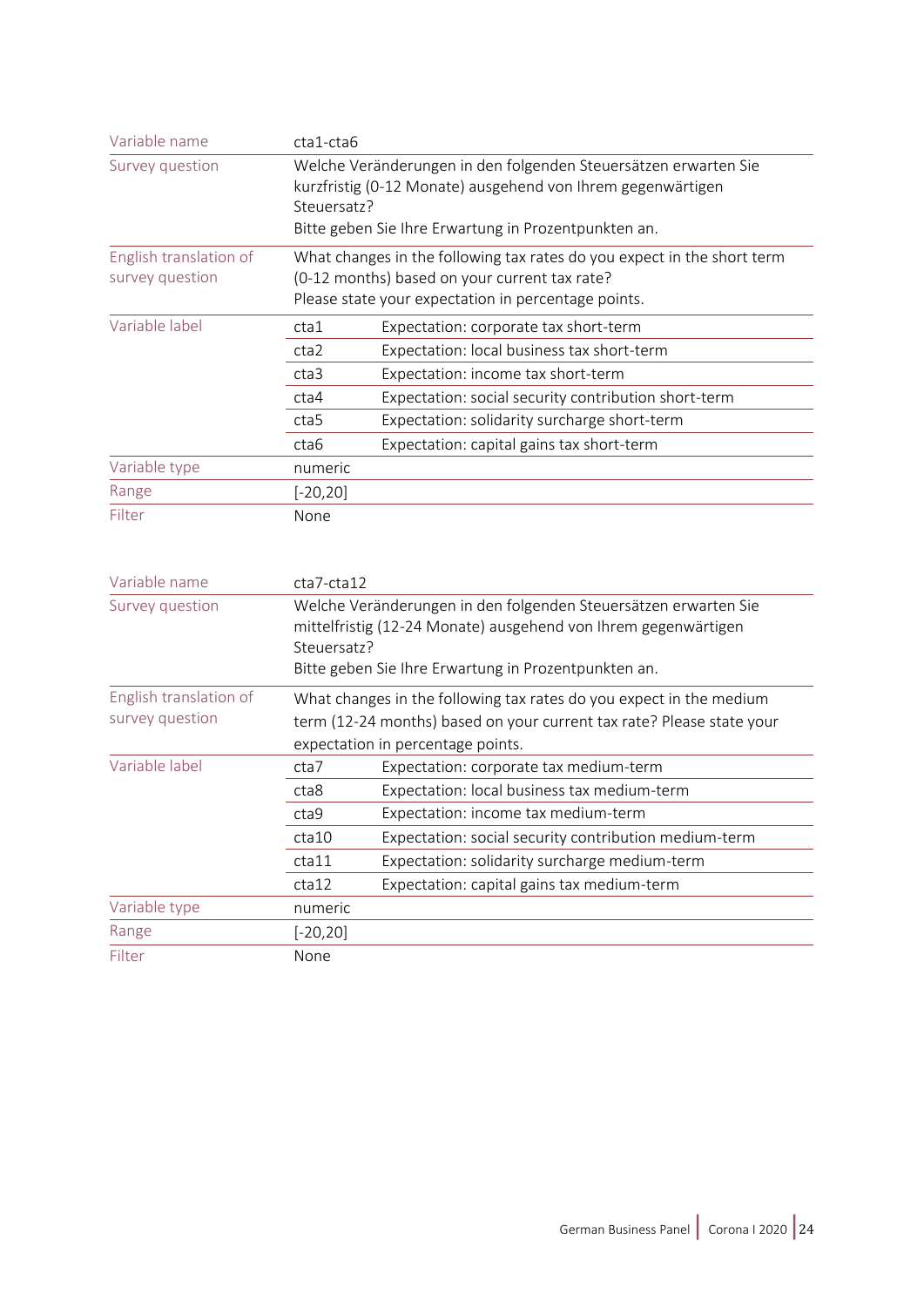| Variable name                             | $cta13-cta18$                                                                                                                                                                                                                                 |  |  |
|-------------------------------------------|-----------------------------------------------------------------------------------------------------------------------------------------------------------------------------------------------------------------------------------------------|--|--|
| Survey question                           | Um wieviel Prozentpunkte würden Sie aus Sicht Ihres Unternehmens die<br>folgenden Steuerarten ausgehend von Ihrem gegenwärtigen Steuersatz<br>anpassen wollen, damit die Regierung in der Lage ist, Unternehmen in<br>Krisen zu unterstützen? |  |  |
| English translation of<br>survey question | From your company's point of view, by how many percentage points<br>would you want to adjust the following types of taxes based on your<br>current tax rate so that the government is able to support companies in<br>crises?                 |  |  |
| Variable label                            | cta13<br>adjustment corporate tax                                                                                                                                                                                                             |  |  |
|                                           | adjustment local business tax<br>cta14                                                                                                                                                                                                        |  |  |
|                                           | adjustment income tax<br>cta15                                                                                                                                                                                                                |  |  |
|                                           | adjustment social security contribution<br>cta16                                                                                                                                                                                              |  |  |
|                                           | adjustment solidarity surcharge<br>cta17                                                                                                                                                                                                      |  |  |
|                                           | cta18<br>adjustment capital gains tax                                                                                                                                                                                                         |  |  |
| Variable type                             | numeric                                                                                                                                                                                                                                       |  |  |
| Range                                     | $[-20, 20]$                                                                                                                                                                                                                                   |  |  |
| Filter                                    | None                                                                                                                                                                                                                                          |  |  |
| Variable name                             | cct26-cct27                                                                                                                                                                                                                                   |  |  |
| Survey question                           | Was erwarten Sie: Um wieviel Prozent verändert sich das<br>Bruttoinlandsprodukt (BIP) in den Jahren 2020 und 2021 im Vergleich<br>zum jeweiligen Vorjahr?                                                                                     |  |  |
| English translation of                    | What do you expect: By what percentage will the gross domestic product                                                                                                                                                                        |  |  |
| survey question                           | (GDP) change in the years 2020 and 2021 compared to the respective<br>previous year?                                                                                                                                                          |  |  |

cct27 Expectation: GDP growth 2020-2021

Variable label cct26 Expectation: GDP growth 2019-2020

Variable type numeric Range [-10,10] Filter None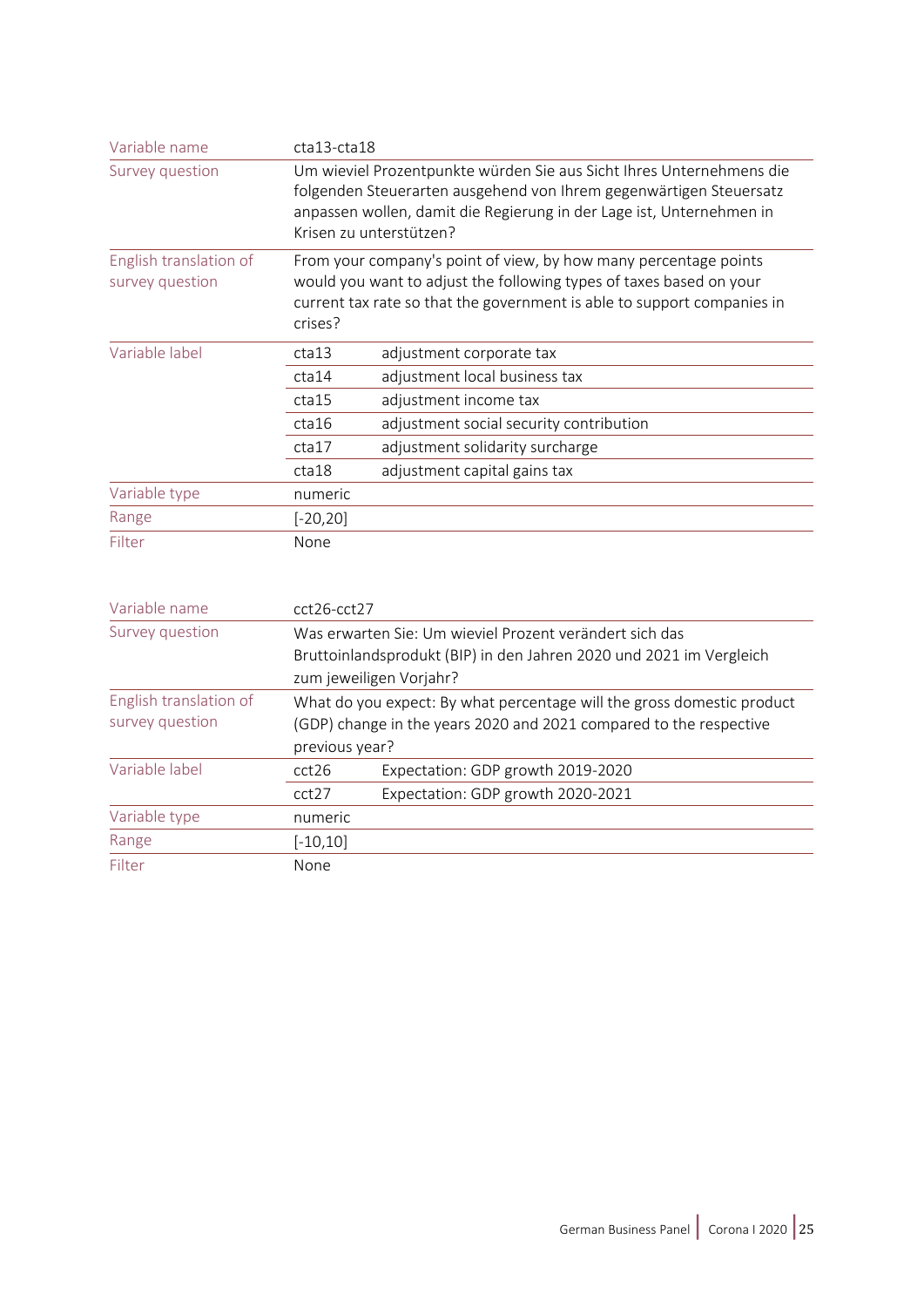## Experiment 2: Economic Recovery Forecast

The survey participants randomly receive either one of the information treatments described in this section or no additional information (Control Group). After the information treatment, all survey participants receive the same survey questions.

Note: The codebook followsthe order of the questions in the survey. Consequently, all variables prior to this section in the codebook have been asked before recipients received any of the information treatments outlined in this section (Section 5). Answers to survey questions after this section may be influenced by the different information treatments explained in this section or by information treatments received in Experiment 1.

| Variable name  | exp2                                                                           |  |  |  |
|----------------|--------------------------------------------------------------------------------|--|--|--|
| Variable label | experiment 2                                                                   |  |  |  |
| Variable type  | numeric                                                                        |  |  |  |
| Comment        | exp2 indicates which information treatment the survey<br>participant received. |  |  |  |
| Range          | [1,4]                                                                          |  |  |  |
|                | $1 =$ Control                                                                  |  |  |  |
|                | $2 =$ Information Treatment 1                                                  |  |  |  |
|                | 3 = Information Treatment 2                                                    |  |  |  |
|                | $4 =$ Information Treatment 3                                                  |  |  |  |

Experiment 2: Control Group

No additional information was displayed to the survey participants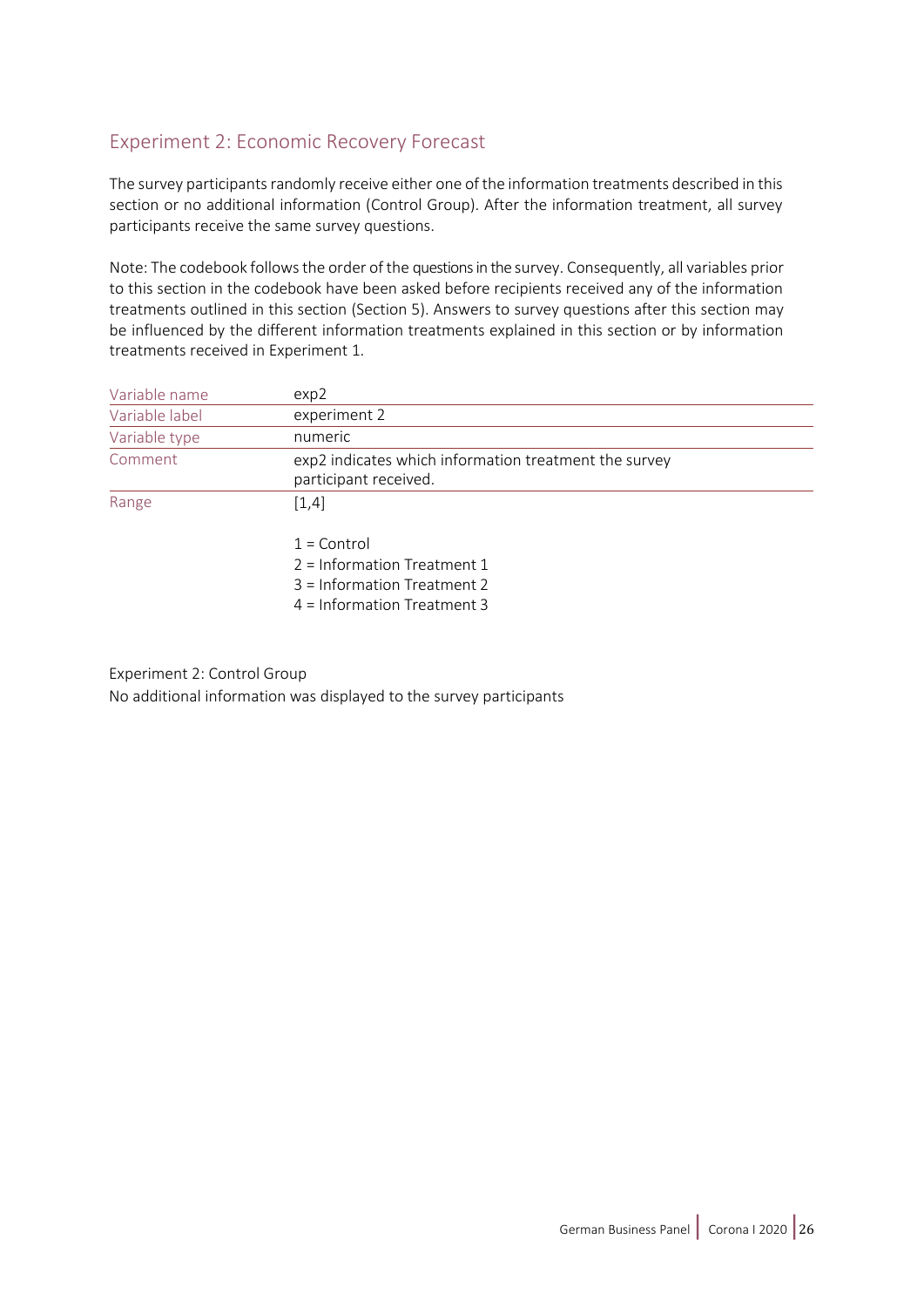| Experiment 2: Information Treatment 1 |                                                                                                                                                                                                                                                                                                                              |  |  |
|---------------------------------------|------------------------------------------------------------------------------------------------------------------------------------------------------------------------------------------------------------------------------------------------------------------------------------------------------------------------------|--|--|
| <b>Original Text</b>                  | Hintergrundinformation:<br>Der Sachverständigenrat hat aufgrund der Corona-Krise seine Prognose für<br>die Entwicklung des Wirtschaftswachstums angepasst. In einem der<br>berechneten Szenarien geht der Sachverständigenrat davon aus, dass sich<br>Deutschland ähnlich wie China sehr schnell von der Krise erholen wird. |  |  |
|                                       | Der Sachverständigenrat hat errechnet, dass das BIP 2020 um 2.8 %<br>fallen wird. 2021 wird es zu Aufholeffekten kommen, die zu einem<br>Wirtschaftswachstum von 3.7 % führen werden.                                                                                                                                        |  |  |
| English translation                   | <b>Background information:</b><br>The German Council of Economic Experts has adjusted its forecast for the<br>development of economic growth as a result of the Corona crisis. In one of<br>the scenario-forecasts, the Council of Experts expect that Germany, like<br>China, will quickly recover from the crisis.         |  |  |
|                                       | The Council of Experts has calculated that GDP will fall by<br>2.8% in 2020. In 2021, there will be catch-up effects, leading to economic<br>growth of 3.7%.                                                                                                                                                                 |  |  |
| Comment                               | Information treatment 1 also included a graphic. See appendix.                                                                                                                                                                                                                                                               |  |  |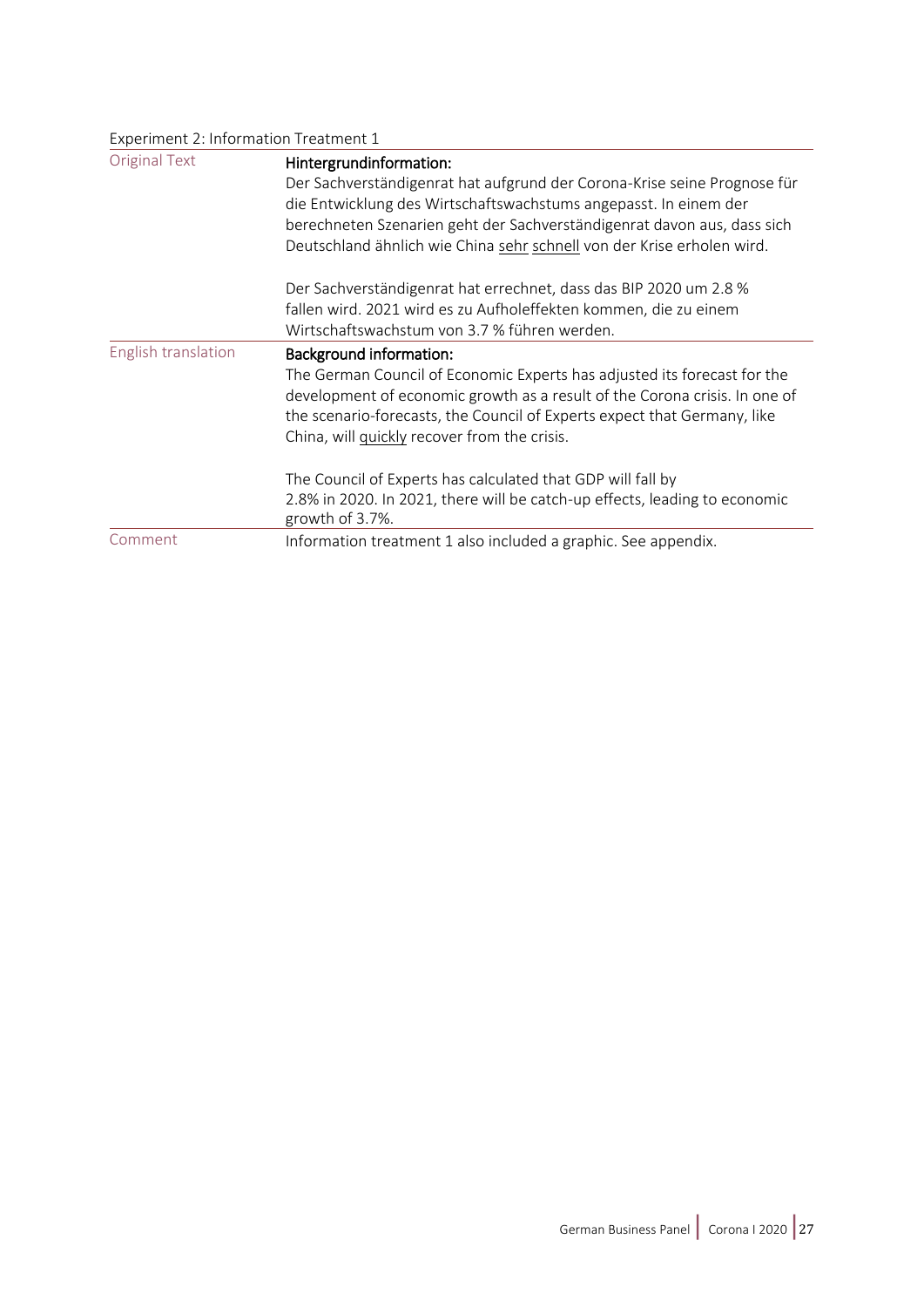| Experiment 2: Information Treatment 2 |                                                                                                     |  |  |  |
|---------------------------------------|-----------------------------------------------------------------------------------------------------|--|--|--|
| <b>Original Text</b>                  | Hintergrundinformation:<br>Der Sachverständigenrat hat aufgrund der Corona-Krise seine Prognose für |  |  |  |
|                                       |                                                                                                     |  |  |  |
|                                       | die Entwicklung des Wirtschaftswachstums angepasst. In einem der                                    |  |  |  |
|                                       | berechneten Szenarien geht der Sachverständigenrat davon aus, dass die                              |  |  |  |
|                                       | deutsche Wirtschaft sich sehr langsam von den Folgen der Corona-Krise                               |  |  |  |
|                                       | erholt und die getroffenen Maßnahmen die Krise nicht hinreichend                                    |  |  |  |
|                                       | abfedern.                                                                                           |  |  |  |
|                                       | Aufgrund von negativen Feedbackeffekten wird die Wirtschaft die                                     |  |  |  |
|                                       | Verluste, die durch die Corona-Krise entstanden sind, auch im Jahr 2021                             |  |  |  |
|                                       | nicht aufholen können. Der Sachverständigenrat prognostiziert, dass die                             |  |  |  |
|                                       | Wirtschaft im Jahr 2020 um 4.5% schrumpfen wird. Im Jahr 2021 wird es                               |  |  |  |
|                                       | zu einem stagnierendem Wirtschaftswachstum in Höhe von 1% kommen                                    |  |  |  |
| English translation                   | <b>Background information:</b>                                                                      |  |  |  |
|                                       | The German Council of Economic Experts has adjusted its forecast for the                            |  |  |  |
|                                       | development of economic growth as a result of the Corona crisis. In one of                          |  |  |  |
|                                       | the scenarios-forecasts, the Council of Experts expect that the German                              |  |  |  |
|                                       | economy will recover slowly from the consequences of the Corona crisis                              |  |  |  |
|                                       | and that the measures taken will not sufficiently cushion the crisis.                               |  |  |  |
|                                       | Due to negative feedback effects, the economy will not be able to make up                           |  |  |  |
|                                       | for the losses caused by the Corona crisis even in 2021. The Council of                             |  |  |  |
|                                       | Economic Experts forecasts that the economy will decrease by 4.5% in 2020.                          |  |  |  |
|                                       | In 2021, economic growth will stagnate at 1%.                                                       |  |  |  |
| Comment                               | Information treatment 2 also included a graphic. See appendix.                                      |  |  |  |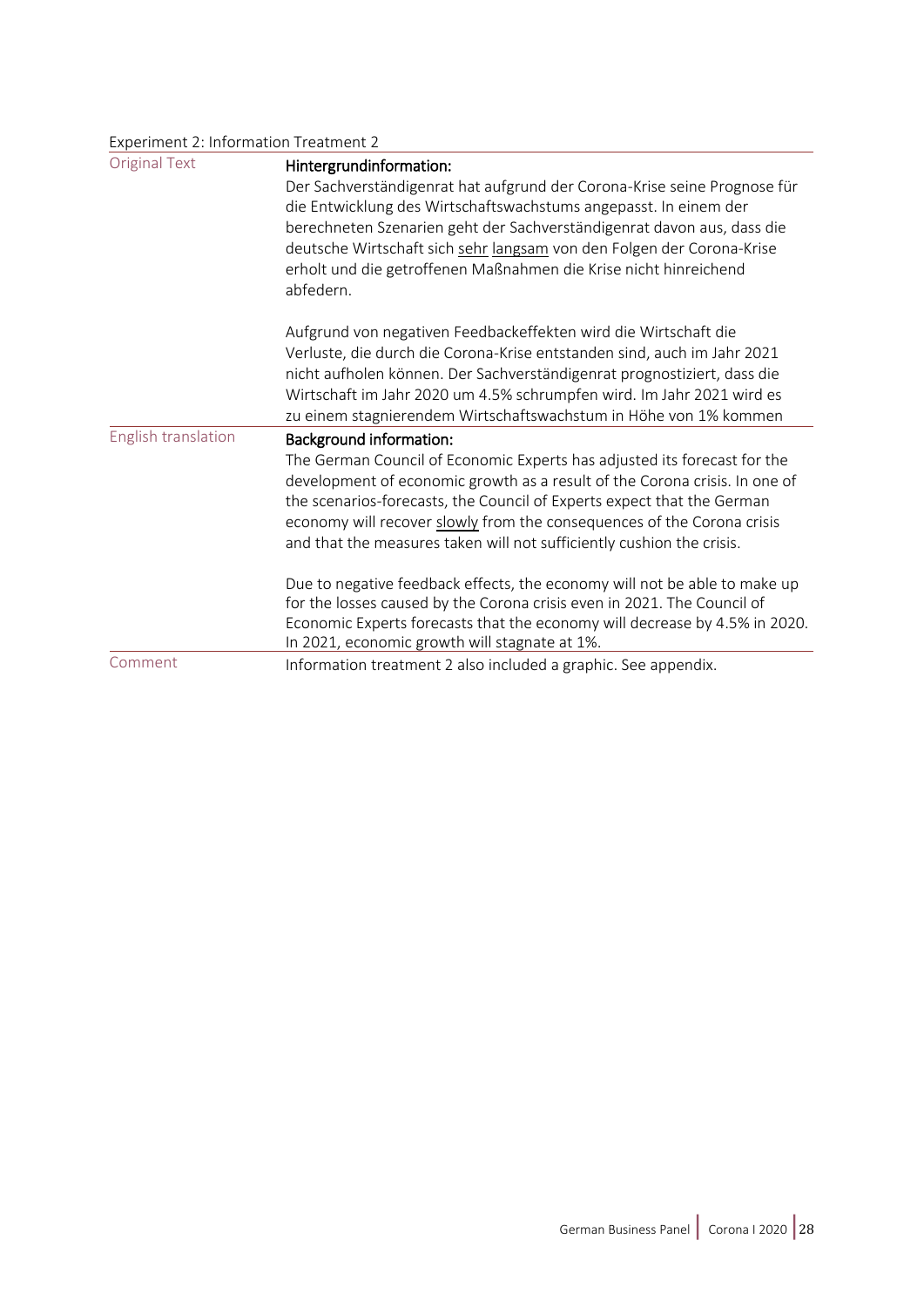| Experiment 2: Information Treatment 3 |                                                                                                                                                                                                                                                                                                                                                                                                      |  |
|---------------------------------------|------------------------------------------------------------------------------------------------------------------------------------------------------------------------------------------------------------------------------------------------------------------------------------------------------------------------------------------------------------------------------------------------------|--|
| <b>Original Text</b>                  | Hintergrundinformation:<br>Der Sachverständigenrat hat im Kontext der Corona-Krise verschiedene<br>Prognosen für die Entwicklung des Wirtschaftswachstums vorgelegt. In<br>einem der Szenarien verläuft die wirtschaftliche Erholung sehr schnell<br>(Orange). In einem anderen Szenario geht der Sachverständigenrat davon<br>aus, dass die wirtschaftliche Erholung sehr langsam geschieht (Lila). |  |
|                                       | Es ist derzeit unsicher, welches dieser Szenarien sich realisiert. Darüber<br>hinaus sind sich Wissenschaftler auch nicht einig in der Prognose, ob<br>Deutschland von einer zweiten Infektionswelle betroffen sein wird.                                                                                                                                                                            |  |
| English translation                   | <b>Background information:</b><br>In the context of the Corona crisis, the German Council of Economic<br>Experts has presented various forecasts for the development of economic<br>growth. In one of the scenarios, the economy recovers quickly (orange). In<br>another scenario, the Council of Economic Experts expect that the<br>economy recovers slowly (purple).                             |  |
| Comment                               | It is currently uncertain which of these scenarios will materialize.<br>Furthermore, scientists also disagree on the forecast of whether Germany<br>will be affected by a second wave of infections.<br>Information treatment 3 also included a graphic. See appendix.                                                                                                                               |  |
|                                       |                                                                                                                                                                                                                                                                                                                                                                                                      |  |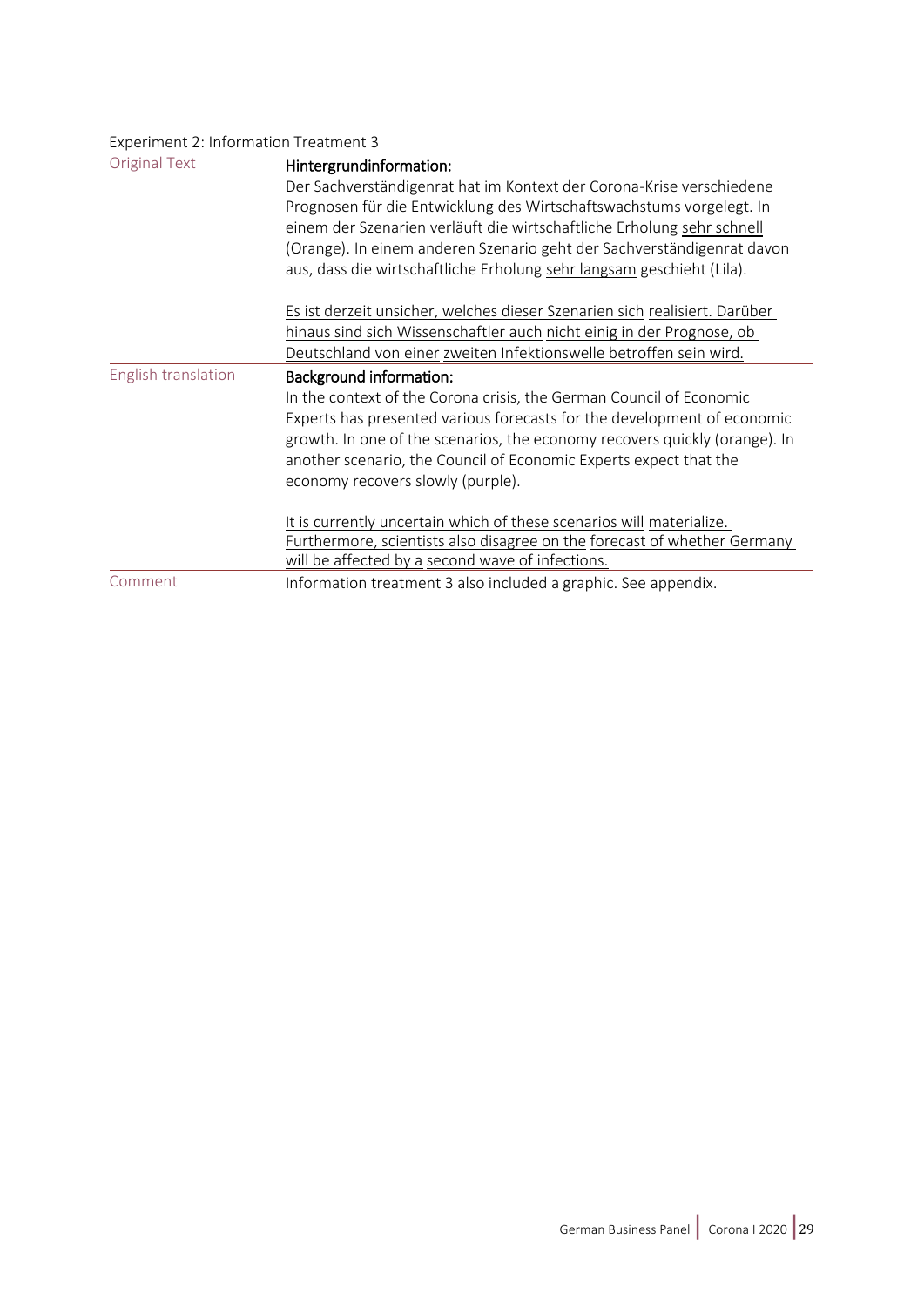## Survey Questions following Experiment 1 & Experiment 2

Note: Answers to questions in this section of the codebook may be influenced by the information treatment received in Experiment 1 and (or) Experiment 2.

| Variable name            | cun <sub>8</sub>                                                                                             |  |  |
|--------------------------|--------------------------------------------------------------------------------------------------------------|--|--|
| Original survey question | Wie groß ist die Unsicherheit, die sich aus der Corona-Krise<br>für die Geschäfte Ihres Unternehmens ergibt? |  |  |
| English translation of   | How great is the uncertainty resulting from the Corona crisis for the                                        |  |  |
| survey question          | business of your company?                                                                                    |  |  |
| Variable label           | Uncertainty: Corona crisis                                                                                   |  |  |
| Variable type            | numeric                                                                                                      |  |  |
| Range                    | [0, 100]                                                                                                     |  |  |
| Filter                   | None                                                                                                         |  |  |

| Variable name                             | $\sin 1$                                                                   |  |  |  |
|-------------------------------------------|----------------------------------------------------------------------------|--|--|--|
| <b>Original survey Question</b>           | Planen Sie derzeit, kurzfristig (0-12 Monate) Investitionen<br>zu tätigen? |  |  |  |
| English translation of<br>survey question | Are you currently planning to make short-term (0-12 months) investments?   |  |  |  |
| Variable label                            | investment short-term                                                      |  |  |  |
| Variable type                             | numeric                                                                    |  |  |  |
| Range                                     | [0,1]                                                                      |  |  |  |
|                                           | $0 = No$                                                                   |  |  |  |
|                                           | $1 = Yes$                                                                  |  |  |  |
| Filter                                    | None                                                                       |  |  |  |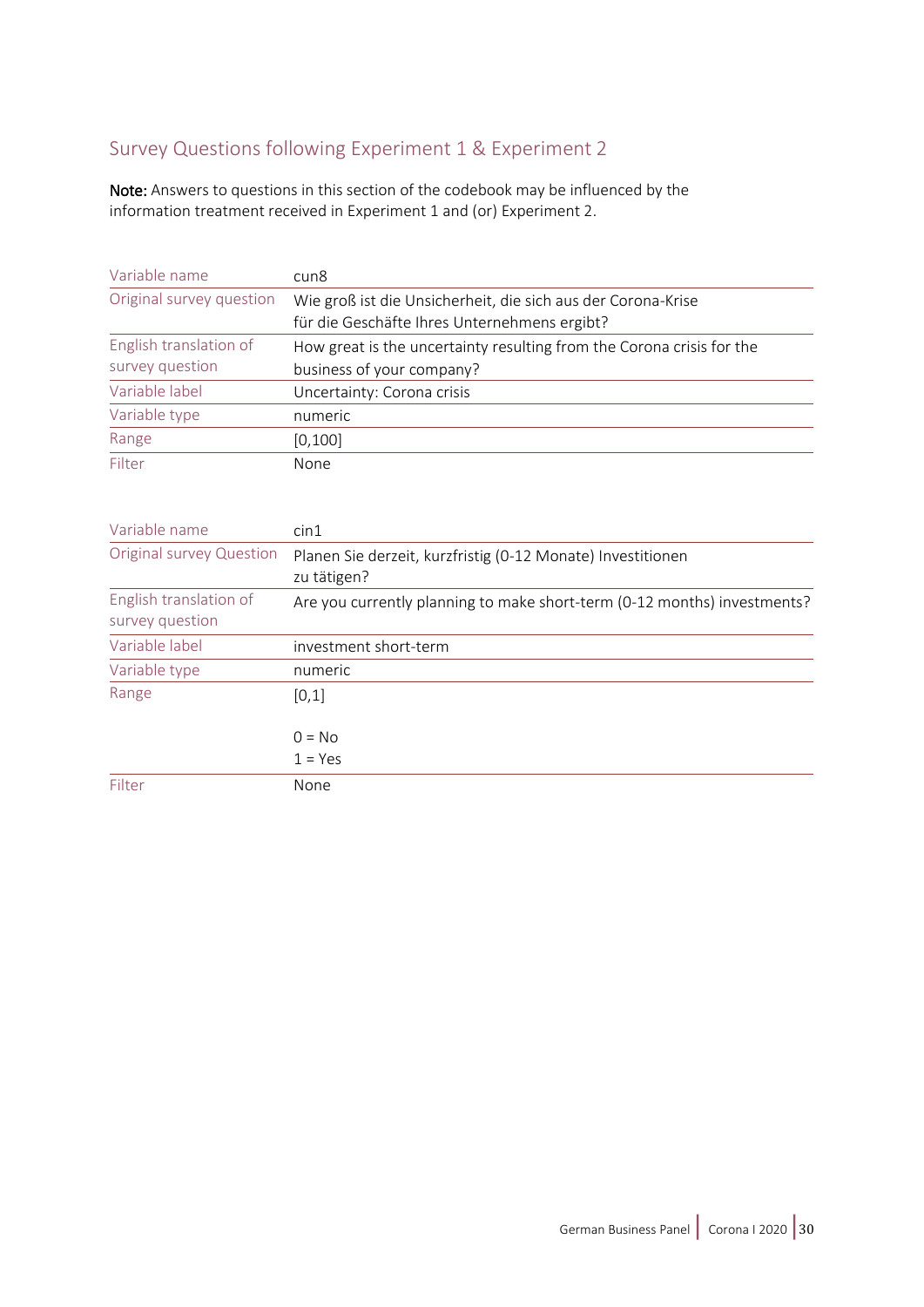| Variable name                             | cin2                                                                          |  |  |  |
|-------------------------------------------|-------------------------------------------------------------------------------|--|--|--|
| Original survey Question                  | Planen Sie derzeit, mittelfristig (12-24 Monate)<br>Investitionen zu tätigen? |  |  |  |
| English translation of<br>survey question | Are you currently planning to make medium-term (12-24<br>months) investments? |  |  |  |
| Variable label                            | investment medium-term                                                        |  |  |  |
| Variable type                             | numeric                                                                       |  |  |  |
| Range                                     | [0,1]                                                                         |  |  |  |
|                                           | $0 = No$                                                                      |  |  |  |
|                                           | $1 = Yes$                                                                     |  |  |  |
| Filter                                    | None                                                                          |  |  |  |

| Variable name            | $cin3$ -cin $6$                                             |                                  |  |
|--------------------------|-------------------------------------------------------------|----------------------------------|--|
| Original survey Question | Welche Arten von Investitionen planen Sie kurzfristig (0-12 |                                  |  |
|                          | Monate) zu tätigen?                                         |                                  |  |
| English translation of   | Which type of investment are you planning to undertake in   |                                  |  |
| survey question          | the short term (0-12 months)?                               |                                  |  |
| Variable label           | $\mathsf{cin}3$                                             | real investment short-term       |  |
|                          | $\mathsf{cin4}$                                             | intangible investment short-term |  |
|                          | $\mathsf{cin5}$                                             | financial investment short-term  |  |
|                          | cin6                                                        | other investment short-term      |  |
| Variable type            | numeric                                                     |                                  |  |
| Comment                  | If firms do not plan any short-term investments, cin3 to    |                                  |  |
|                          | cin6 are automatically set to 0.                            |                                  |  |
| Range                    | [0,1]                                                       |                                  |  |
|                          | $0 = No$                                                    |                                  |  |
|                          | $1 = Yes$                                                   |                                  |  |
| Filter                   | Conditional on cin1=1                                       |                                  |  |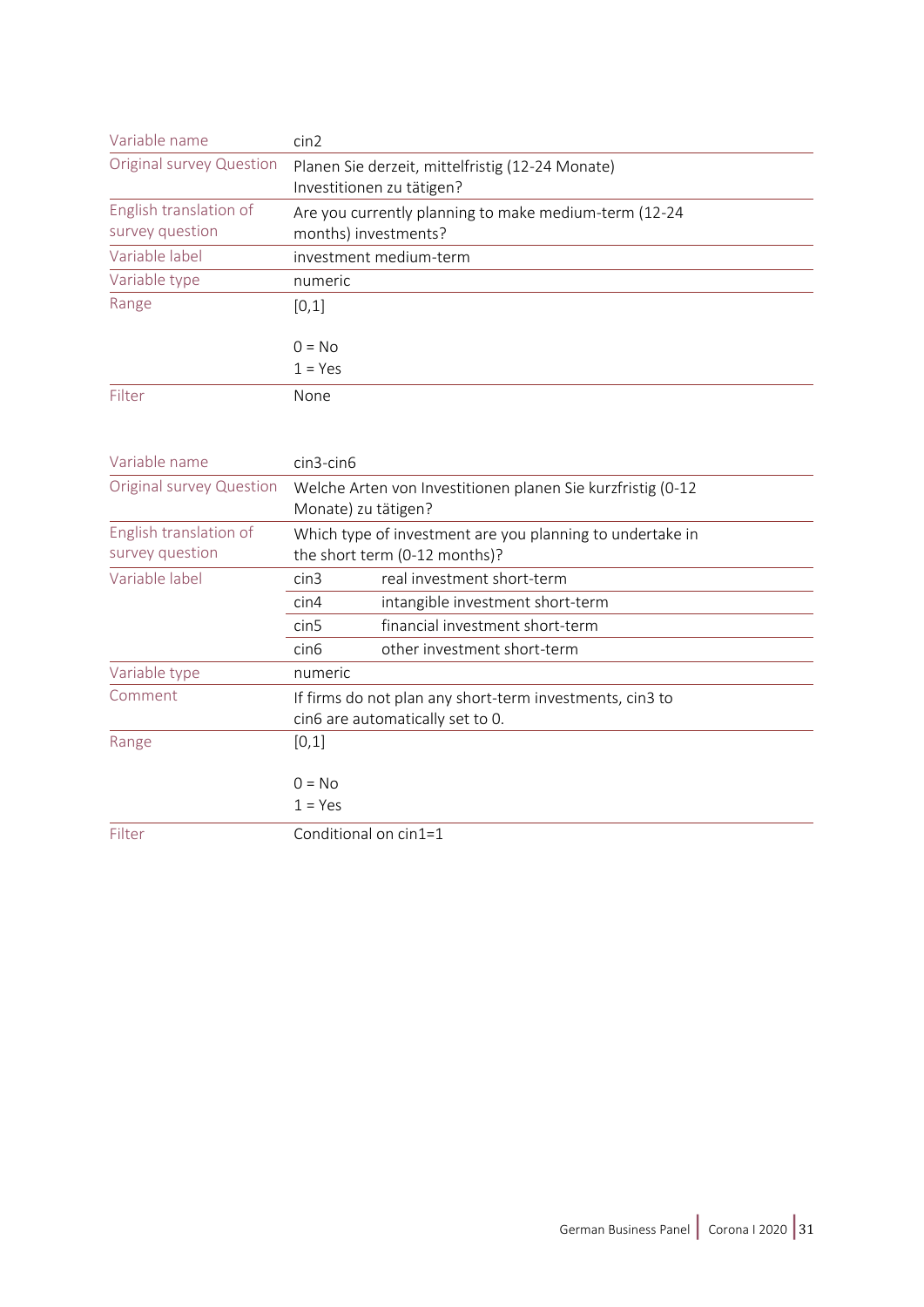| Variable name                   | $cin7-10$                                                                             |                                   |  |
|---------------------------------|---------------------------------------------------------------------------------------|-----------------------------------|--|
| <b>Original survey Question</b> | Welche Arten von Investitionen planen Sie mittelfristig<br>(12-24 Monate) zu tätigen? |                                   |  |
|                                 |                                                                                       |                                   |  |
| English translation of          | Which type of investment are you planning to undertake in the medium                  |                                   |  |
| survey question                 | term (12-24 months)?                                                                  |                                   |  |
| Variable label                  | $\mathsf{cin7}$                                                                       | real investment medium-term       |  |
|                                 | cin <sub>8</sub>                                                                      | intangible investment medium-term |  |
|                                 | cin <sub>9</sub>                                                                      | financial investment medium-term  |  |
|                                 | cin10                                                                                 | other investment medium-term      |  |
| Variable type                   | numeric                                                                               |                                   |  |
| Comment                         | If firms do not plan any medium-term investments, cin7 to cin10 are                   |                                   |  |
|                                 | automatically set to 0.                                                               |                                   |  |
| Range                           | [0,1]                                                                                 |                                   |  |
|                                 |                                                                                       |                                   |  |
|                                 | $0 = No$                                                                              |                                   |  |
|                                 | $1 = Yes$                                                                             |                                   |  |
| Filter                          | Conditional on cin2=1                                                                 |                                   |  |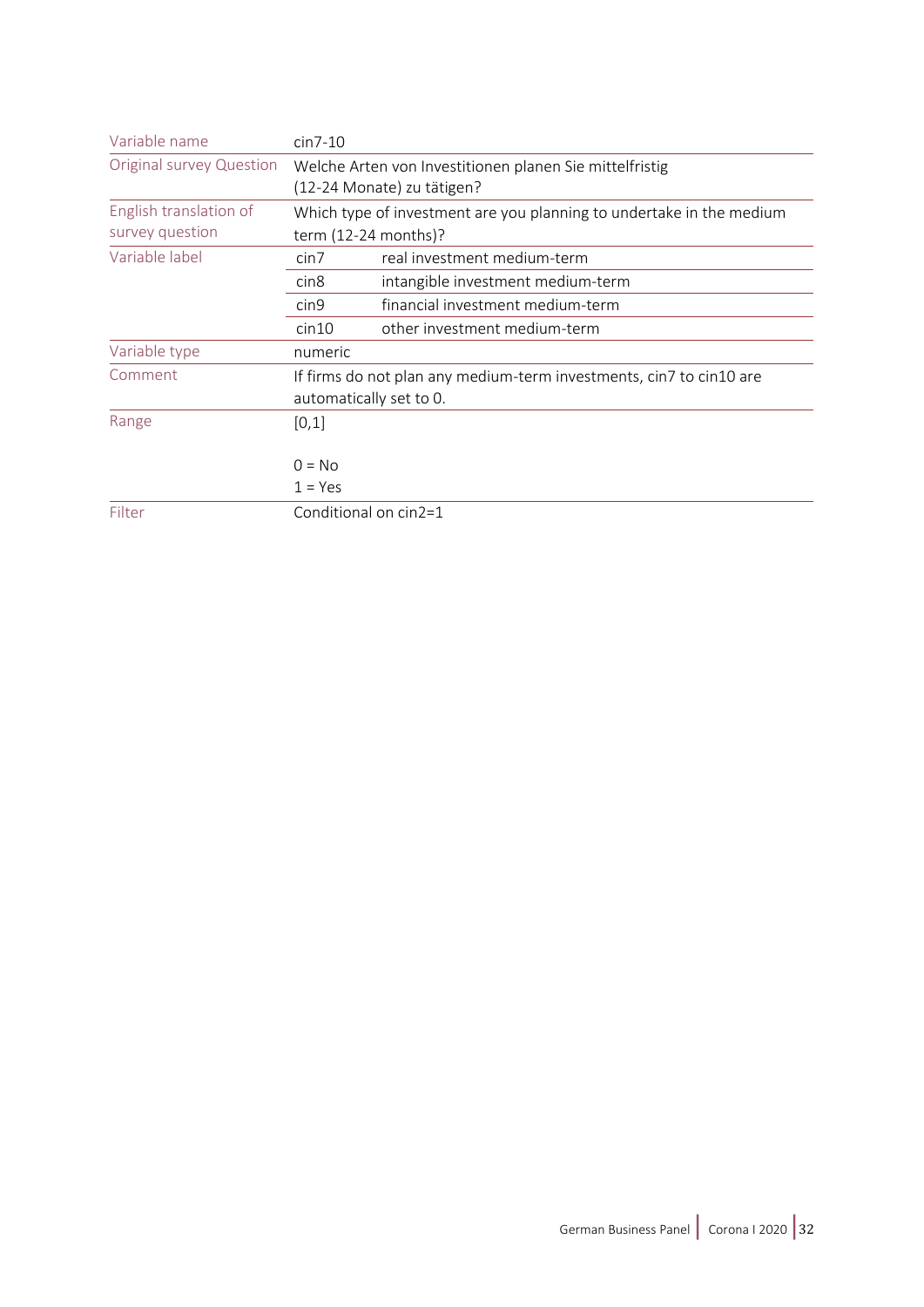| Variable name            | cin11                                                                   |
|--------------------------|-------------------------------------------------------------------------|
| Original survey question | Welchen Anteil Ihres in 2019 erwirtschafteten Umsatzes                  |
|                          | (in %) möchten Sie kurzfristig (0-12 Monate) investieren?               |
| English translation of   | What percentage of your revenues generated in 2019 would you like to    |
| survey question          | invest in the short term (0-12 months)?                                 |
| Variable label           | investment amount short-term                                            |
| Variable type            | numeric                                                                 |
| Comment                  | If firms do not plan any short-term investments, cin11 is automatically |
|                          | set to 0.                                                               |
| Range                    | [0, 100]                                                                |
| Filter                   | Conditional on cin1=1                                                   |
|                          |                                                                         |
|                          |                                                                         |
| Variable name            | cin12                                                                   |
| Original survey question | Welchen Anteil Ihres in 2019 erwirtschafteten Umsatzes                  |
|                          | (in %) möchten Sie mittelfristig (12-24 Monate) investieren?            |
|                          |                                                                         |
| English translation of   | What percentage of your revenues generated in 2019 would you like to    |
| survey question          | invest in the short term (12-24 months)?                                |
| Variable label           | investment amount medium-term                                           |
| Variable type            | numeric                                                                 |
| Variable Comment         | If firms do not plan any medium-term investments, cin12                 |
|                          | is automatically set to 0.                                              |
| Range                    | [0, 100]                                                                |
| Filter                   | Conditional on cin2=1                                                   |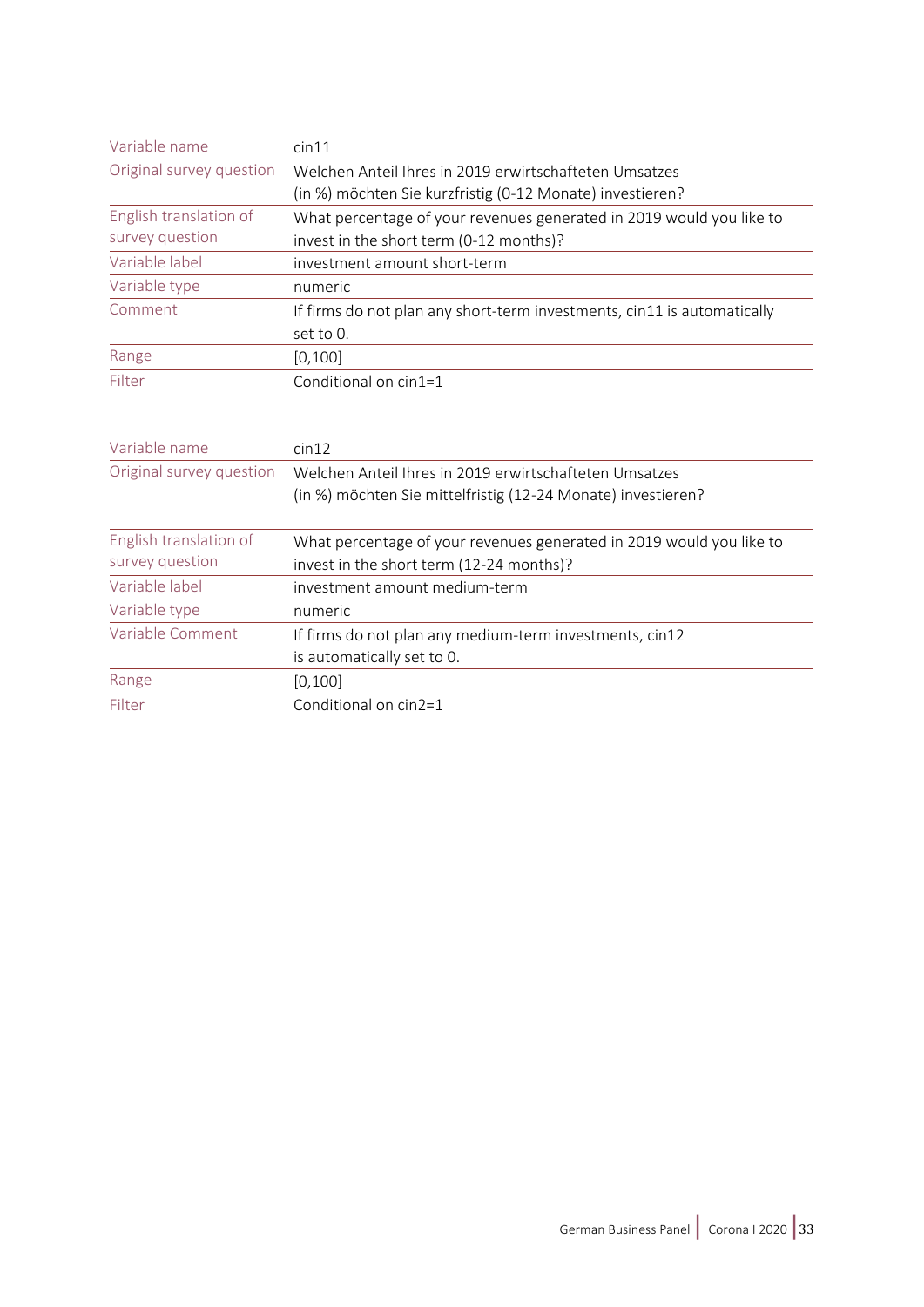| Variable name                             | $cin13$ -cin $14$ |                                                                                                                          |
|-------------------------------------------|-------------------|--------------------------------------------------------------------------------------------------------------------------|
| Original survey question                  | streichen?        | Hatten Sie vor der Corona-Krise Investitionen geplant, die Sie nun<br>angesichts der Situation aufschieben oder gänzlich |
| English translation of<br>survey question | Corona crisis?    | Do you intend to postpone or cancel planned investments due to the                                                       |
| Variable label                            | cin13             | investment postponement                                                                                                  |
|                                           | cin14             | investment cancellation                                                                                                  |
| Variable type                             | numeric           |                                                                                                                          |
| Range                                     | [0, 100]          |                                                                                                                          |
| Filter                                    | None              |                                                                                                                          |

| Variable name            | chi1                                                      |
|--------------------------|-----------------------------------------------------------|
| Original survey question | Planen Sie derzeit, kurzfristig (0-12 Monate) zusätzliche |
|                          | Mitarbeiter einzustellen?                                 |
| English translation of   | Are you currently planning to hire additional employees   |
| survey question          | in the short term (0-12 months)?                          |
| Variable label           | hiring short-term                                         |
| Variable type            | numeric                                                   |
| Range                    | [0,1]                                                     |
|                          |                                                           |
|                          | $0 = No$                                                  |
|                          | $1 = Yes$                                                 |
| Filter                   | None                                                      |

| Variable name            | chi <sub>2</sub>                                             |
|--------------------------|--------------------------------------------------------------|
| Original survey question | Planen Sie derzeit, mittelfristig (12-24 Monate) zusätzliche |
|                          | Mitarbeiter einzustellen?                                    |
| English translation of   | Are you currently planning to hire additional employees in   |
| survey question          | the medium term (12-24 months)?                              |
| Variable label           | hiring medium-term                                           |
| Variable type            | numeric                                                      |
| Range                    | [0,1]                                                        |
|                          |                                                              |
|                          | $0 = No$                                                     |
|                          | $1 = Yes$                                                    |
| Filter                   | None                                                         |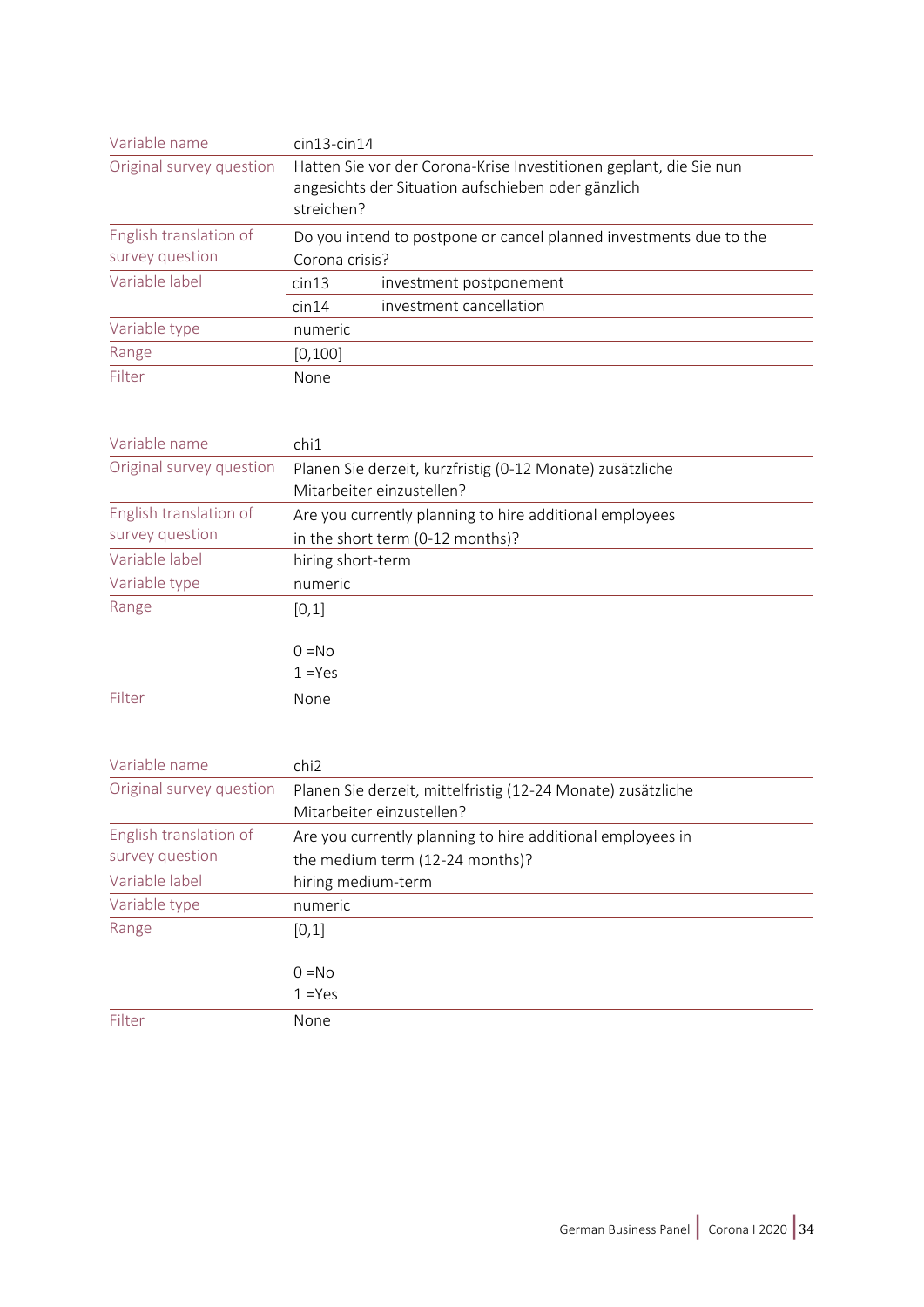| Variable name            | chi3                                                                                                       |
|--------------------------|------------------------------------------------------------------------------------------------------------|
| Original survey question | Wie viele zusätzliche Mitarbeiter (in vollen Stellen)<br>möchten Sie kurzfristig (0-12 Monate) einstellen? |
| English translation of   | How many additional employees (in full-time positions)                                                     |
| survey question          | are you planning to hire in the short term (0-12 months)?                                                  |
| Variable label           | hiring amount short-term                                                                                   |
| Variable type            | numeric                                                                                                    |
| Variable Comment         | If firms do not plan any short-term hires, chi3 is<br>automatically set to 0.                              |
| Range                    | $[0, \infty]$                                                                                              |
| Filter                   | Conditional on chi1=1                                                                                      |

| Variable name            | chi4                                                       |
|--------------------------|------------------------------------------------------------|
| Original survey question | Wie viele zusätzliche Mitarbeiter (in vollen Stellen)      |
|                          | möchten Sie mittelfristig (12-24 Monate) einstellen?       |
| English translation of   | How many additional employees (in full-time positions)     |
| survey question          | are you planning to hire in the short term (12-24 months)? |
| Variable label           | hiring amount medium-term                                  |
| Variable type            | numeric                                                    |
| Variable Comment         | If firms do not plan any medium-term hires, chi4 is        |
|                          | automatically set to 0.                                    |
| Range                    | $[0, \infty]$                                              |
| Filter                   | Conditional on chi2=1                                      |

| Variable name                             | cun9                                                                                                                                             |
|-------------------------------------------|--------------------------------------------------------------------------------------------------------------------------------------------------|
| Original survey question                  | Was schätzen Sie: Wieviel Prozent der Unternehmen Ihrer Branche<br>werden die Corona-Krise bis zum 31.12.2020<br>überstehen?                     |
| English translation of<br>survey question | Please give an estimate: What fraction of companies in your industry<br>will survive the Corona crisis until the 31 <sup>st</sup> December 2020? |
| Variable label                            | Expectation: industry survival                                                                                                                   |
| Variable type                             | numeric                                                                                                                                          |
| Range                                     | $[0-100]$                                                                                                                                        |
| Filter                                    | None                                                                                                                                             |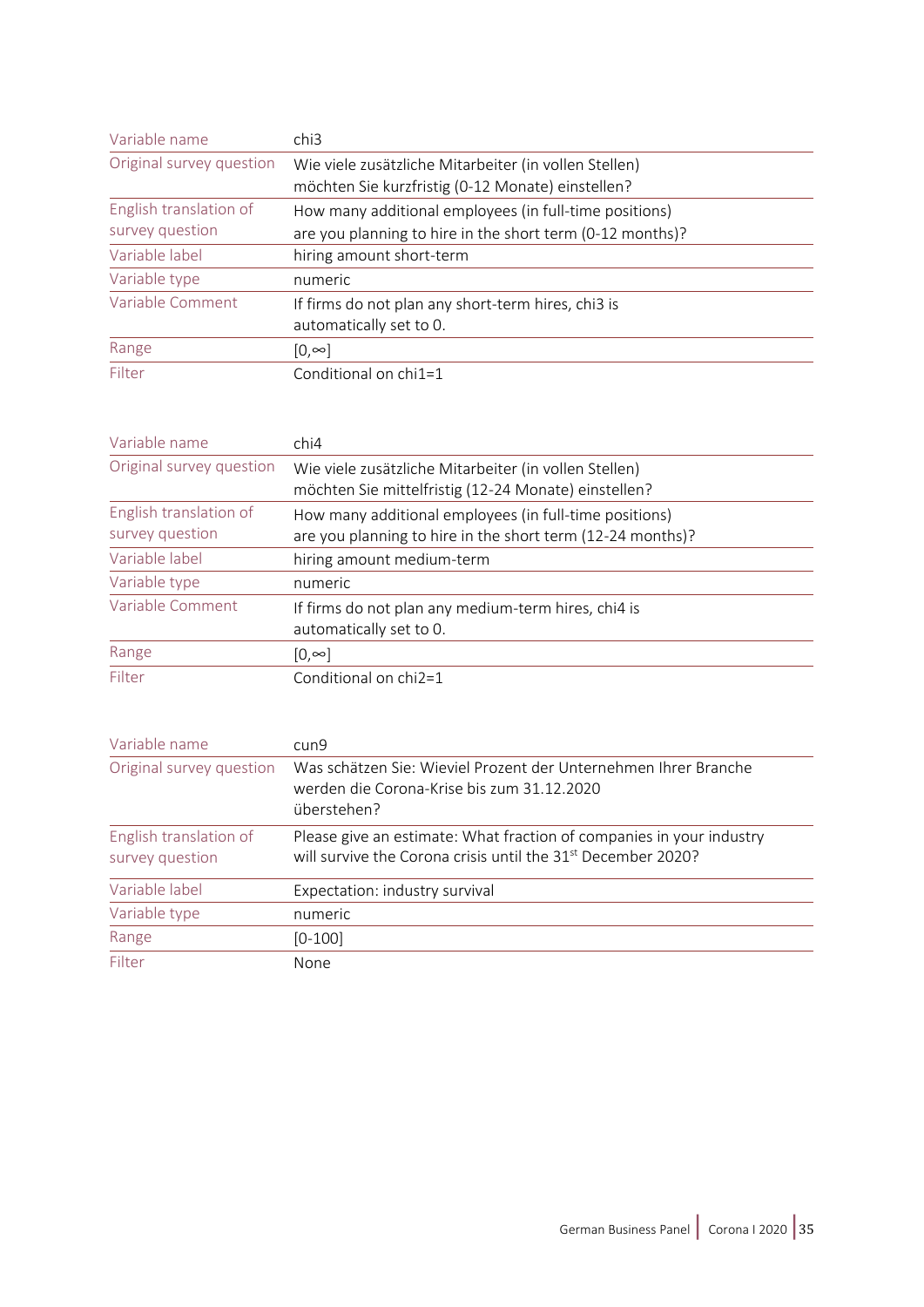| Variable name            | ccm1-ccm11                                                       |                                                                           |
|--------------------------|------------------------------------------------------------------|---------------------------------------------------------------------------|
| Original survey question | Welche Maßnahmen ergreifen Sie kurzfristig (0-12 Monate), um die |                                                                           |
|                          | Mehrbelastung durch die Corona-Krise zu                          |                                                                           |
|                          |                                                                  | decken? Mehrfachnennungen sind möglich.                                   |
| English translation of   |                                                                  | What measures are you taking in the short term (0-12 months) to           |
| survey question          | cope with the burden of the corona crisis?                       |                                                                           |
|                          |                                                                  | Multiple answers are possible.                                            |
| Variable label           | ccm1                                                             | decrease wage or bonus                                                    |
|                          | ccm2                                                             | decrease number of employees                                              |
|                          | ccm3                                                             | decrease disbursement shareholders                                        |
|                          | ccm4                                                             | reduction retained earnings                                               |
|                          | ccm <sub>5</sub>                                                 | price increase                                                            |
|                          | ccm <sub>6</sub>                                                 | outsourcing freelancers                                                   |
|                          | ccm7                                                             | outsourcing business parts                                                |
|                          | ccm <sub>8</sub>                                                 | reduction R&D                                                             |
|                          | ccm <sub>9</sub>                                                 | planned taxation corporate tax                                            |
|                          | ccm10                                                            | others                                                                    |
|                          | ccm11                                                            | no measures planned                                                       |
| Variable type            | numeric                                                          |                                                                           |
| Comment                  |                                                                  | If ccm10 is selected, the text entry is stored in the variable ccm10 text |
|                          |                                                                  | (accessible under restrictive conditions).                                |
| Range                    | [0,1]                                                            |                                                                           |
|                          | $0 = No$                                                         |                                                                           |
|                          | $1 = Yes$                                                        |                                                                           |
| Filter                   |                                                                  | ccm9 conditional on ccgic1=1 or ccgic1=3 or ccgic1=6 or ccgic1=7          |
|                          | or                                                               |                                                                           |
|                          |                                                                  | ccgic1=9 or ccgic1=18.                                                    |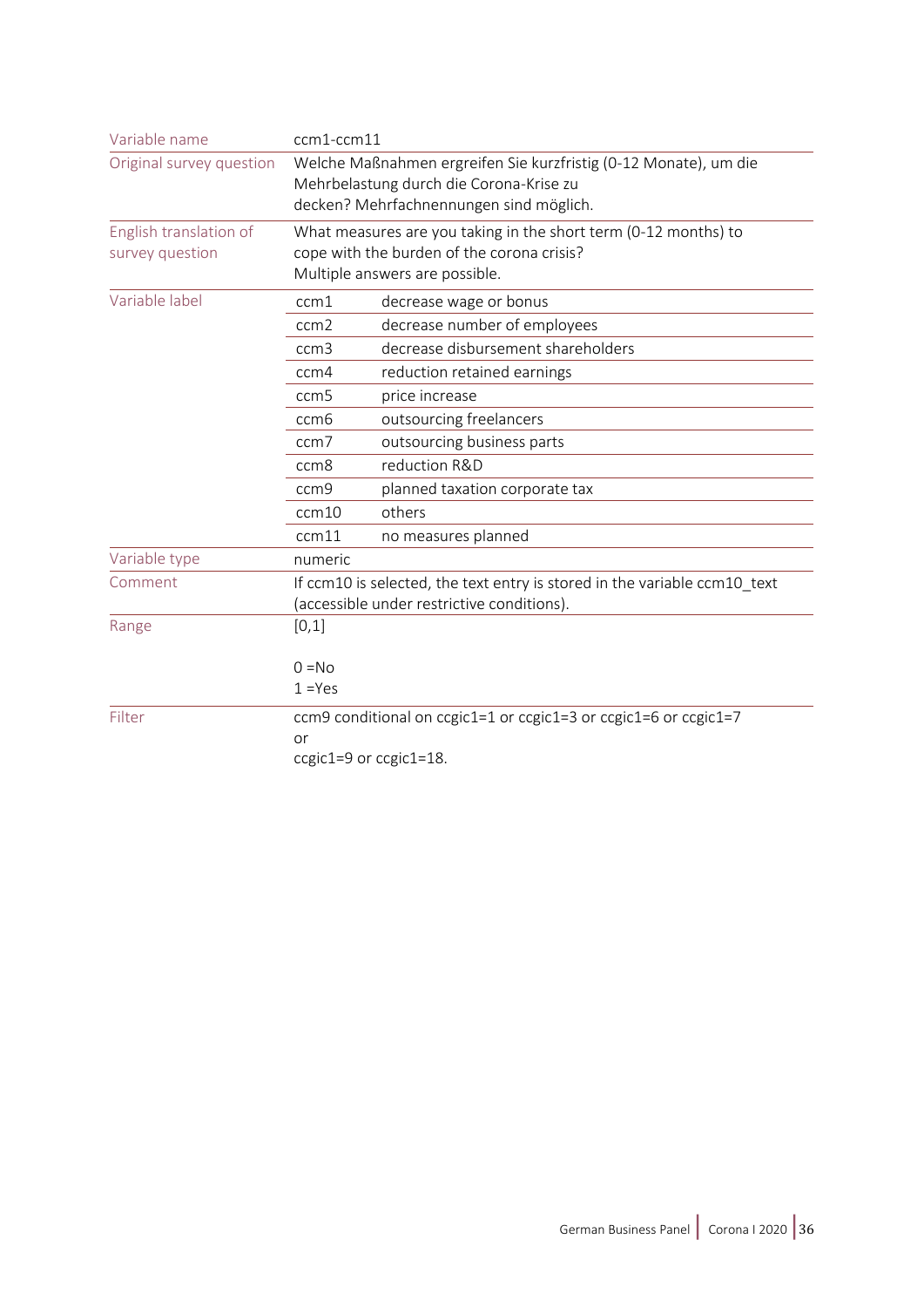| Variable name            | ccm12-ccm14                                                                |  |  |
|--------------------------|----------------------------------------------------------------------------|--|--|
| Original survey question | Für welche Gruppe(n) sehen Sie eine Verminderung von zukünftigen           |  |  |
|                          | Lohnsteigerungen bzw. Bonuszahlungen                                       |  |  |
|                          | vor? Mehrfachnennungen sind möglich.                                       |  |  |
| English translation of   | For which group(s) do you plan a reduction of future salary increases or   |  |  |
| survey question          | bonus payments? Multiple answers are possible.                             |  |  |
| Variable label           | ccm12<br>salary/bonus reduction management board                           |  |  |
|                          | salary/bonus reduction middle management<br>ccm13                          |  |  |
|                          | salary/bonus reduction other employees<br>ccm14                            |  |  |
| Variable type            | numeric                                                                    |  |  |
| Variable Comment         | If firms do not plan to decrease wages or bonuses ccm12 to                 |  |  |
|                          | ccm14 are automatically set to 0.                                          |  |  |
| Range                    | [0,1]                                                                      |  |  |
|                          |                                                                            |  |  |
|                          | $0 = No$                                                                   |  |  |
|                          | $1 = Yes$                                                                  |  |  |
| Filter                   | Conditional on ccm1=1                                                      |  |  |
|                          |                                                                            |  |  |
| Variable name            | cgdp1-cgdp2                                                                |  |  |
| Original survey question | Was denken Sie über die wirtschaftliche Entwicklung: Wie wahrscheinlich    |  |  |
|                          | ist es (in Prozent), dass eine sehr schnelle wirtschaftliche Erholung bis  |  |  |
|                          | Ende 2020 eintritt? Wie wahrscheinlich ist es (in Prozent), dass eine sehr |  |  |
|                          | langsame wirtschaftliche Erholung bis Ende 2020 eintritt?                  |  |  |
| English translation of   | What do you think about the economic development: How likely (in           |  |  |
| survey question          | percent) is it that a quick economic recovery will take place until the    |  |  |
|                          | end of 2020? How likely (in percent) is it that a slow economic            |  |  |
|                          | recovery will occur until the end of 2020?                                 |  |  |
| Variable label           | Expectation: quick economic recovery<br>cgdp1                              |  |  |
|                          | Expectation: slow economic recovery<br>cgdp2                               |  |  |
| Variable type            | numeric                                                                    |  |  |
| Range                    | [0, 100]                                                                   |  |  |
| Filter                   | None                                                                       |  |  |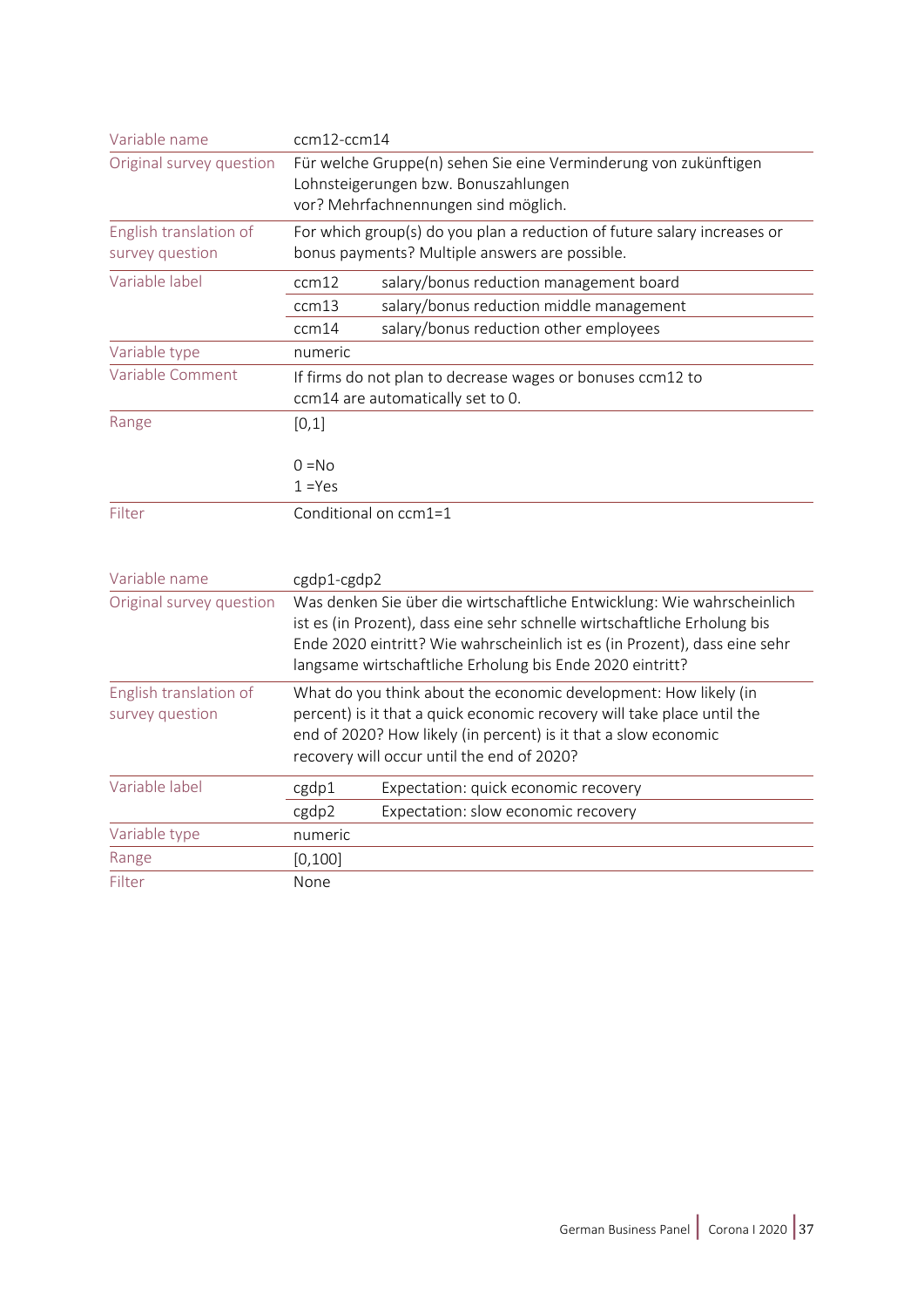| Variable name            | ccgic4                                                                   |
|--------------------------|--------------------------------------------------------------------------|
| Original survey question | Wie schätzen Sie Ihr Unternehmen ein:                                    |
|                          | Sind die Entscheidungsträger in Ihrem Unternehmen im Allgemeinen eher    |
|                          | risikobereit oder versuchen sie, Risiken zu vermeiden?                   |
| English translation of   | What is your opinion on leadership in your company?                      |
| survey question          | Are the decision makers in your company generally more risk loving or do |
|                          | they try to avoid risks?                                                 |
| Variable label           | managerial risk attitude                                                 |
| Variable type            | numeric                                                                  |
| Range                    | 11 Point Likert Scale [0,10]                                             |
|                          | 0 = very unwilling to take risks                                         |
|                          | 10=very willing to take risks                                            |
| Filter                   | None                                                                     |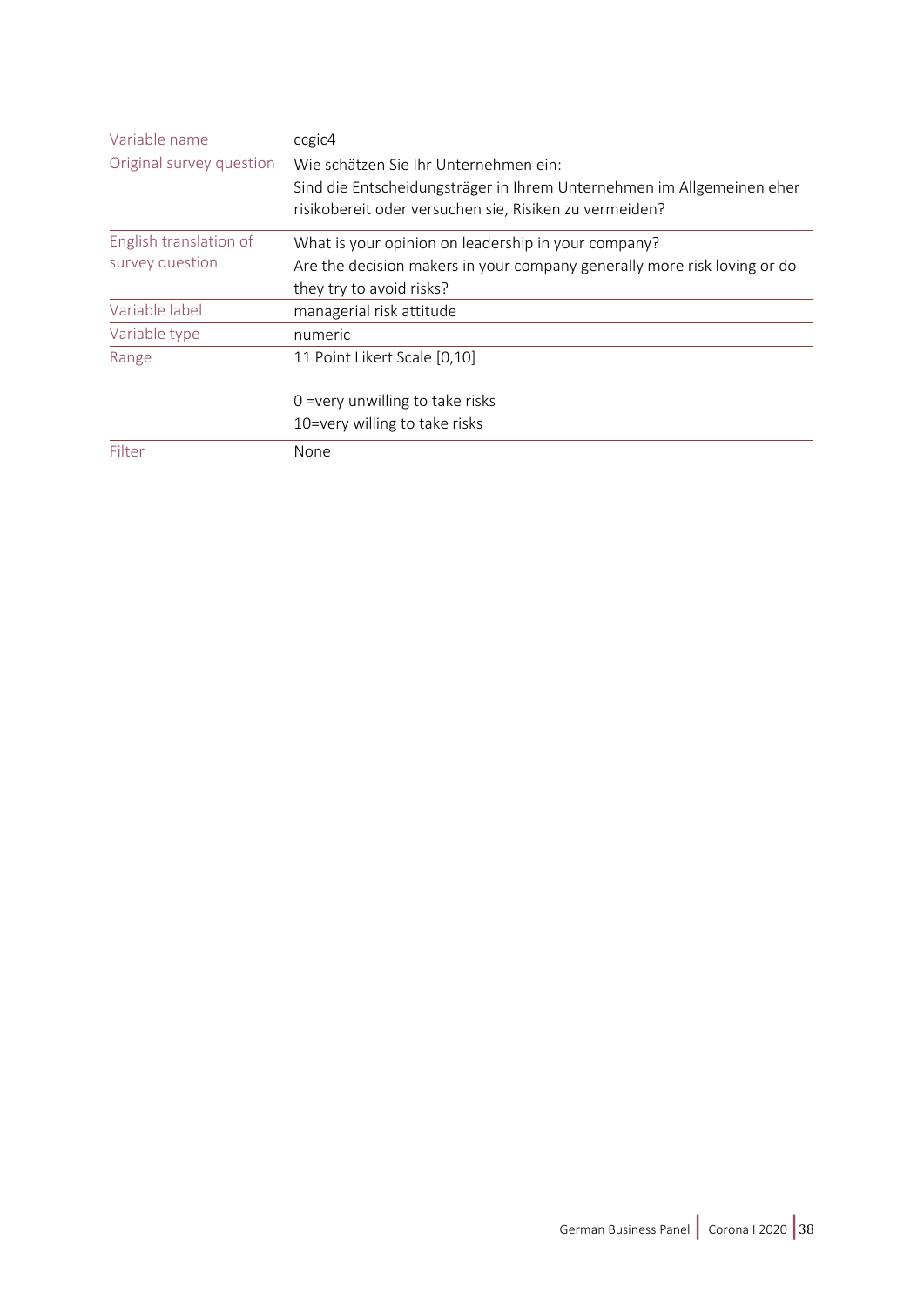| Close I | Vielen Dank soweit, Sie haben es fast geschafft!                                                                                                                                                                                                                                                                                                                                                                                                                                                                        |
|---------|-------------------------------------------------------------------------------------------------------------------------------------------------------------------------------------------------------------------------------------------------------------------------------------------------------------------------------------------------------------------------------------------------------------------------------------------------------------------------------------------------------------------------|
|         | Um zu erfahren, wie Sie die Krise weiter bewältigen und wie sich Ihr Unternehmen in<br>den nächsten Jahren weiterentwickelt, würden wir Sie gerne zukünftig in Abständen<br>von sechs bis zwölf Monaten befragen. Damit wir Sie für eine erneute Befragung<br>erreichen können, benötigen wir für die weitere Verarbeitung Ihrer Kontaktdaten<br>eine Einwilligung.                                                                                                                                                     |
|         | Ihre Kontaktdaten werden getrennt vom Fragebogen ausschließlich für den Zweck<br>dieser weiteren Befragung aufgehoben. Sie werden niemals mit den von Ihnen<br>angegebenen Antworten in Verbindung gebracht. Ihre Daten werden niemals an<br>Dritte weitergegeben. Nach Abschluss der letzten Befragung werden Ihre<br>Kontaktdaten gelöscht. Die datenschutzrechtlichen Hinweise zur Verarbeitung der<br>personenbezogenen Daten finden Sie im allgemeinen Datenschutzhinweis in unserer<br>Erklärung zum Datenschutz. |
|         | Wir wären sehr dankbar, wenn wir Sie für das weitere Mitwirken an unserem<br>Forschungsprojekt gewinnen könnten. Selbstverständlich ist dies freiwillig und Sie<br>können die Einwilligung jederzeit widerrufen.                                                                                                                                                                                                                                                                                                        |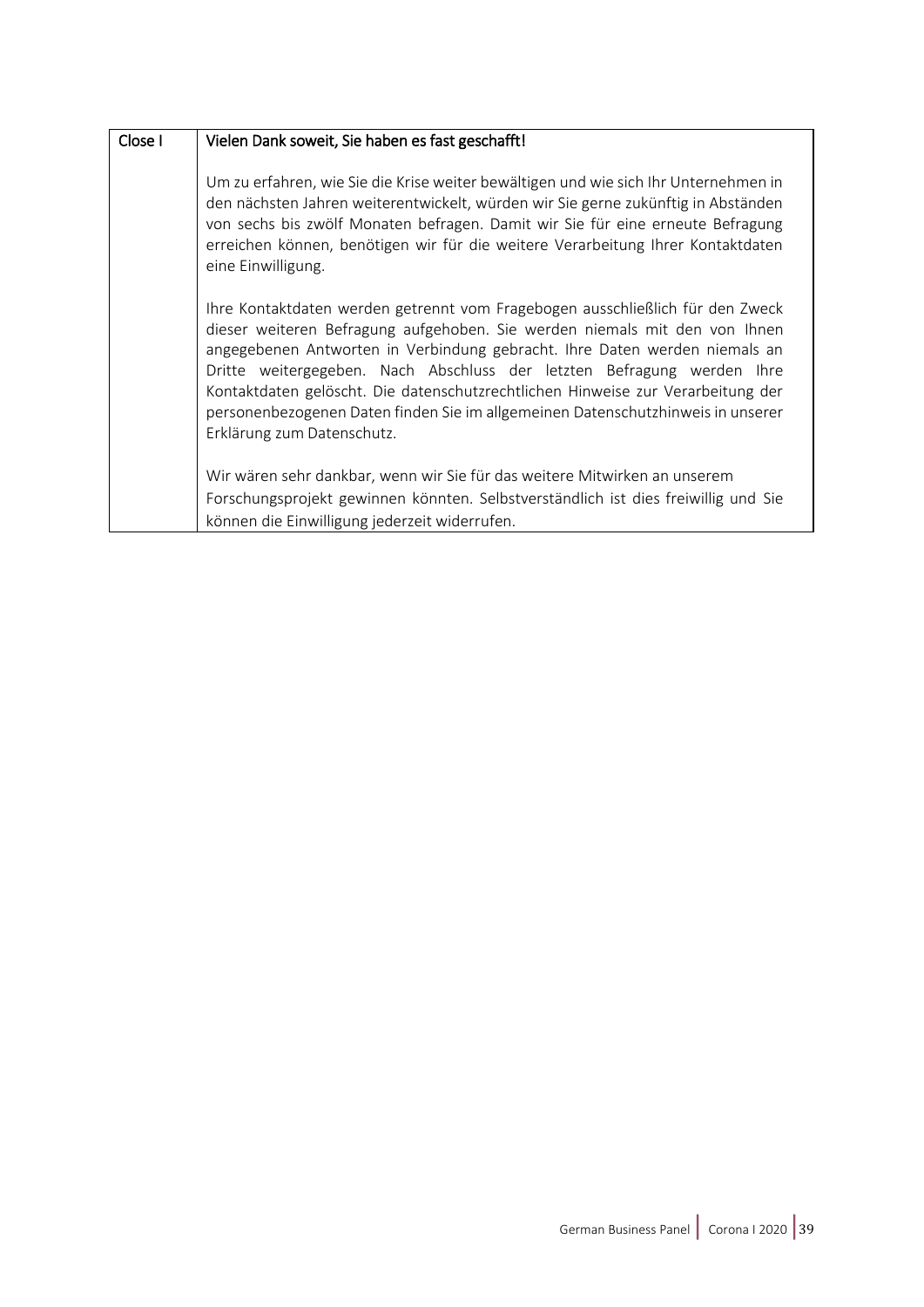| Close II | Zum guten Schluss.                                                                                                                                                                                                                                                                                                                                                                                                                                                                                                                                                                             |
|----------|------------------------------------------------------------------------------------------------------------------------------------------------------------------------------------------------------------------------------------------------------------------------------------------------------------------------------------------------------------------------------------------------------------------------------------------------------------------------------------------------------------------------------------------------------------------------------------------------|
|          | Da es das Ziel des German Business Panels der Universität Mannheim und des TRR<br>266 ist, ein vollständiges Bild der Unternehmenslandschaft in Deutschland zur<br>wissenschaftlichen Auswertung zu etablieren, möchte die Universität Mannheim<br>Umfragedaten mit Daten aus<br>erhobene<br>getrennt<br>vorliegenden<br>Unternehmensdatenbanken oder mit auf Webseiten frei zugänglichen Daten<br>verknüpfen. Dabei handelt es sich zum Beispiel um Informationen zur Größe, zur<br>Bilanz, zur Rechtsform, zum Wirtschaftszweig und zu weiteren Strukturinformationen<br>Ihres Unternehmens. |
|          | Zum Zweck der Zuspielung dieser Daten an die Befragungsdaten benötigen wir Ihre<br>Einwilligung. Das Zusammenspielen der Informationen wird in einer<br>Datentreuhänderstelle der Universität Mannheim vorgenommen, zu der Sie weitere<br>Informationen auf unserer Webseite erhalten. Die datenschutzrechtlichen Hinweise<br>finden Sie in unserer Erklärung zum Datenschutz.                                                                                                                                                                                                                 |
|          | Wir freuen uns sehr, wenn Sie uns dabei unterstützen, die Erwartungen und<br>Einschätzungen der Unternehmen in Deutschland besser zu verstehen. Ihre<br>Einwilligung ist natürlich freiwillig. Sie können sie jederzeit widerrufen. Durch den<br>Widerruf wird die Rechtmäßigkeit, der aufgrund der Einwilligung bis zum<br>Widerruf erfolgten Verarbeitung nicht berührt.                                                                                                                                                                                                                     |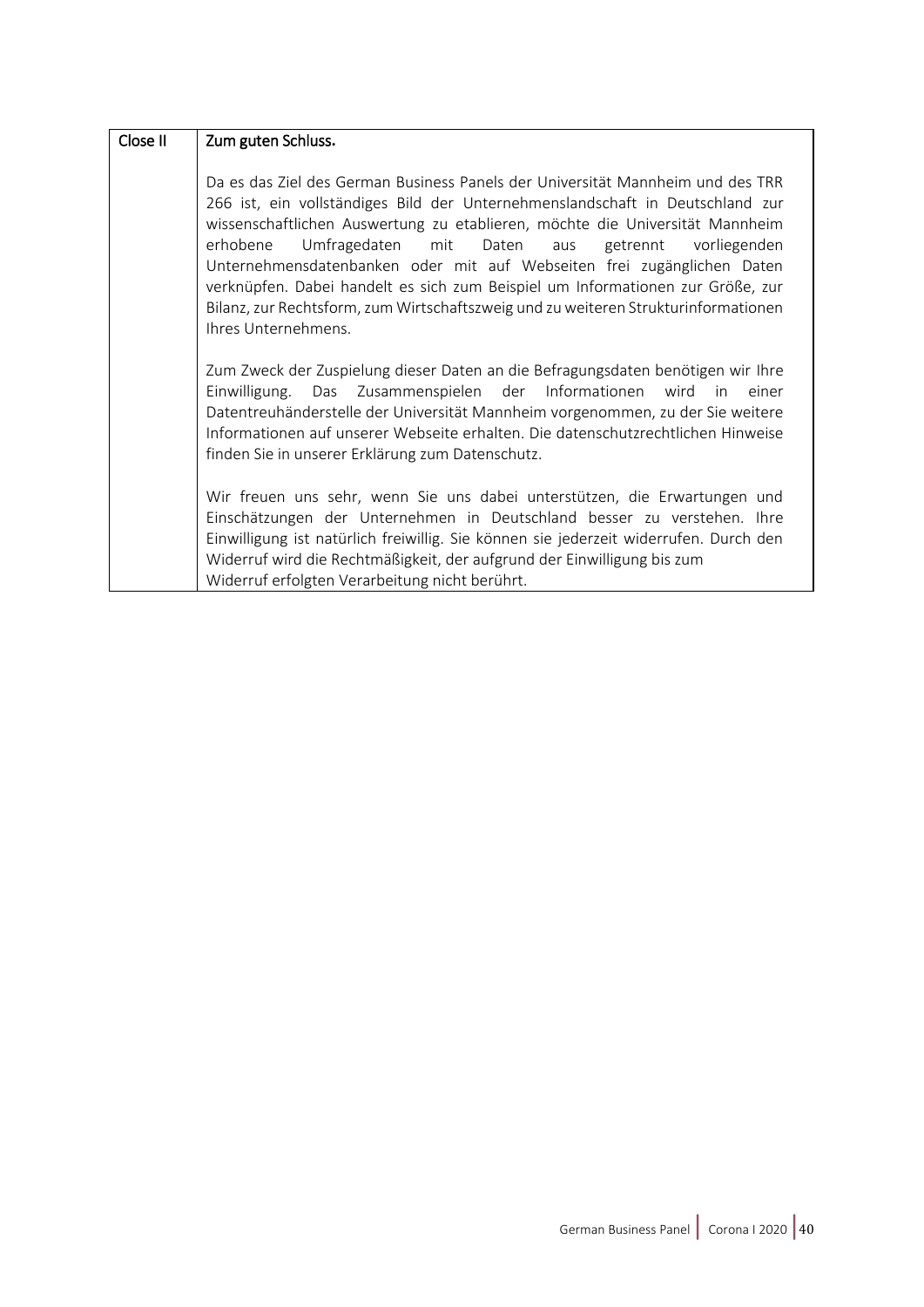### Appendix

## Experiment 2: Graphics



saison- und kalenderbereinigt

1 - Verkettete Volumenwerte (Referenzjahr 2015).

2 - Prognose des Sachverständigenrates.

<span id="page-40-0"></span>Quellen: Statistisches Bundesamt, eigene Berechnungen

© Sachverständigenrat | 20-095-2

Figure 1: Experiment 2 Information Treatment 1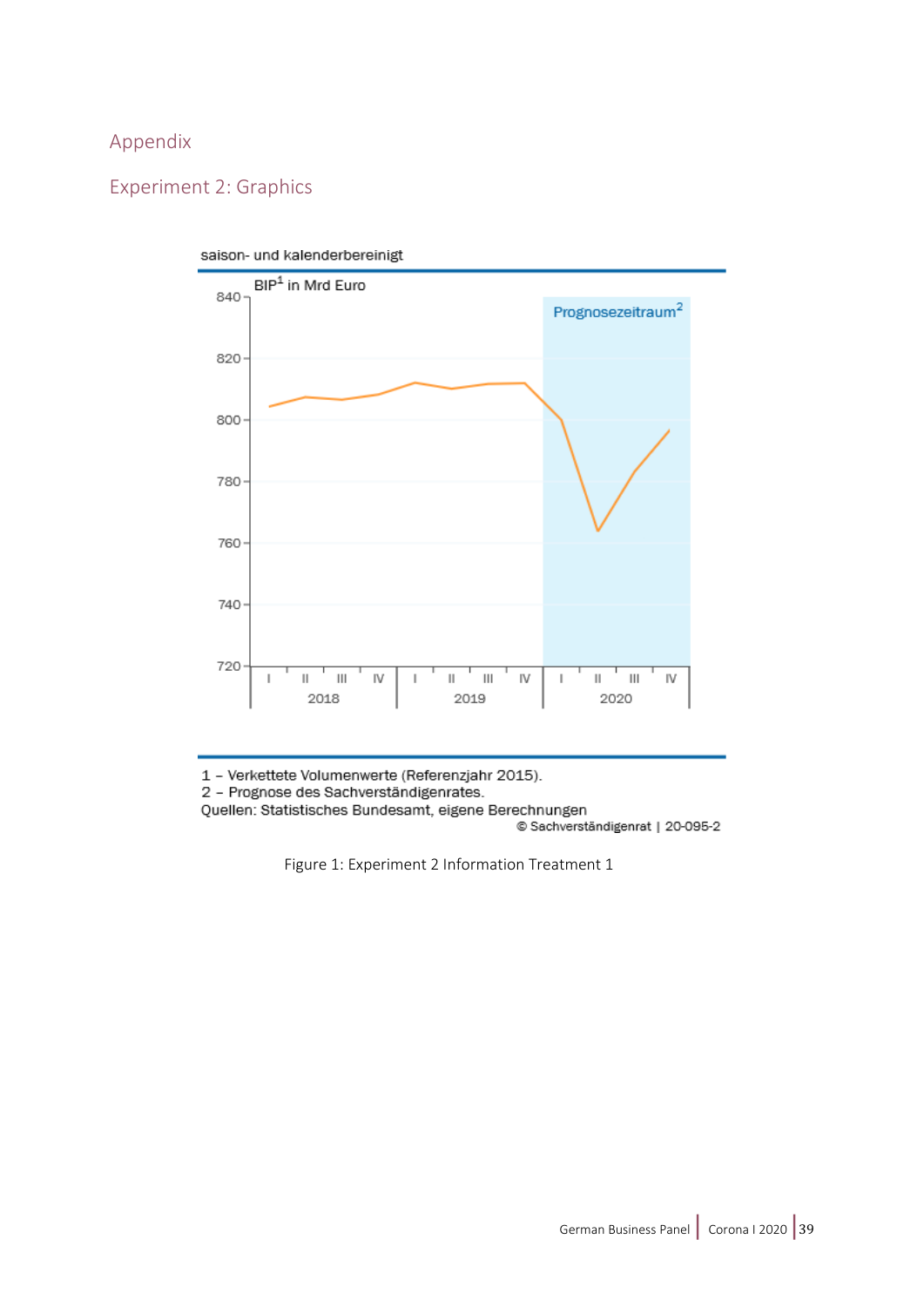saison- und kalenderbereinigt



1 - Verkettete Volumenwerte (Referenzjahr 2015).

2 - Prognose des Sachverständigenrates.

Quellen: Statistisches Bundesamt, eigene Berechnungen

© Sachverständigenrat | 20-095-2

Figure 2: Experiment 2 Information Treatment 2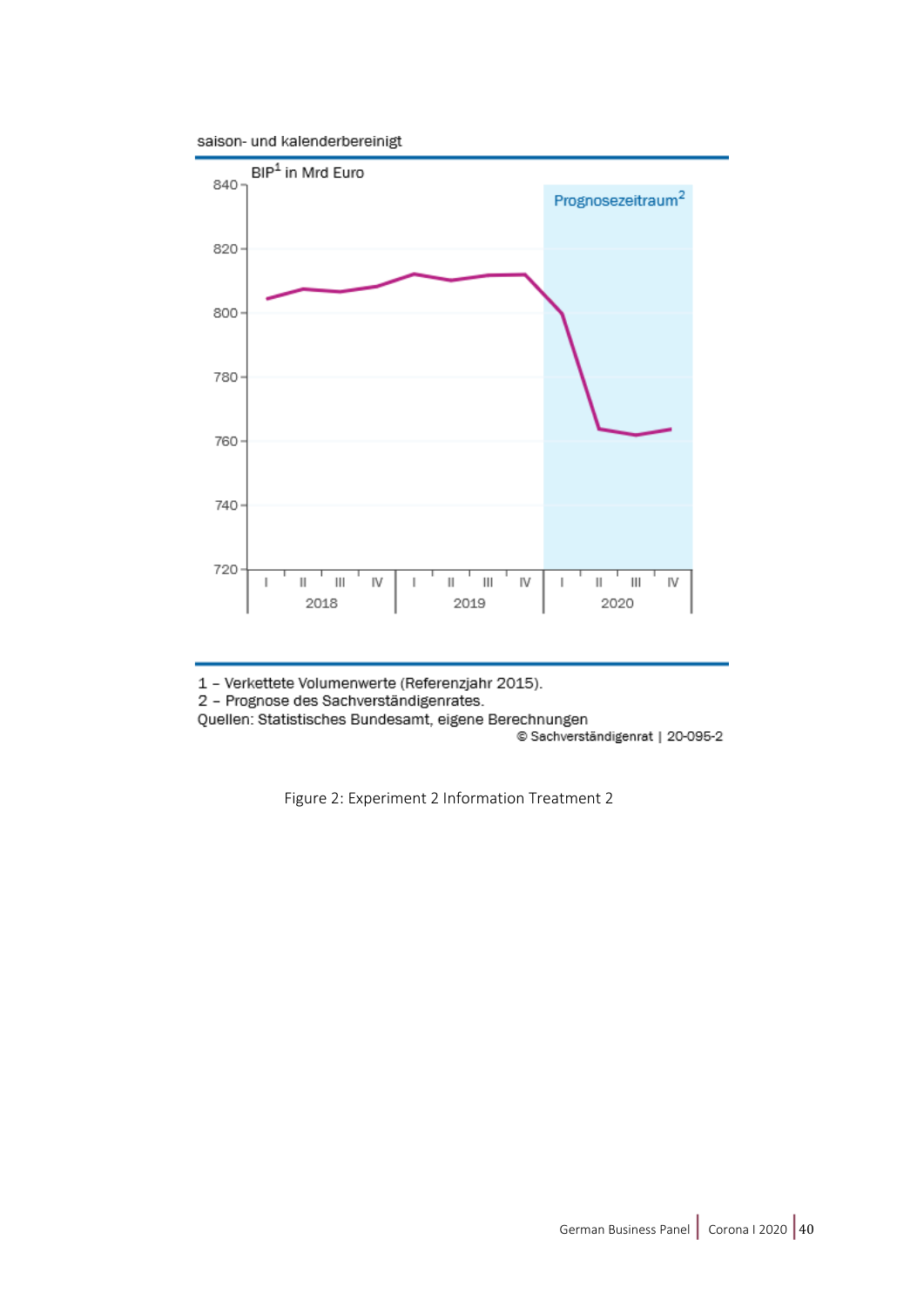saison- und kalenderbereinigt



1 - Verkettete Volumenwerte (Referenzjahr 2015).

2 - Prognose des Sachverständigenrates.

Quellen: Statistisches Bundesamt, eigene Berechnungen

© Sachverständigenrat | 20-095-2

Figure 3: Experiment 2 Information Treatment 3